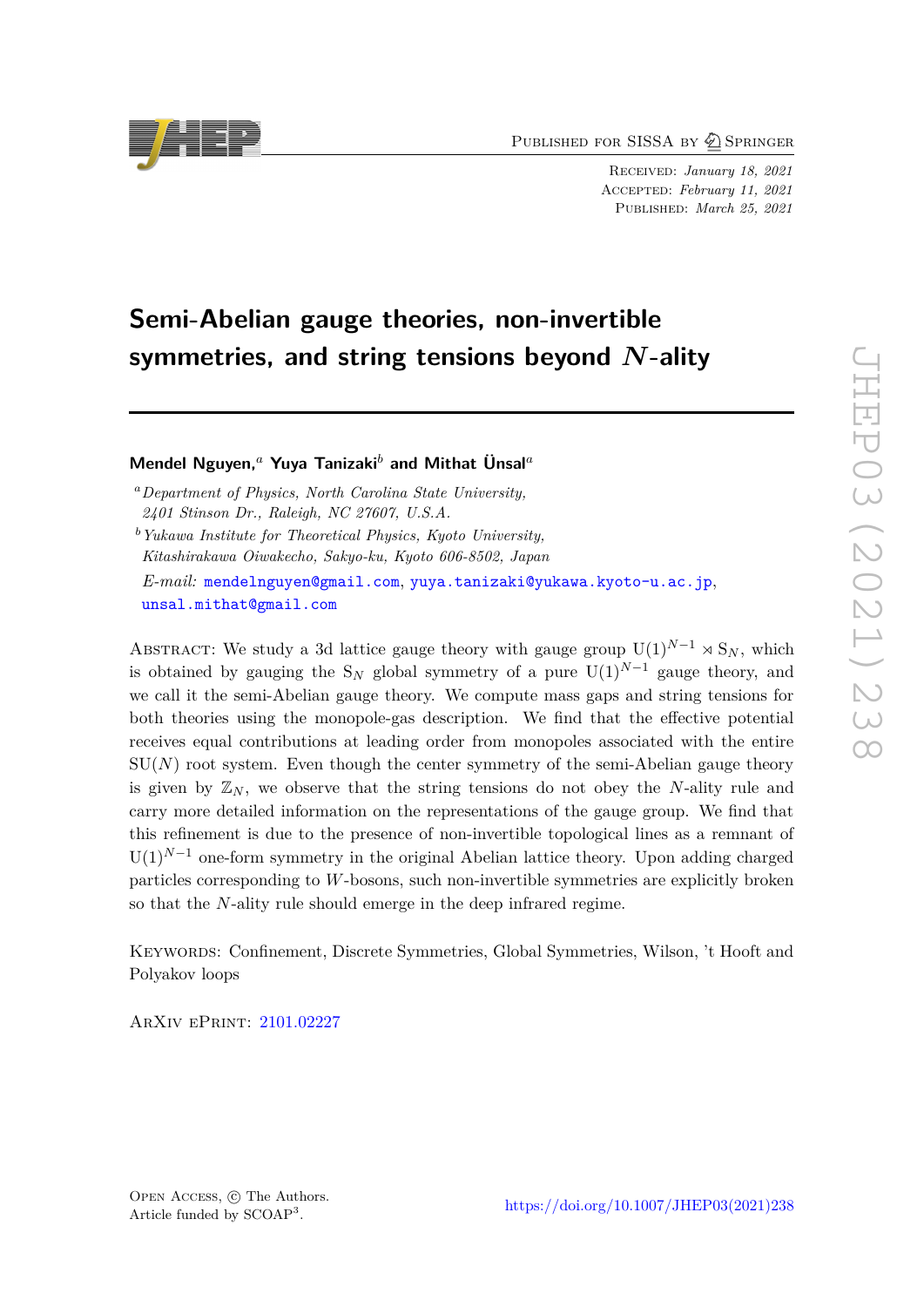# **Contents**

| $\mathbf{1}$   |                                                                                 | Introduction                                                            | $\mathbf{1}$     |
|----------------|---------------------------------------------------------------------------------|-------------------------------------------------------------------------|------------------|
| $\overline{2}$ | 3d U(1) <sup>N-1</sup> lattice gauge theory with S <sub>N</sub> global symmetry |                                                                         |                  |
|                | 2.1                                                                             | Description of the $U(1)^{N-1}$ lattice gauge theory                    | $\overline{4}$   |
|                |                                                                                 | Villain formulation<br>2.1.1                                            | $\overline{4}$   |
|                |                                                                                 | Wilson formulation<br>2.1.2                                             | $\boldsymbol{6}$ |
|                | 2.2                                                                             | Mass gap and spectrum                                                   | $\boldsymbol{6}$ |
|                |                                                                                 | Multi-component Coulomb gas representation of the Villain form<br>2.2.1 | 7                |
|                |                                                                                 | Long-distance effective theory<br>2.2.2                                 | 8                |
|                | 2.3                                                                             | Wilson loops and string tensions                                        | 10               |
|                |                                                                                 | Explicit evaluation of string tensions<br>2.3.1                         | 11               |
| $\bf{3}$       | Semi-Abelian theory                                                             |                                                                         |                  |
|                | 3.1                                                                             | Gauging of the $S_N$ global symmetry                                    | 13               |
|                | 3.2                                                                             | $\mathbb{Z}_N$ center symmetry                                          | 15               |
|                | 3.3                                                                             | String tensions beyond N-ality, and noninvertible topological lines     | 16               |
|                | 3.4                                                                             | Effect of dynamical electric particles                                  | 18               |
|                | 4 Summary and discussions                                                       |                                                                         | 19               |
|                | A Review of Abelian duality on the lattice                                      |                                                                         |                  |
|                |                                                                                 | A.1 Differential forms on the lattice                                   | 21               |
|                |                                                                                 | A.2 3d compact QED on the lattice                                       | 24               |
|                |                                                                                 | B Wilson to Villain at weak coupling                                    | 26               |

# <span id="page-1-0"></span>**1 Introduction**

In all calculable, confining  $SU(N)$  gauge theories in continuum, such as the Polyakov model on  $\mathbb{R}^3$  [\[1,](#page-28-0) [2\]](#page-28-1), the Seiberg-Witten model on  $\mathbb{R}^4$  [\[3\]](#page-28-2), and deformed Yang-Mills and adjoint QCD on  $\mathbb{R}^3 \times S^1$  [\[4,](#page-28-3) [5\]](#page-28-4), the gauge dynamics Abelianize to U(1)<sup>*N*-1</sup> at long distances. While these models have taught us much about confinement, they have several features that we do not expect of the dynamics of *non-Abelian* confinement. One particularly salient feature common to all of these models is the complete Higgsing of the  $S_N$  subgroup of the  $SU(N)$ gauge group. This Higgsing of S*<sup>N</sup>* pervades the physics of these theories: it always gives rise to multiple masses for the dual photons and generically to multiple fundamental string tensions  $[6-8]$  $[6-8]$  (see ref. [\[9\]](#page-29-0) for a case in which fundamental string tensions remain equal).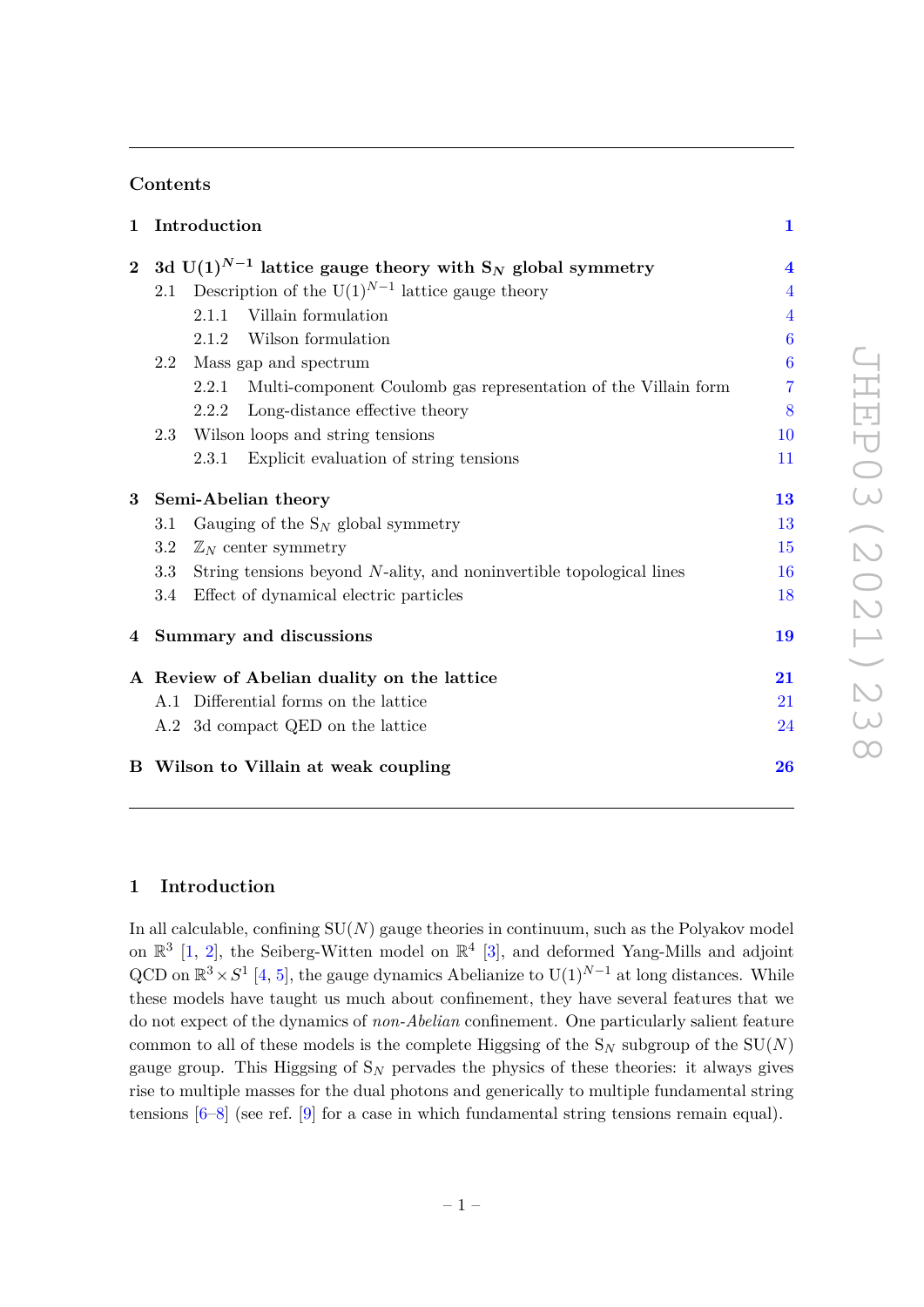The characterization of string tensions is an especially important point of difference between Abelianizing and non-Abelianizing confining gauge theories. Indeed, it is wellknown that at asymptotically large distances, the string tensions of confining gauge theories that do not undergo Abelianization should be solely characterized by center symmetry. This is not the case in the Abelianizing theories mentioned above, at least within the low-energy effective field theory, where string tensions are dictated by charges under U(1)*N*−<sup>1</sup> rather than *N*-ality  $[6-8]$  $[6-8]$ .

Rather curiously, however, it has been observed in numerical experiments that the dynamics of non-Abelian confinement admit an intermediate distance scale where the string tensions are not solely characterized by center symmetry either  $[10-17]$  $[10-17]$ : they carry more detailed information on the representations of the gauge group. This naturally suggests that we should try to construct an intermediate theory between Abelian and non-Abelian worlds to leverage what we know about the former to learn more about the latter. As mentioned above, an understanding of unbroken S*<sup>N</sup>* should be an important clue in this direction.

Thus, the purpose of this work is to construct a 3-dimensional lattice model in which these considerations can be addressed quite explicitly. We call it the *semi-Abelian gauge theory*. To define it, we begin with a pure Abelian lattice model (henceforth to be referred to as the 'Abelian model') with gauge group  $U(1)^{N-1}$  such that the permutation group  $S_N$ is present as a global symmetry. The semi-Abelian theory is then obtained by gauging this  $S_N$ , and its gauge group is given by

$$
G_{\text{gauge}} = \mathbf{U}(1)^{N-1} \rtimes \mathbf{S}_N. \tag{1.1}
$$

As pure gauge theories are *not* usually equipped with non-Abelian global symmetries, the global or local S*<sup>N</sup>* symmetry of these models has some rather interesting consequences.

We first show that in both models, the mass gap is generated via Polyakov's mechanism whereby the proliferation of lattice monopole-instantons results in Debye screening. Crucially, the unbroken (or un-Higgsed)  $S_N$  symmetry implies that the effective potential receives equal contributions from the monopoles associated with the entire  $SU(N)$  root system, which in turn leads to exact degeneracy for the  $N-1$  dual photon masses. This feature sharply contrasts with the mass generation in the Polyakov model on  $\mathbb{R}^3$  or in deformed Yang-Mills on  $\mathbb{R}^3 \times S^1$ , where the effective potential is sourced at leading order only by the monopoles associated with the (affine) simple roots and the  $N-1$  dual photon masses are not degenerate.

After studying these properties of local operators, we move on to study properties of test electric particles, which can be described by the behavior of Wilson loops. In 3 spacetime dimensions, the Coulomb potential is already log-confining, but due to the mass gap generated by the monopole-instantons, the interparticle potential becomes linear-confining. Using the dual formulation of the Wilson loop, we give a semi-classical formula for the string tensions within a reasonable ansatz. We then find that there are infinitely many string tensions. In particular, the semi-Abelian theory furnishes a unique fundamental string tension.

This, however, raises a puzzle about the string tensions. In order to study the spectral properties of the confining forces for test quarks, we would like to have some symmetry that acts nontrivially on the Wilson loops. One is the well-known center symmetry, which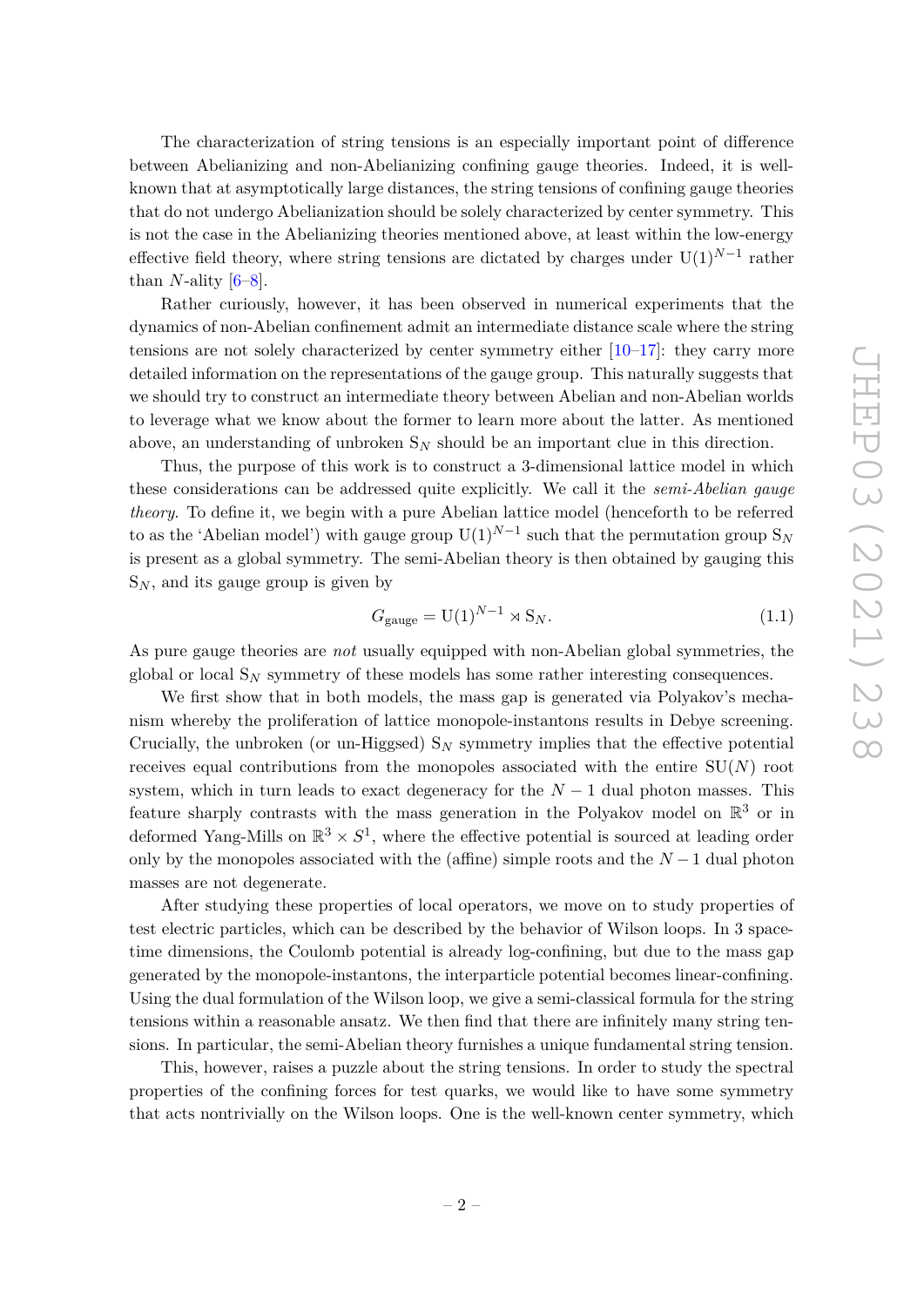has been recently axiomatized in the framework of higher-form symmetry [\[18,](#page-29-3) [19\]](#page-29-4). Before gauging  $S_N$ , our model has a  $U(1)^{N-1}$  1-form symmetry, which provides sufficiently strong selection rules to support infinitely many string tensions. But after gauging  $S_N$ , the center of the gauge group becomes tiny,

$$
Z(G_{\text{gauge}}) = \mathbb{Z}_N,\tag{1.2}
$$

so the 1-form symmetry group becomes  $\mathbb{Z}_N$ , as it is in  $SU(N)$  Yang-Mills. And as we know from  $SU(N)$  Yang-Mills, the  $\mathbb{Z}_N$  1-form symmetry can only explain the *N*-ality behavior of the string tensions at asymptotically large distances. However, the list of string tensions for the semi-Abelian gauge theory turns out to be unchanged by the gauging of  $S_N$ . Thus, as in the case of SU(*N*) Yang-Mills at intermediate distances, the string tensions of the semi-Abelian theory cannot be dictated by *N*-ality alone.

We find a resolution to this puzzle in a not-so-obvious but important symmetry of the semi-Abelian theory, a *non-invertible symmetry*. Indeed, after the generalization of symmetry to higher-form symmetry, it has been recognized that the most essential feature of a conservation law is the existence of topological defects, at least in the context of relativistic quantum field theories (QFTs). In other words, as long as one keeps intact the existence of topological defect operators, one may make up a new kind of symmetry by replacing or weakening other features of the generalized global symmetry of ref. [\[18\]](#page-29-3) (e.g. higher-group symmetry [\[19](#page-29-4)[–26\]](#page-29-5)). Non-invertible symmetries are also generated by topological defects, but their fusion rules do not conform to the usual group multiplication; as the name suggests, a non-invertible symmetry transformation need not have an inverse (which of course never occurs if the transformations form a group). The notion of non-invertible symmetry is still in its infancy, and it seems that its mathematical formulation has been so far established only in 2-dimensional spacetimes. Nevertheless, the utility of such topological operators in probing quantum systems has been elucidated in several recent studies, as the notion of symmetry itself tends to be broadened  $[27-35]$  $[27-35]$ . In that context, the new symmetry goes by various names, such as non-invertible symmetry, categorical symmetry, etc. Here, we would like to emphasize that the non-invertible symmetry clarifies an important feature of our 3-dimensional semi-Abelian gauge theory. Thanks to the simplicity of the model, the symmetry considerations we propose can be checked against concrete calculation.

We construct a generator of a continuous non-invertible symmetry, and compute its action on several Wilson loops. By looking at its eigenvalues, we show that we can distinguish different string tensions even if they correspond to representations of the same *N*-ality. We also discuss conditions where such extra selection rules by noninvertible symmetry are lost by the addition of dynamical electric particles, and we compare them with the standard string-breaking arguments to check that they are consistent. Finally, as an application, we discuss an example where the non-invertible symmetry is explicitly broken to a discrete sub-symmetry, so that even though the number of string tensions becomes finite, there still remain some string tensions beyond *N*-ality.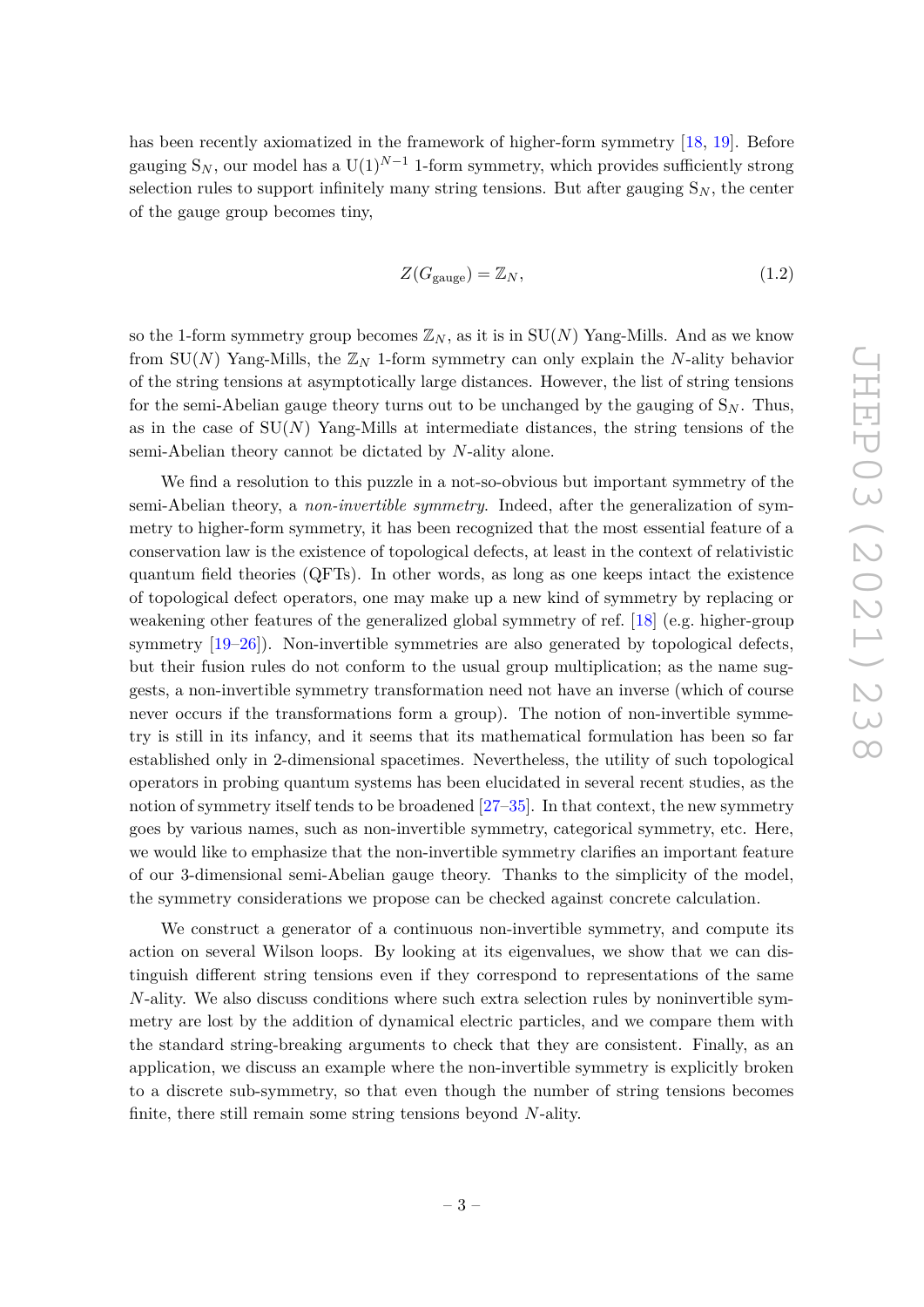# <span id="page-4-0"></span>**2** 3d  $U(1)^{N-1}$  lattice gauge theory with  $S_N$  global symmetry

There are two basic models that we study in this paper:

- U(1)<sup>*N*−1</sup> Abelian gauge theory with discrete non-Abelian global symmetry  $S_N$
- $U(1)^{N-1} \rtimes S_N$  semi-Abelian gauge theory

The second one can be obtained by gauging the  $S_N$  0-form symmetry of the first one, and the main purpose of this paper is to understand its properties. To this end, we must first understand the properties of the first theory, and this is the goal of this section.

# <span id="page-4-1"></span>**2.1 Description of the U(1)***N***−<sup>1</sup> lattice gauge theory**

The U(1)<sup>*N*−1</sup> lattice gauge model with the S<sub>*N*</sub> global symmetry can be realized either by a standard Wilson-type formulation [\[36\]](#page-30-1) or by a Villain-type formulation [\[37\]](#page-30-2). Since these provide somewhat complementary perspectives, we end up working with both.

## <span id="page-4-2"></span>**2.1.1 Villain formulation**

To give the Villain formulation, we consider a link field  $\boldsymbol{A}_\ell$  valued in  $\mathbb{R}^{N-1}$  and a plaquette field  $n_p$  valued in the root lattice  $\Gamma_r \subset \mathbb{R}^{N-1}$  of  $SU(N)$ . We take for the action

<span id="page-4-4"></span>
$$
S = \frac{1}{4\pi e^2} \sum_{p} (\mathbf{F}_p + 2\pi \mathbf{n}_p)^2
$$
 (2.1)

where  $\mathbf{F}_p = (\mathrm{d}\mathbf{A})_p$  is the field-strength and *e* is the gauge coupling. The partition function is given by

<span id="page-4-5"></span>
$$
Z = \sum_{\{\mathbf{n}_p \in \Gamma_{\mathbf{r}}\}} \int_{\mathbb{R}^{N-1}} [\mathrm{d} \mathbf{A}_{\ell}] \, \mathrm{e}^{-S} \,. \tag{2.2}
$$

This theory is invariant under the 0-form gauge symmetry

$$
\mathbf{A}_{\ell} \to \mathbf{A}_{\ell} + (\mathrm{d}\lambda)_{\ell} , \qquad \lambda_s \in \mathbb{R}^{N-1}, \tag{2.3}
$$

and the 1-form gauge symmetry

<span id="page-4-3"></span>
$$
\mathbf{A}_{\ell} \to \mathbf{A}_{\ell} + 2\pi \beta_{\ell} , \qquad \mathbf{n}_p \to \mathbf{n}_p - (\mathrm{d}\beta)_p , \qquad \beta_{\ell} \in \Gamma_r . \tag{2.4}
$$

In view of the fact that  $\mathbb{R}^{N-1}/(2\pi\Gamma_r) \simeq U(1)^{N-1}$ , we see that this indeed defines a  $U(1)^{N-1}$ gauge model.

One way to understand this Villain-type formulation [\[1,](#page-28-0) [38\]](#page-30-3) is to imagine that we had begun with pure R *<sup>N</sup>*−<sup>1</sup> gauge theory,

$$
Z = \int_{\mathbb{R}^{N-1}} [\mathrm{d} \mathbf{A}_{\ell}] \exp\left(-\frac{1}{4\pi e^2} \sum_{p} \mathbf{F}_{p}^2\right),\tag{2.5}
$$

and then considered gauging the discrete subgroup  $2\pi\Gamma_r$  of the  $\mathbb{R}^{N-1}$  1-form center symmetry group, which acts according to

<span id="page-4-6"></span>
$$
\mathbf{A}_{\ell} \mapsto \mathbf{A}_{\ell} + \mathbf{\theta}_{\ell}, \qquad \mathbf{\theta}_{\ell} \in \mathbb{R}^{N-1}, \qquad (\mathrm{d}\mathbf{\theta})_p = 0. \tag{2.6}
$$

The simplest way to do that is to introduce the discrete  $\Gamma_r$ -valued plaquette field  $n_p$ , and then demand that the local transformations  $(2.4)$  be gauge redundancies. Minimal coupling to the field  $n_p$  would then produce the action  $(2.1)$  and the partition function  $(2.2)$ .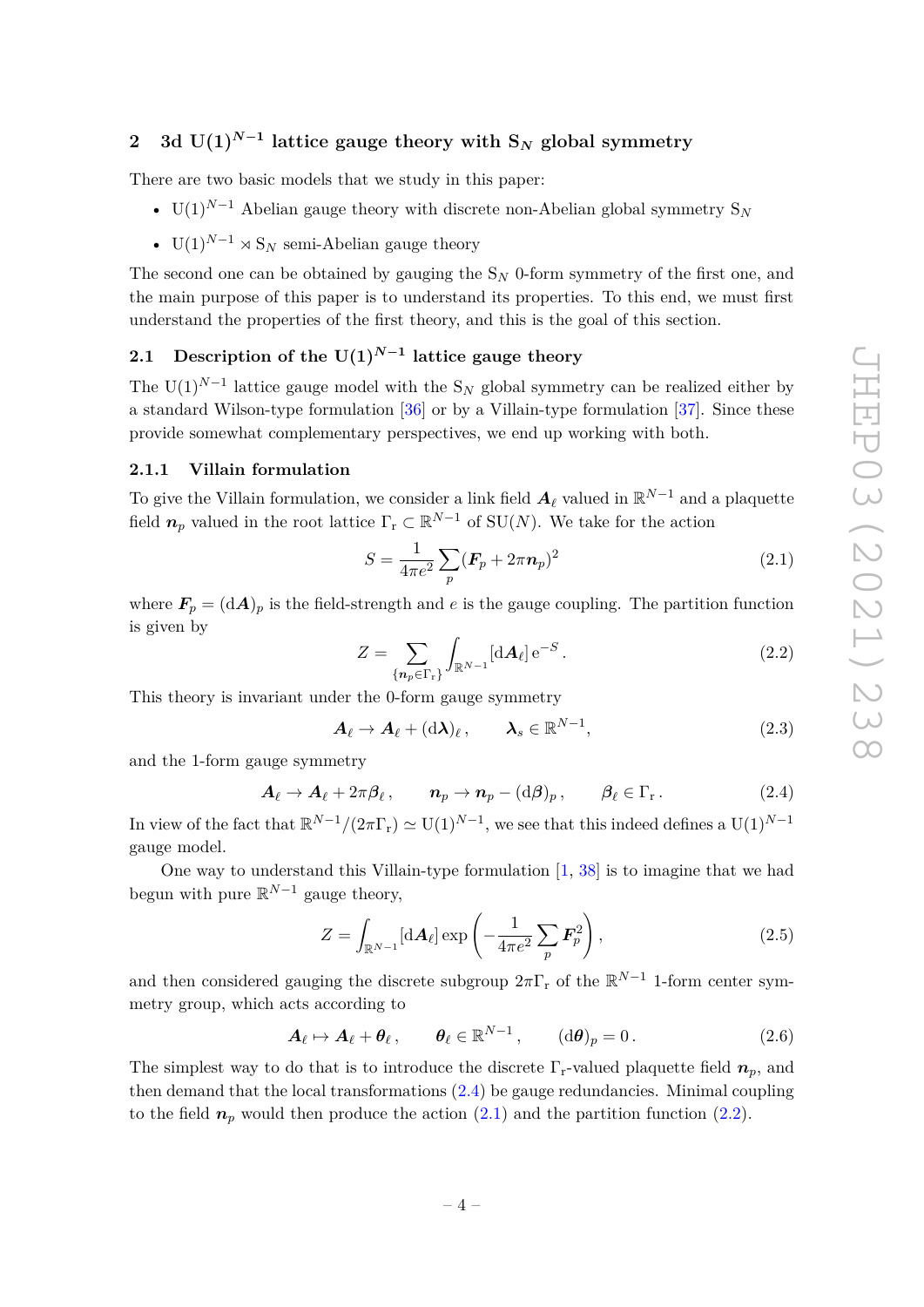**Global symmetries.** Let us now discuss the global symmetries of this model. First, as already noted above, there is a  $U(1)^{N-1}$  1-form center symmetry [\(2.6\)](#page-4-6), where the group is  $U(1)^{N-1}$  rather than  $\mathbb{R}^{N-1}$  thanks to the 1-form gauge structure [\(2.4\)](#page-4-3).

Importantly, the theory has a discrete non-Abelian 0-form global symmetry,

<span id="page-5-1"></span>
$$
\boldsymbol{A}_{\ell} \mapsto \Pi \boldsymbol{A}_{\ell} \,, \qquad \boldsymbol{n}_p \mapsto \Pi \boldsymbol{n}_p, \tag{2.7}
$$

under  $O(N-1)$  transformations  $\Pi$  that preserve the root lattice  $\Gamma_r$ . Such transformations constitute the automorphism group of the  $SU(N)$  root system, and therefore the symmetry group here is

<span id="page-5-0"></span>
$$
G_{\text{global}}^{[0]} = \begin{cases} \mathcal{S}_N \rtimes \mathbb{Z}_2 & (N > 2), \\ \mathcal{S}_2 \simeq \mathbb{Z}_2 & (N = 2). \end{cases}
$$
 (2.8)

The  $S_N$  corresponds to the Weyl group of  $SU(N)$ , which is generated by the reflections in the hyperplanes orthogonal to the roots

$$
\mathbf{A}_{\ell} \mapsto \mathbf{A}_{\ell} - \alpha (\alpha \cdot \mathbf{A}_{\ell}), \qquad \mathbf{n}_{p} \mapsto \mathbf{n}_{p} - \alpha (\alpha \cdot \mathbf{n}_{p}), \qquad \alpha \in \Phi, \tag{2.9}
$$

where  $\Phi$  is the set of roots for SU(*N*). The pair  $(A_{\ell}, n_p)$  thus transforms in the standard representation  $D_{std}$  of  $S_N$ , which is the  $(N-1)$ -dimensional irreducible representation. Meanwhile, the  $\mathbb{Z}_2$  is simply generated by the reflection

$$
\mathbf{A}_{\ell} \mapsto -\mathbf{A}_{\ell} \,, \qquad \mathbf{n}_p \mapsto -\mathbf{n}_p, \tag{2.10}
$$

which we may think of as charge conjugation. We note that, for  $N = 2$ , these two operations are identical.

Note that the existence of the non-Abelian global symmetry [\(2.8\)](#page-5-0) is somewhat unusual for a pure gauge theory. In general, pure gauge theories without matter fields, either Abelian or non-Abelian, do not possess *non-Abelian* global symmetries. In the U(1)*N*−<sup>1</sup> gauge theory we are considering, this symmetry is present. The gauging of the permutation group  $S_N$  will generate a genuinely non-Abelian gauge theory, which we shall investigate.

The basic observables we are concerned with are the Wilson loops, which are here given by

$$
W_{\mathbf{w}}(C) = \exp\left(\mathbf{i} \int_C \mathbf{w} \cdot \mathbf{A}\right),\tag{2.11}
$$

with *w* in the weight lattice  $\Gamma_w$  of SU(*N*). Note that it is invariance under the 1-form gauge transformations [\(2.4\)](#page-4-3) that requires the electric charge to be a weight. The Wilson lines transform under the 0-form discrete symmetry [\(2.7\)](#page-5-1) as

$$
W_w(C) \mapsto W_{\Pi^{-1}w}(C),\tag{2.12}
$$

and under the 1-form center symmetry  $(2.6)$  as

$$
W_{\mathbf{w}}(C) \mapsto W_{\mathbf{w}}(C) \exp\left(i \int_C \mathbf{w} \cdot \boldsymbol{\theta}\right).
$$
 (2.13)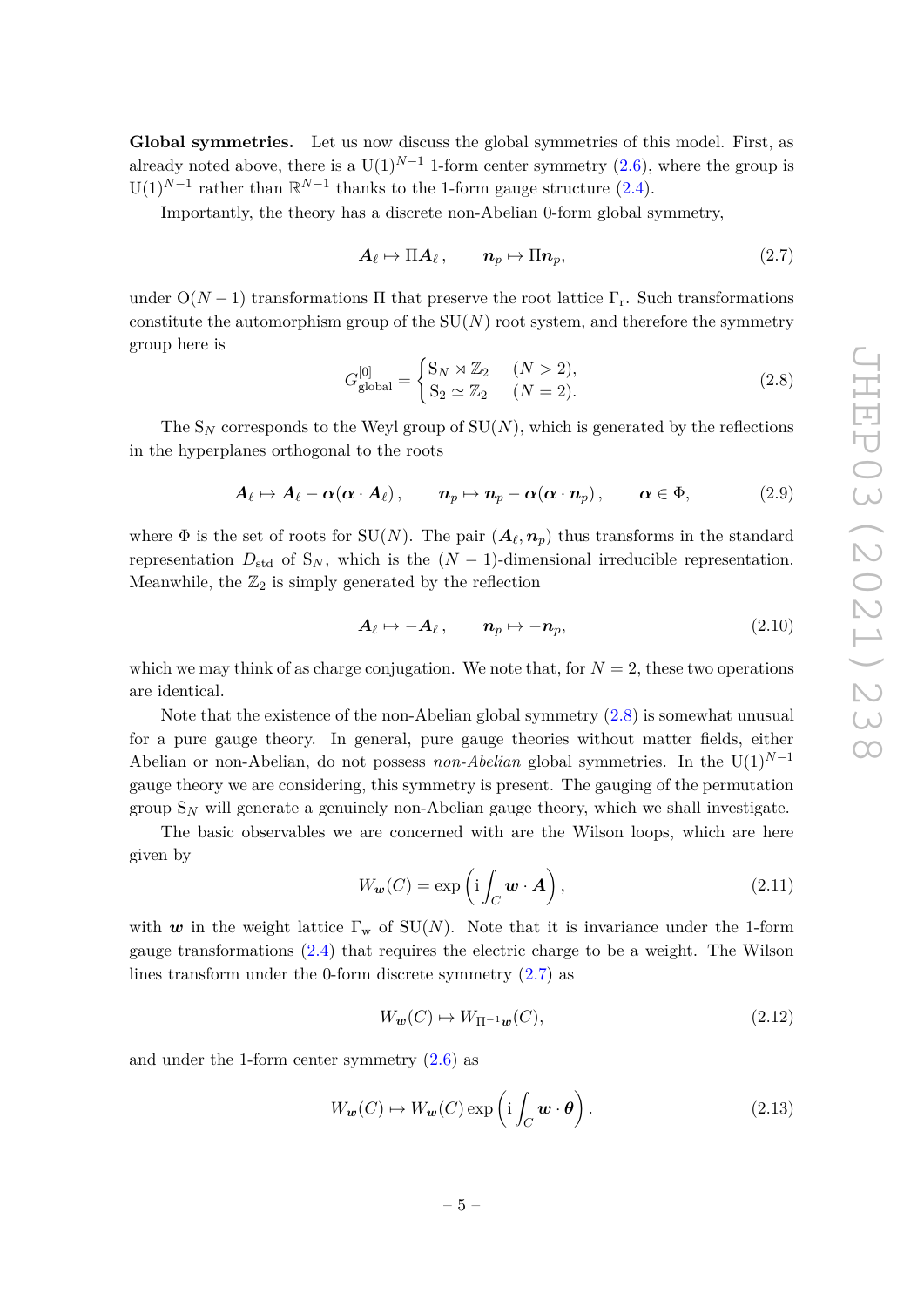## <span id="page-6-0"></span>**2.1.2 Wilson formulation**

To construct the U(1)*N*−<sup>1</sup> lattice gauge theory in the Wilson formulation, we consider *N* gauge fields  $a_\ell^1, \ldots, a_\ell^N$  and a Lagrange multiplier  $v_\ell$  which is an integer-valued link-field. The dynamics is determined by the action

<span id="page-6-4"></span>
$$
S_{\rm W} = \beta \sum_{p} \sum_{i=1}^{N} (1 - \cos f_p^i) - i \sum_{\ell} \sum_{i=1}^{N} v_{\ell} a_{\ell}^i,
$$
 (2.14)

where the  $f_p^i = (da^i)_p$  are the field-strengths. In the partition function, we integrate over  $a_\ell^i \in [0, 2\pi]$  and sum over  $v_\ell \in \mathbb{Z}$ :

$$
Z = \sum_{\{v_{\ell} \in \mathbb{Z}\}} \int_0^{2\pi} [\mathrm{d}a_{\ell}^i] e^{-S_{\rm W}}.
$$
 (2.15)

In particular, summation over  $v_\ell$  in the partition function produces the constraint

$$
\sum_{i=1}^{N} a_{\ell}^{i} = 0 \mod 2\pi,
$$
\n(2.16)

so that only  $N-1$  $N-1$  of the photons are physical.<sup>1</sup>

One nice thing about this formulation is that the  $S_N$  symmetry is manifest; it acts simply by permuting the *N* photons:

$$
(a_{\ell}^1, \dots, a_{\ell}^N) \mapsto (a_{\ell}^{P(1)}, \dots, a_{\ell}^{P(N)}), \qquad P \in S_N.
$$
 (2.18)

For now, we shall prefer to work with the Villain form over the Wilson one, because the former enjoys exact dualities which allow us to analyze the dynamics most simply. Nevertheless, the two formulations are equivalent at weak coupling, as we demonstrate in appendix [B.](#page-26-0) Later on, in section [3](#page-13-0) where we gauge the  $S_N$  global symmetry, we will find the Wilson form more convenient.

#### <span id="page-6-1"></span>**2.2 Mass gap and spectrum**

In this subsection, we discuss the mass gap of the lattice Abelian gauge theory with S*<sup>N</sup>* global symmetry.

First, as we shall review in section [2.2.1,](#page-7-0) we note that the Villain form is *exactly* dual to a multi-component Coulomb gas; that is, the partition function can rewritten in the form

<span id="page-6-3"></span>
$$
Z = \sum_{\{q(\tilde{x}) \in \Gamma_{\rm r}\}} \exp\left(-\frac{\pi}{e^2} \sum_{\tilde{x}, \tilde{x}'} v(\tilde{x} - \tilde{x}') q(\tilde{x}) \cdot q(\tilde{x}')\right),\tag{2.19}
$$

<span id="page-6-2"></span><sup>1</sup>We could integrate out  $v_\ell$  and any one of the photon fields. Then after some simple field redefinitions, we would obtain the action

$$
S_{\rm W} = \beta \sum_{p} \sum_{i=1}^{N} (1 - \cos(\nu_i \cdot f_p)), \qquad (2.17)
$$

where the  $\nu_i$  are the weights of the defining representation of  $SU(N)$  and  $f_p$  is the field-strength of an  $(N-1)$ -component Abelian gauge field  $a_{\ell}$ .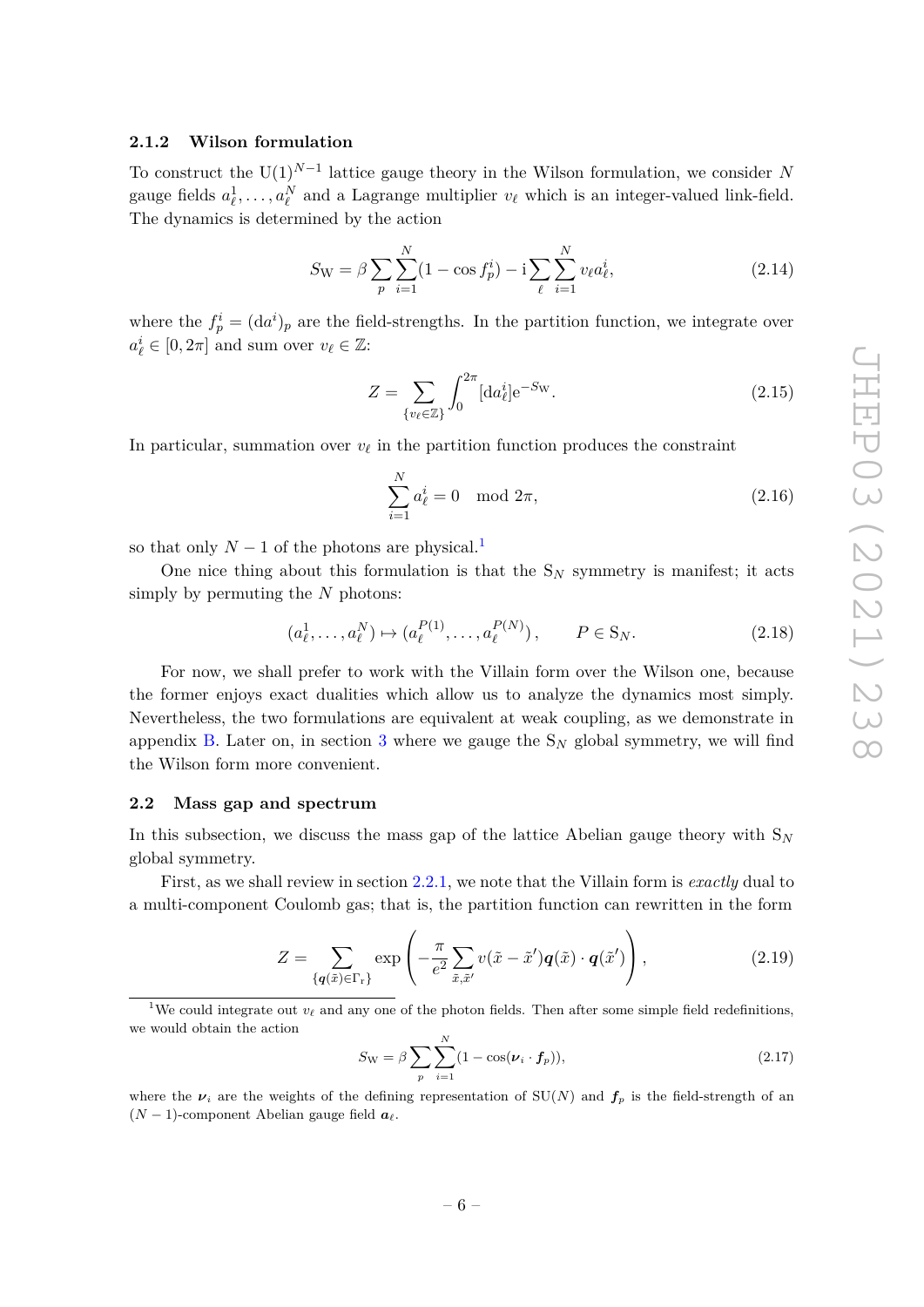where  $v(\tilde{x})$  is the lattice Coulomb potential, and  $q(\tilde{x})$  is a  $\Gamma_r$ -valued scalar field on the dual lattice. Here, one can interpret  $\{q(\tilde{x})\}$  as a configuration of magnetic monopoles;  $q(\tilde{x})$ is the magnetic charge of the magnetic monopole at  $\tilde{x}$ . As is familiar, the proliferation of monopoles in the Euclidean description of the vacuum results in Debye screening, and hence, the correlation length remains finite for any nonzero value of the coupling [\[1\]](#page-28-0). While this is more or less self-evident, we can go further and obtain the long-distance effective field theory:

<span id="page-7-1"></span>
$$
Z = \int \mathcal{D}\boldsymbol{\sigma} \exp\left(-\frac{e^2}{2\pi} \int d^3x \left\{\frac{1}{2} |d\boldsymbol{\sigma}|^2 + M^2 \sum_{\alpha \in \Phi^+} (1 - \cos(\alpha \cdot \boldsymbol{\sigma}))\right\}\right),\tag{2.20}
$$

where the dual photon field  $\sigma$  is a  $2\pi\Gamma_{w}$ -periodic scalar,  $\Phi^{+}$  is a set of positive roots for  $SU(N)$ , and  $M^2 \propto e^{-\text{const.}/e^2}/e^2$ . This effective description shows very clearly the presence of a nonzero mass gap. It will be derived in section [2.2.2.](#page-8-0)

We can immediately observe that the  $N-1$  dual photons must have exactly the same mass. The degeneracy is a consequence of the S*<sup>N</sup>* global symmetry inherited from the microscopic theory. To see this, note that the dual photons  $\sigma$  transform in the standard representation  $D_{\text{std}}$  of  $S_N$ :

$$
\sigma \mapsto D_{\text{std}}(P)\sigma, \qquad P \in S_N. \tag{2.21}
$$

The mass matrix for the dual photons,

$$
(M_{\sigma}^2)^{ij} = M^2 \sum_{\alpha \in \Phi^+} \alpha^i \alpha^j,\tag{2.22}
$$

is also invariant under the  $S_N$  transformation,

$$
D_{\text{std}}(P)M_{\sigma}^2 D_{\text{std}}^{-1}(P) = M_{\sigma}^2, \qquad P \in S_N. \tag{2.23}
$$

Since  $D_{\text{std}}$  is irreducible, it follows from Schur's lemma that  $M_{\sigma}^2$  must be proportional to the identity matrix. The mass gap is thus the  $(N-1)$ -fold degenerate eigenvalue of  $M^2_{\sigma}$ . By taking the trace of  $M_{\sigma}^2$  and using  $\alpha^2 = 2$ , one easily finds the mass gap to be

$$
M_{\rm gap} = \sqrt{N}M \propto \frac{\sqrt{N}}{e} e^{-\text{const.}/e^2}.
$$
 (2.24)

#### <span id="page-7-0"></span>**2.2.1 Multi-component Coulomb gas representation of the Villain form**

Here we show that the Villain form [\(2.2\)](#page-4-5) of our theory is exactly dual to multi-component Coulomb gas [\(2.19\)](#page-6-3), using standard techniques in Abelian lattice gauge theory [\[2,](#page-28-1) [39–](#page-30-4)[41\]](#page-30-5). We derive the equivalence very briefly here, but the detailed derivation for the singlecomponent  $U(1)$  gauge theory is reviewed in appendix [A.2.](#page-24-0)

We first note that the Poisson summation formula can be generalized on the weight and root lattices to give

<span id="page-7-2"></span>
$$
\sum_{\mathbf{n}_p \in \Gamma_{\rm r}} \exp\left(-\frac{1}{4\pi e^2} (\mathbf{F}_p + 2\pi \mathbf{n}_p)^2\right) = \sum_{\mathbf{k}_p \in \Gamma_{\rm w}} \exp\left(-\pi e^2 \mathbf{k}_p^2 + i \mathbf{k}_p \cdot \mathbf{F}_p\right) \tag{2.25}
$$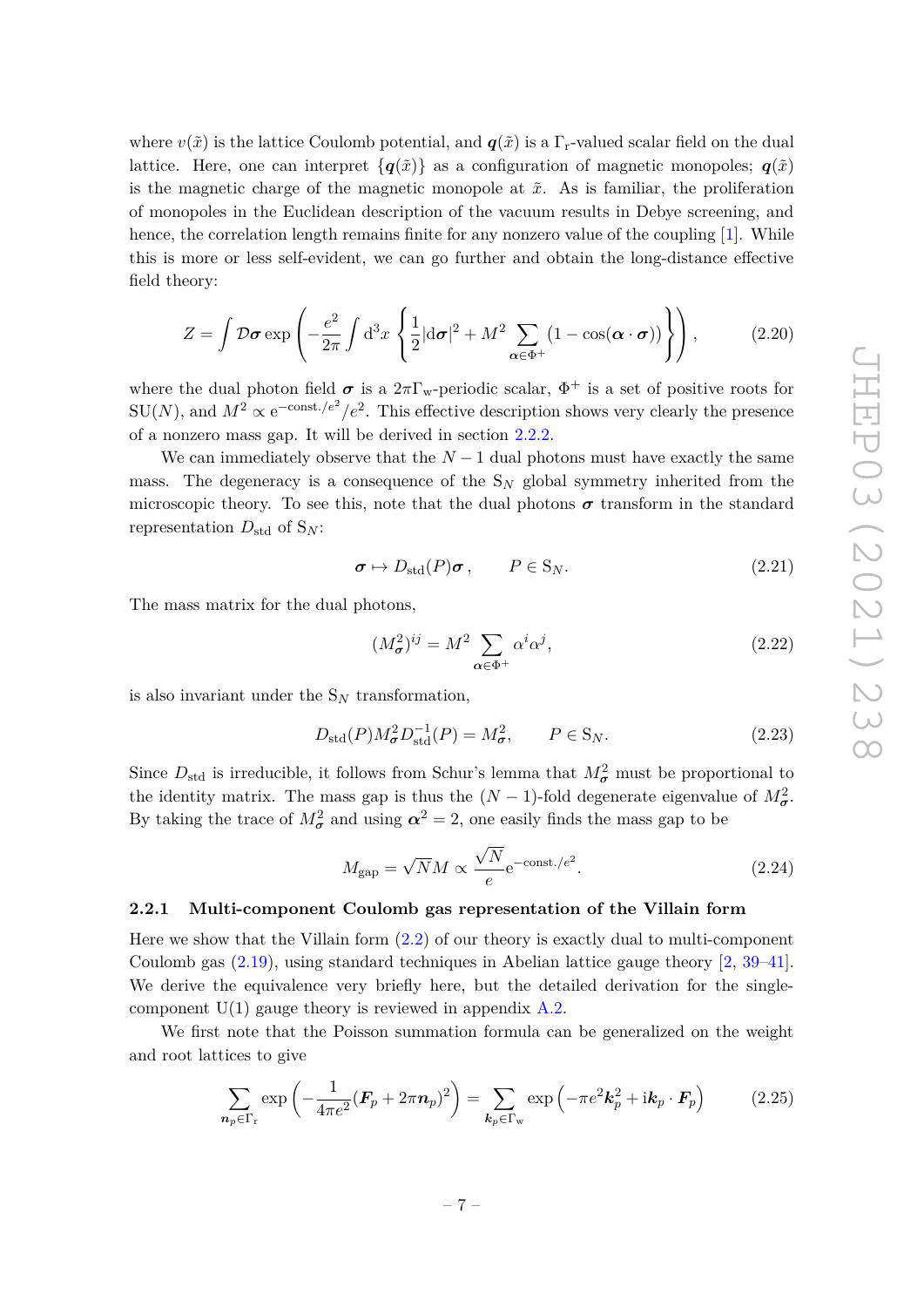up to an overall coefficient. By performing the  $A_\ell$  integration exactly, we obtain the constraint  $(d^{\dagger}k)$ <sub>l</sub> = 0, which can be easily solved by setting

<span id="page-8-3"></span>
$$
* \mathbf{k} = \mathrm{d}\mathbf{m},\tag{2.26}
$$

where  $m(\tilde{x})$  is a  $\Gamma_{w}$ -valued scalar field on the dual lattice.<sup>[2](#page-8-1)</sup> After this replacement, the partition function becomes

$$
Z = \sum_{\{m(\tilde{x}) \in \Gamma_{\mathbf{w}}\}} \exp\left(-\pi e^2 \sum_{\tilde{\ell}} (\mathbf{d}m)_{\tilde{\ell}}^2\right).^3 \tag{2.27}
$$

We now wish to replace  $m(\tilde{x})$  by a continuous field; it can be done with the help of the Poisson summation formula again, this time in the form

$$
\sum_{\mathbf{m}(\tilde{x}) \in \Gamma_{\text{w}}} \delta(\boldsymbol{\sigma}(\tilde{x}) - 2\pi \mathbf{m}(\tilde{x})) = \sum_{\mathbf{q}(\tilde{x}) \in \Gamma_{\text{r}}} \exp(i\mathbf{q}(\tilde{x}) \cdot \boldsymbol{\sigma}(\tilde{x})), \tag{2.28}
$$

which introduces the dual photon field  $\sigma(\tilde{x})$ . The result is

$$
Z = \int [\mathrm{d}\boldsymbol{\sigma}(\tilde{x})] \sum_{\{q(\tilde{x}) \in \Gamma_{\rm r}\}} \exp\left(-\frac{e^2}{4\pi} \sum_{\tilde{x}} (\partial_{\mu}^{-} \boldsymbol{\sigma}(\tilde{x}))^2 + \mathrm{i} \sum_{\tilde{x}} q(\tilde{x}) \cdot \boldsymbol{\sigma}(\tilde{x})\right). \tag{2.29}
$$

After performing the Gaussian integration over  $\sigma$ , we arrive at the multi-component Coulomb gas representation [\(2.19\)](#page-6-3).

#### <span id="page-8-0"></span>**2.2.2 Long-distance effective theory**

We now wish to pass to the long-distance effective description  $(2.20)$  [\[2,](#page-28-1) [39–](#page-30-4)[41\]](#page-30-5). To this end, we first split the Green function  $\Delta^{-1}$  in [\(2.19\)](#page-6-3) into two parts by adding and subtracting  $(\Delta + M_{\rm PV}^2)^{-1}$ :

$$
\Delta^{-1} = \Delta^{-1} (1 + \Delta/M_{\rm PV}^2)^{-1} + (\Delta + M_{\rm PV}^2)^{-1} = u_{M_{\rm PV}} + w_{M_{\rm PV}}.
$$
 (2.30)

Here,  $u_{M_{PV}}(\tilde{x})$  is the Green function of the Pauli-Villars regulated Laplacian  $\Delta_{M_{PV}} \equiv \Delta(1+\Delta)$  $\Delta/M_{\rm PV}^2$ ), and  $w_{M_{\rm PV}}(\tilde{x})$  is the Yukawa Green function. Since  $w_{M_{\rm PV}}(\tilde{x})$  decays exponentially fast, we can take  $w_{M_{\text{PV}}}(\tilde{x}) = w_{M_{\text{PV}}}(\tilde{0}) \delta_{\tilde{x},0}$ . Furthermore, it is straightforward to show that  $w_{M_{\text{PV}}}(0) = v(0) - \mathcal{O}(1/M_{\text{PV}}) \approx 0.253 - \mathcal{O}(1/M_{\text{PV}})$  [\[42\]](#page-30-6).

With the above decomposition, we rewrite the Coulomb gas partition function as

$$
Z = \sum_{\{q(\tilde{x}) \in \Gamma_{\rm r}\}} \exp\left(-\frac{\pi}{e^2} \sum_{\tilde{x}, \tilde{x}'} u_{M_{\rm PV}}(\tilde{x} - \tilde{x}') q(\tilde{x}) \cdot q(\tilde{x}') - \frac{1}{2} I \sum_{\tilde{x}} q(\tilde{x})^2\right),\tag{2.31}
$$

<span id="page-8-2"></span><span id="page-8-1"></span><sup>2</sup>For clarity, we ignore the effect of nontrivial spacetime topology.

<sup>3</sup>This representation may be thought of as a 'Γw-ferromagnet' by analogy with the corresponding expression with  $\mathbb Z$  in place of  $\Gamma_w$ . The  $\Gamma_w$ -ferromagnet representation is exactly dual to the  $\Gamma_r$ -component Coulomb gas representation [\(2.19\)](#page-6-3). While the latter converges rapidly at weak coupling  $e^2 \to 0$ , the former converges rapidly at strong coupling  $e^2 \to \infty$ .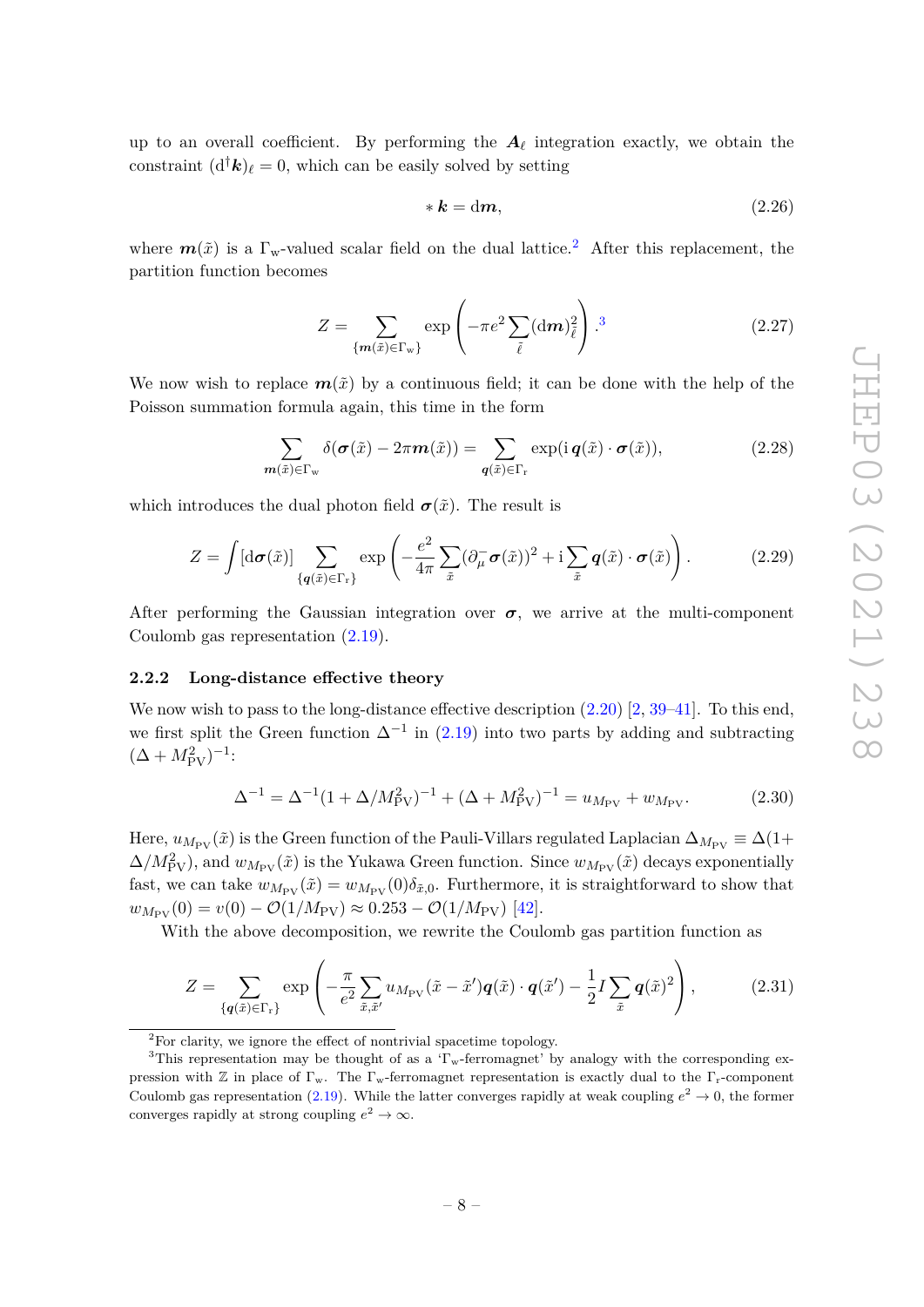where  $I \equiv 2\pi v(0)/e^2$ , and then reintroduce the dual photon field  $\sigma$  to get

<span id="page-9-0"></span>
$$
Z = \int [\mathrm{d}\boldsymbol{\sigma}(\tilde{x})] e^{-\frac{e^2}{4\pi} \sum_{\tilde{x}} \boldsymbol{\sigma}(\tilde{x}) \Delta_{M_{\text{PV}}} \boldsymbol{\sigma}(\tilde{x})} \sum_{\{q(\tilde{x}) \in \Gamma_{\text{r}}\}} e^{i \sum_{\tilde{x}} q(\tilde{x}) \boldsymbol{\sigma}(\tilde{x})} e^{-\frac{1}{2} I \sum_{\tilde{x}} q(\tilde{x})^2}.
$$
(2.32)

At this point, we want to perform a cluster expansion of the partition function. For weak coupling, *I* is large, and so  $e^{-I}$  is exponentially small. Thus, at leading order in semi-classics, we can restrict the summation over  $q(\tilde{x})$  to  $\{0\} \cup \Phi$ . Indeed,  $\alpha^2 = 2$  for each  $\alpha \in \Phi$ , so all the monopoles whose charges are roots have the same minimal action *I*, and there are  $N(N-1)$  degenerate saddles at leading order in semi-classics. Performing the summation over  $q(\tilde{x})$  with this restriction then yields

$$
\sum_{q(\tilde{x}) \in \{0\} \cup \Phi} e^{iq(\tilde{x})\sigma(\tilde{x})} e^{-\frac{1}{2}Iq(\tilde{x})^2} \approx \exp\left(2e^{-I} \sum_{\alpha \in \Phi^+} \cos(\alpha \cdot \sigma(\tilde{x}))\right).
$$
 (2.33)

Finally, inserting this into [\(2.32\)](#page-9-0), we get

$$
Z = \int [\mathrm{d}\boldsymbol{\sigma}(\tilde{x})] \exp\left(-\frac{e^2}{4\pi} \sum_{\tilde{x}} \boldsymbol{\sigma}(\tilde{x}) \Delta_{M_{\mathrm{PV}}} \boldsymbol{\sigma}(\tilde{x}) + 2e^{-I} \sum_{\tilde{x}} \sum_{\boldsymbol{\alpha} \in \Phi^+} \cos(\boldsymbol{\alpha} \cdot \boldsymbol{\sigma}(\tilde{x}))\right), \quad (2.34)
$$

which, upon taking the continuum limit, coincides with  $(2.20)$ .

We note that, in this derivation, we have neglected the effect of the spacetime topology, and thus the periodicity of the dual photon field  $\sigma$  is undetermined. Had we taken it into account, we would have identified  $\sigma$  as a  $2\pi\Gamma_{w}$ -periodic scalar. (We elaborate on this subtlety in appendix [A.2.](#page-24-0))

**Remarks.** The fact that the sum over monopoles goes over all roots  $\alpha \in \Phi$  and that all monopoles associated with these roots have the same action distinguishes our U(1)*N*−<sup>1</sup> lattice gauge theory with  $S_N$  symmetry from Yang-Mills adjoint Higgs systems which exhibit dynamical Abelianization  $SU(N) \to U(1)^{N-1}$ .<sup>[4](#page-9-1)</sup> In the latter, if the adjoint Higgs are algebra-valued, as in the Polyakov model [\[1\]](#page-28-0), the sum over monopoles at leading order in semi-classics is restricted to the  $N-1$  simple roots  $\alpha \in \Delta$ , while if the adjoint Higgs are group-valued, as in deformed Yang-Mills  $[4]$ , the sum over monopoles is restricted to the *N* affine simple roots. There are monopoles associated with non-simple roots as well, but these are higher action and do not contribute at leading order; in general, the monopoles split into  $\mathbb{Z}_N$ -orbits with hierarchical fugacities  $e^{-S_0} \gg e^{-2S_0} \gg \cdots \gg e^{-(N-1)S_0}$ . In our present construction,  $S_N$  permutation symmetry guarantees that all  $N(N-1)$  monopoles associated with the roots have the same action. In theories like the Polyakov model and Seiberg-Witten theory,  $S_N$  is part of the gauge structure of the microscopic theory, but it is spontaneously broken by the vacuum expectation value of the Higgs field which imposes an ordering on the eigenvalues of the adjoint Higgs. These models therefore exhibit  $\mathcal{O}(N)$ different types of fundamental string tensions. We will see how the string tensions behave in our  $U(1)^{N-1}$  Abelian model in the following subsection.

<span id="page-9-1"></span><sup>&</sup>lt;sup>4</sup>It is also worth nothing that in  $\mathcal{N} = 4$  SU(*N*) super Yang-Mills theory softly broken down to  $\mathcal{N} = 1^*$ on  $\mathbb{R}^3 \times S^1$  as well, it is necessary to sum over monopoles associated with non-simple roots in order to capture the ground state properties correctly [\[43\]](#page-30-7). This data is encoded in an elliptic superpotential, but the S*<sup>N</sup>* symmetry is still Higgsed in generic vacua.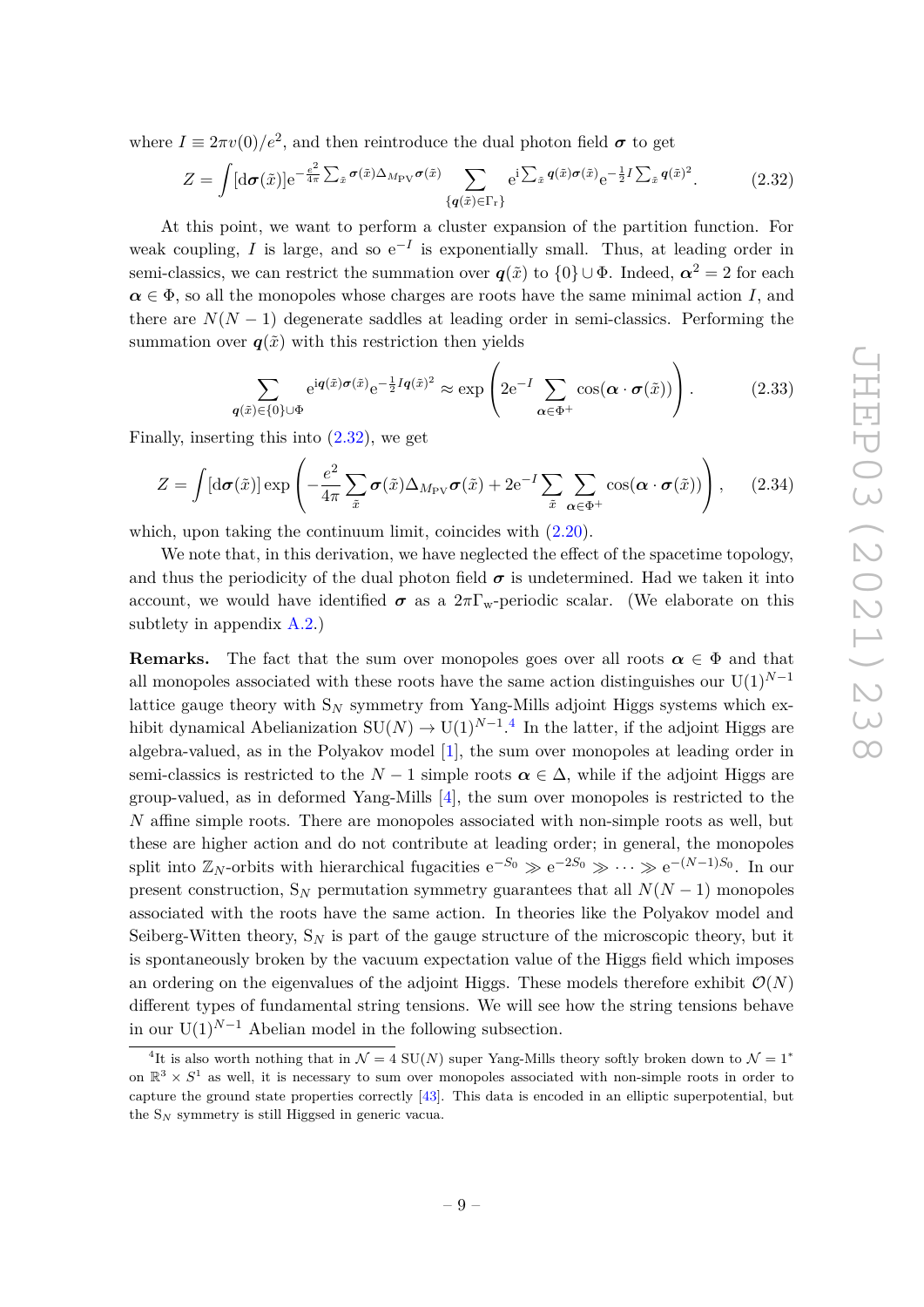

<span id="page-10-1"></span>**Figure 1**. Left: the dual of the plaquette *p* is the link ∗*p* on the dual lattice intersecting *p* as shown. Right: *D* is the shaded region bounded by the curve *C*. The Poincare dual [*D*] is a bump 1-form on the dual lattice that is 1 on each of the red links shown, and 0 everywhere else.

#### <span id="page-10-0"></span>**2.3 Wilson loops and string tensions**

In this subsection, we show that the Abelian gauge model confines and we approximately determine the string tensions.

We begin by showing how a Wilson loop  $W_w(C) = \exp(i \int_C \boldsymbol{w} \cdot \boldsymbol{A})$  with electric charge  $w \in \Gamma_w$  is computed in the long-distance effective theory [\[2\]](#page-28-1). For our purposes, it will suffice to take *C* to be a contractible loop, so that it is the boundary of a 2-dimensional surface *D*. We can then write

$$
W_{\boldsymbol{w}}(C) = \exp\left(\mathrm{i} \int_D \boldsymbol{w} \cdot \boldsymbol{F}\right) = \exp\left(\mathrm{i} \sum_p [D]_{\ast p}(\boldsymbol{w} \cdot \boldsymbol{F}_p)\right). \tag{2.35}
$$

Here we have introduced the Poincaré dual [*D*] of *D*; it is a bump 1-form on the dual lattice (see figure [1\)](#page-10-1) given by

$$
[D]_{\ast p} = \begin{cases} 1, & \text{if } p \subset D, \\ 0, & \text{otherwise.} \end{cases} \tag{2.36}
$$

Now let us repeat the derivation of the dual theory, this time with the insertion of the Wilson loop. Using the Poisson resummation  $(2.25)$ , the path-integral weight becomes

$$
\exp\left(-\pi e^2 \mathbf{k}_p^2 + i \mathbf{k}_p \cdot \mathbf{F}_p + i[D]_{\ast p}(\mathbf{w} \cdot \mathbf{F}_p)\right),\tag{2.37}
$$

where the last term comes from the Wilson loop. The integration over *A* produces the constraint,  $d^{\dagger}(\mathbf{k} + \ast(\mathbf{w}[D])) = 0$ , which can be solved by

$$
* \mathbf{k} = -\mathbf{w}[D] + \mathrm{d}\mathbf{m},\tag{2.38}
$$

instead of [\(2.26\)](#page-8-3). At this point, the rest of the derivation proceeds exactly as before, and we obtain

<span id="page-10-2"></span>
$$
\langle W_{\boldsymbol{w}}(C) \rangle = \int \mathcal{D}\boldsymbol{\sigma} \exp\left(-\frac{e^2}{2\pi} \int d^3x \left\{ \frac{1}{2} \Big| d\boldsymbol{\sigma} - 2\pi \boldsymbol{w}[D] \Big|^2 + M^2 \sum_{\boldsymbol{\alpha} \in \Phi^+} (1 - \cos(\boldsymbol{\alpha} \cdot \boldsymbol{\sigma})) \right\} \right). \tag{2.39}
$$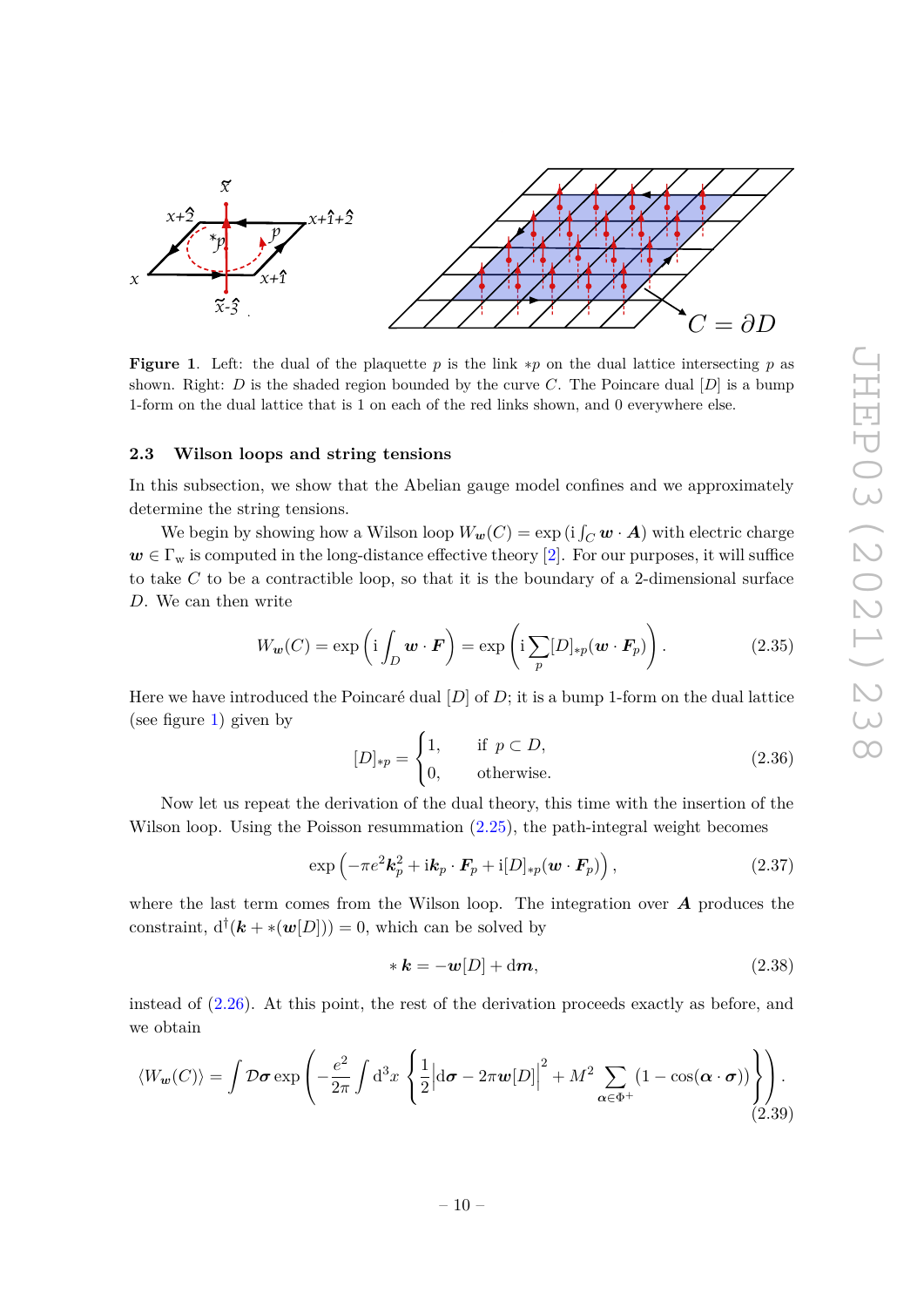This expression shows that the Wilson loop is realized as a defect operator in the dual formulation. That is to say, it is evaluated by removing the loop *C* from the spacetime and restricting the path integral to configurations satisfying  $\oint_{S^1} d\sigma = 2\pi \omega$  for small loops  $S<sup>1</sup>$  that link with the loop *C*. Taking the ratio with the unconstrained path integral, we obtain the expectation value of the Wilson loop.

We are now in a position to approximately determine the string tensions. It will suffice to compute the functional integral in [\(2.39\)](#page-10-2) in the classical approximation. For convenience, let us take the loop *C* as well as *D* to lie in the  $z \equiv x_3 = 0$  plane. If we take the loop *C* to be so large that *D* essentially fills the  $z = 0$  plane, then the action density localizes around  $z = 0$ . As a result, the area law decay for the Wilson loop  $W_w(C)$  is observed,

$$
\langle W_{\mathbf{w}}(C) \rangle \sim \exp\Bigl(-T_{\mathbf{w}} \operatorname{Area}(D)\Bigr),\tag{2.40}
$$

and its string tension is given by the minimal action density

<span id="page-11-2"></span>
$$
T_{\boldsymbol{w}} = \min_{\boldsymbol{\sigma}(z)} \frac{e^2}{2\pi} \int_{-\infty}^{+\infty} dz \, \left\{ \frac{1}{2} \left( \frac{d\boldsymbol{\sigma}}{dz} \right)^2 + M^2 \sum_{\boldsymbol{\alpha} \in \Phi^+} \left( 1 - \cos(\boldsymbol{\alpha} \cdot \boldsymbol{\sigma}) \right) \right\}, \tag{2.41}
$$

with the boundary condition

$$
\sigma(-\infty) = 0, \qquad \sigma(+\infty) = 2\pi w. \tag{2.42}
$$

To go further, let us take as a plausible ansatz

<span id="page-11-1"></span>
$$
\sigma(x) = w\sigma(z),\tag{2.43}
$$

and then proceed to evaluate the string tension analytically within this ansatz. Substituting  $(2.43)$  into  $(2.41)$ , we obtain

<span id="page-11-3"></span>
$$
T_w = \min_{\sigma(z)} \frac{e^2}{2\pi} \int_{-\infty}^{+\infty} dz \left\{ \frac{w^2}{2} \left( \frac{d\sigma}{dz} \right)^2 + M^2 \sum_{\alpha \in \Phi^+} \left( 1 - \cos(\alpha \cdot w\sigma) \right) \right\}
$$
  
= 
$$
\frac{e^2 M}{\pi} \int_0^{2\pi} d\sigma \sqrt{\frac{w^2}{2} \sum_{\alpha \in \Phi^+} \left( 1 - \cos(\alpha \cdot w\sigma) \right)},
$$
(2.44)

which is the Bogomol'nyi-Prasad-Sommerfield (BPS) bound [\[44,](#page-30-8) [45\]](#page-30-9). Although this is just an upper bound for the actual string tension, we assume that it gives a reasonable estimate.

# <span id="page-11-0"></span>**2.3.1 Explicit evaluation of string tensions**

Using the formula [\(2.44\)](#page-11-3), we shall evaluate the string tensions explicitly for a few cases. Here, we take  $w = \mu_1, 2\mu_1, \mu_2$ , which correspond to the highest weights of the fundamental, symmetric, and anti-symmetric representations of  $SU(N)$ , respectively. We will also comment on the case  $w = \alpha \in \Gamma_r$ , corresponding to the adjoint representation of SU(*N*).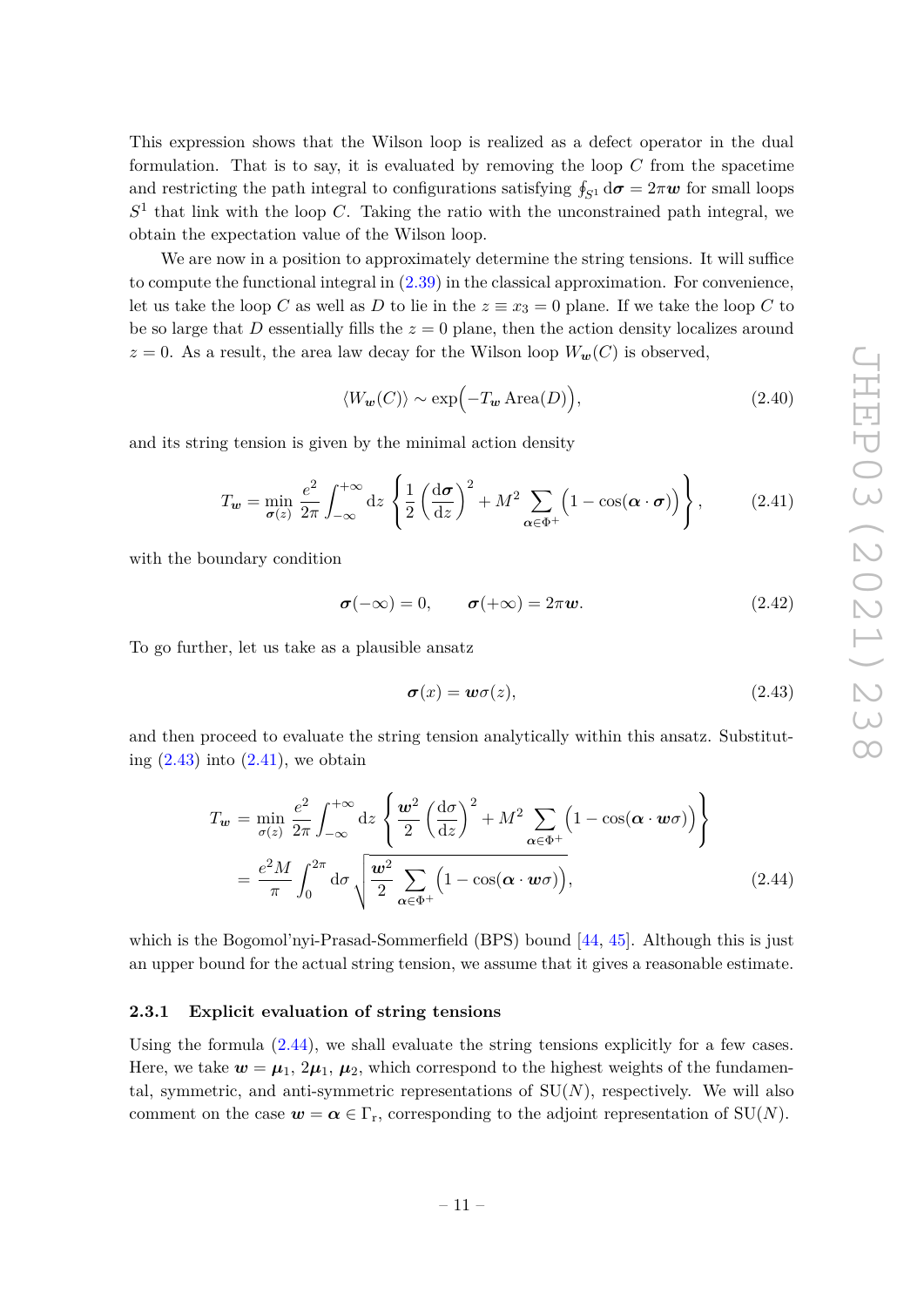Let us start with  $w = \mu_1$ , which is the highest weight of the fundamental representation of SU(*N*). We obtain

$$
T_{\mu_1} = \frac{e^2 M N - 1}{\pi} \frac{N - 1}{\sqrt{2N}} \int_0^{2\pi} d\sigma \sqrt{1 - \cos(\sigma)}
$$
  
= 
$$
\frac{4e^2 M N - 1}{\pi}.
$$
 (2.45)

We will use this quantity as a unit for the other string tensions.

We next consider  $w = 2\mu_1$ , the highest weight of the SU(*N*) two-index symmetric representation. Since  $\sigma$  wraps  $S^1$  twice, we find that

$$
T_{2\mu_1} = 2T_{\mu_1}.\tag{2.46}
$$

Thus, the symmetric string tension is twice the fundamental one, which suggests that the symmetric string can be interpreted as the sum of two independent fundamental strings. The multi-string ansatz is also a candidate, which may give a reasonable approximation of confining strings  $[46]$ , so we will compare it with  $(2.43)$  for other strings, too.

For the two-index anti-symmetric string,  $w = \mu_2$ , we find

$$
T_{\mu_2} = \frac{e^2 M}{\pi} \frac{\sqrt{2}(N-2)}{\sqrt{N}} \int_0^{2\pi} d\sigma \sqrt{1 - \cos(\sigma)}
$$
  
= 
$$
\frac{8e^2 M N - 2}{\pi \sqrt{N}}
$$
  
= 
$$
\frac{2(N-2)}{N-1} T_{\mu_1}.
$$
 (2.47)

For  $N = 3$ ,  $\mu_2$  gives the conjugate representation of  $\mu_1$ , and in this case we indeed find that  $T_{\mu_2} = T_{\mu_1}$ . For  $N > 3$ , we find  $T_{\mu_1} < T_{\mu_2} < T_{2\mu_1} = 2T_{\mu_1}$ , and  $T_{\mu_2} \approx 2T_{\mu_1}$  for  $N \gg 1$ . Since  $\mu_2 = \mu_1 + (\mu_1 - \alpha_1)$ , we can understand this upper bound  $2T_{\mu_1}$  as a sum of two-independent fundamental strings  $2T_{\mu_1} = T_{\mu_1} + T_{\mu_1 - \alpha_1}$ . Our calculation shows that, for the anti-symmetric string, the ansatz  $(2.43)$  gives a more severe upper bound for  $T_{\mu_2}$ .

Lastly, let us consider the adjoint string  $w = \alpha \in \Phi$ . Applying the formula [\(2.44\)](#page-11-3) within the ansatz  $(2.43)$ , we obtain it as

$$
T_{\alpha} = \frac{e^2 M}{\pi} \int_0^{2\pi} d\sigma \sqrt{(1 - \cos(2\sigma)) + 2(N - 2)(1 - \cos(\sigma))}
$$
  
= 
$$
\frac{4e^2 M}{\pi} \left( \sqrt{N} + \frac{(N - 2)}{\sqrt{2}} \cosh^{-1} \sqrt{\frac{N}{N - 2}} \right)
$$
  
= 
$$
\frac{1}{N - 1} \left( N + \frac{(N - 2)\sqrt{N}}{\sqrt{2}} \cosh^{-1} \sqrt{\frac{N}{N - 2}} \right) T_{\mu_1}.
$$
 (2.48)

According to this formula, the adjoint string tension satisfies  $T_{\alpha} \geq 2T_{\mu_1}$ , and turns out to be only slightly larger than  $2T_{\mu_1}$ . But here it turns out that we can do a little bit better. Let us explicitly take  $w = \alpha_1$ , and consider a double-string ansatz, in which the adjoint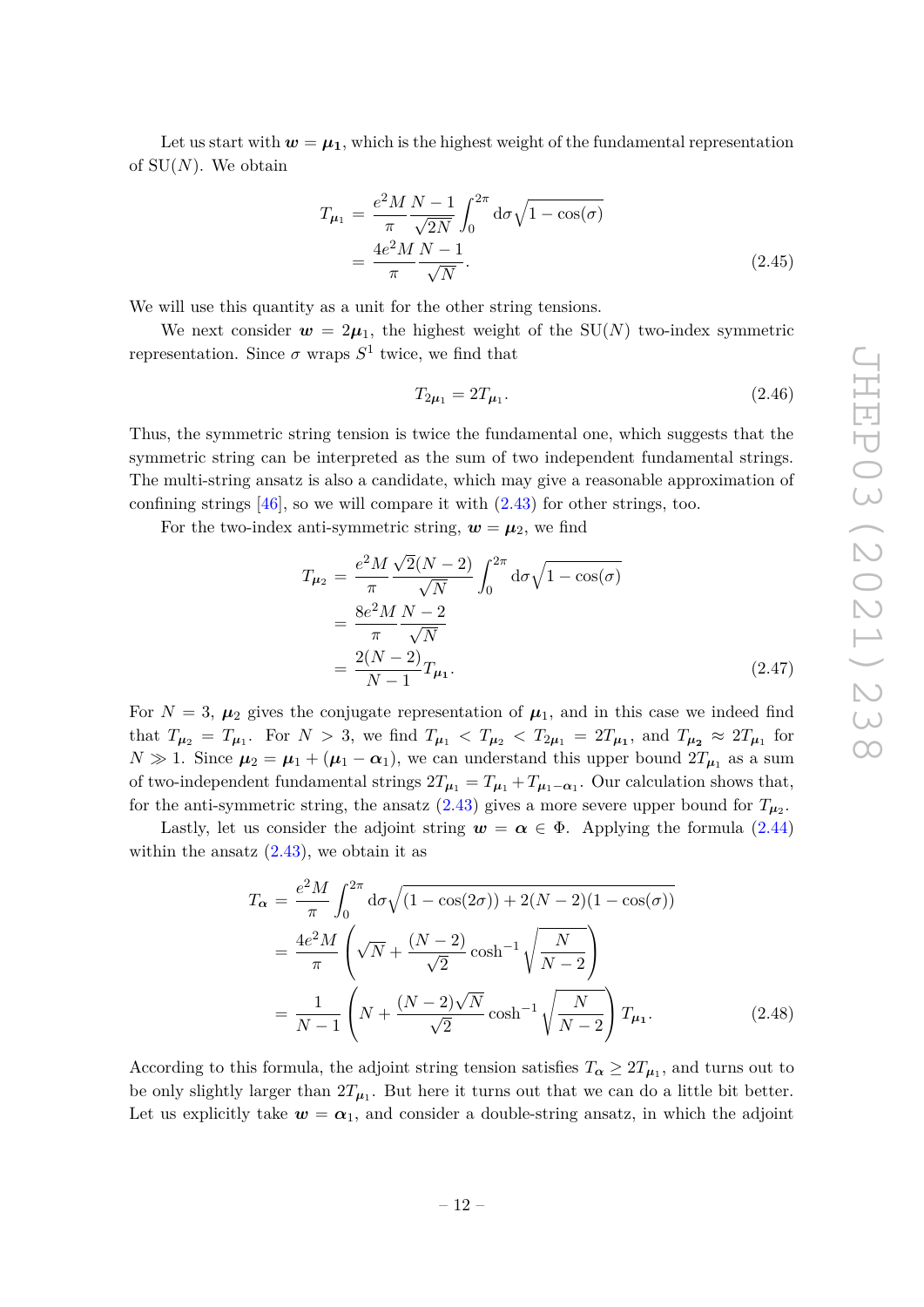string consists of two fundamental strings,  $\mu_1$  and  $\alpha_1 - \mu_1$ . Up to permutation,  $\mu_1$  and  $\alpha_1 - \mu_1$  are related by complex conjugation, and we thus find

$$
T_{\alpha} = T_{\mu_1} + T_{\alpha_1 - \mu_1} = 2T_{\mu_1}.
$$
\n(2.49)

Therefore, for the adjoint string, the two-independent-string ansatz is slightly better than [\(2.43\)](#page-11-1), unlike the case of anti-symmetric string.

## <span id="page-13-0"></span>**3 Semi-Abelian theory**

In this section, we consider the  $U(1)^{N-1} \times S_N$  gauge theory obtained by gauging the  $S_N$ global symmetry of the U(1)<sup>*N*−1</sup> gauge theory considered in section [2.](#page-4-0) We call it the semi-Abelian gauge theory.

#### <span id="page-13-1"></span>**3.1 Gauging of the S***<sup>N</sup>* **global symmetry**

In relativistic quantum field theories, global symmetry is generated by a set of codim-1 defects, which are topological and obey the group-multiplication law [\[18\]](#page-29-3). When the global symmetry is discrete, we can gauge it by summing over all possible networks of such codim-1 defects. This procedure may be obstructed by anomalies, which are characterized by a topological action in one higher dimension [\[47](#page-30-11)[–49\]](#page-31-0). We also note that the gauging procedure admits the freedom to add a topological phase to each network configuration of the topological defects as long as it is consistent with locality and unitarity.

In this section, we gauge the  $S_N$  symmetry of the  $U(1)^{N-1}$  lattice gauge theory of section [2.](#page-4-0) Assuming that its low-energy description enjoys emergent Lorentz symmetry due to the cubic lattice rotational invariance, the gauging procedure of S*<sup>N</sup>* should fit into the above general discussion. Absence of the  $S_N$  anomaly is guaranteed by the explicit construction of the lattice gauge theory. As extra topological terms, there are Dijkgraaf-Witten (DW) terms [\[50\]](#page-31-1) characterized by  $H^3(BS_N, U(1))$ , which are nontrivial for all  $N \geq 2$ <sup>[5](#page-13-2)</sup> In this paper, we limit ourselves to the case without the 3d S<sub>N</sub> DW term.

We shall now construct the semi-Abelian gauge theory on a cubic lattice, and the simplest way to proceed is to gauge  $S_N$  in the Wilson formulation  $(2.14)$ . For concreteness, it is convenient to realize the semi-Abelian gauge symmetry by  $N \times N$  matrices. We can realize an element of  $U(1)^{N-1} \rtimes S_N$  inside  $U(N)$  as

$$
P \cdot C \in \mathcal{U}(N),\tag{3.2}
$$

$$
\begin{array}{c|cccccc}\nN & 2 & 3 & 4 & 5 & 6 & \cdots \\
\hline\nH^3(BS_N, U(1)) & \mathbb{Z}_2 & \mathbb{Z}_6 & \mathbb{Z}_2 \oplus \mathbb{Z}_{12} & \mathbb{Z}_2 \oplus \mathbb{Z}_{12} & (\mathbb{Z}_2)^2 \oplus \mathbb{Z}_{12} & \cdots\n\end{array} \tag{3.1}
$$

For  $N \geq 6$ , this group cohomology stabilizes and  $H^3(BS_N, U(1)) \simeq (\mathbb{Z}_2)^2 \oplus \mathbb{Z}_{12}$ , i.e. we can add three distinct DW terms, two of which give the  $(\pm 1)$  phases and the another one gives the phases  $\exp\left(\frac{2\pi i}{12}n\right)$ , in the path integral of  $S_N$  gauge fields.

<span id="page-13-2"></span> $5$ Although detailed information is not relevant for us as we neglect the nontrivial DW twist, let us give its full information for completeness, which may be useful for possible extensions. By the universal coefficient theorem, we obtain  $H^d(BS_N, U(1)) \simeq H^{d+1}(BS_N, \mathbb{Z}) \simeq H_d(BS_N, \mathbb{Z})$  because they only have the torsion part. We can find in literatures that the list of the 3d DW twist is given as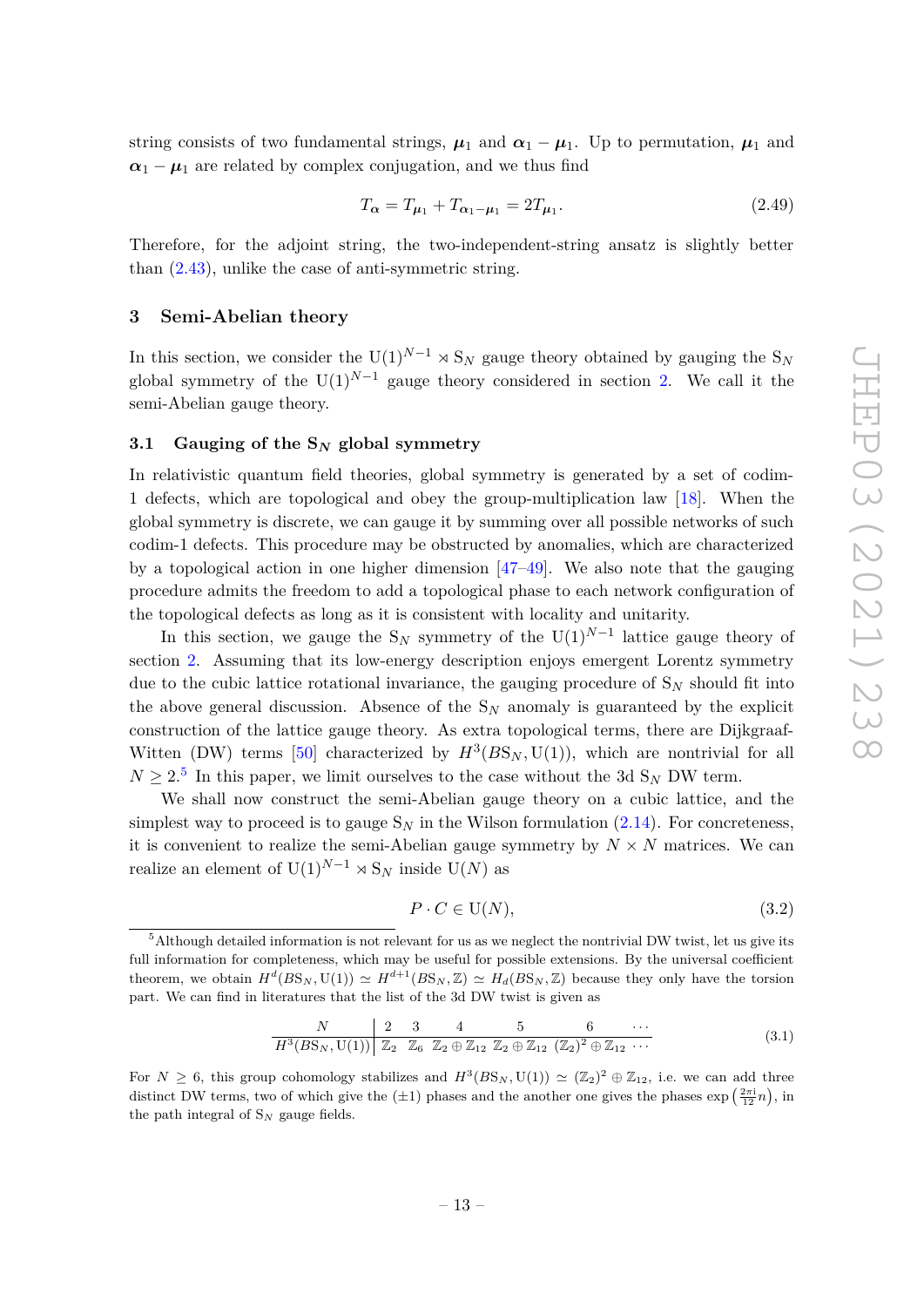where  $C = \text{diag}(e^{ia_1}, \dots, e^{ia_N})$  with  $\det(C) = 1$  describes the Cartan components, and  $P \in S_N$  is the  $N \times N$  matrix representation of a Weyl reflection, which is realized as a permutation matrix. The group multiplication law is given as

$$
(P_1 \cdot C_1)(P_2 \cdot C_2) = \underbrace{(P_1 P_2)}_{\in S_N} \cdot \underbrace{((P_2^{-1} C_1 P_2) C_2)}_{\in U(1)^{N-1}},
$$
\n(3.3)

and this expression elucidates the semi-direct structure in a concrete manner. Letting  $(P_\ell \cdot C_\ell) \in SU(N)$  denote the link variable, the gauge-invariant plaquettes for the Lagrangian consist of two terms:

<span id="page-14-1"></span>
$$
\operatorname{Re}\left(\beta_1 \operatorname{tr}\left[\mathbf{1}_N - \prod_{\ell \subset \partial p} (P_\ell \cdot C_\ell)\right] + \beta_2 \operatorname{tr}\left[\mathbf{1}_N - \prod_{\ell \subset \partial p} P_\ell\right]\right). \tag{3.4}
$$

The second term is the gauge-invariant kinetic term only for  $S_N$ . By sending  $\beta_2 \rightarrow +\infty$ , we can impose the flatness condition on the S*<sup>N</sup>* gauge field,

<span id="page-14-0"></span>
$$
\prod_{\ell \subset \partial p} P_{\ell} = \mathbf{1}_N \in \mathcal{S}_N. \tag{3.5}
$$

As it is this limit that fits into the general discussion given above for the continuum description, we shall work with this flatness condition [\(3.5\)](#page-14-0) on the S*<sup>N</sup>* link variables. We can readily check that the Lagrangian  $(3.4)$  is equal to the Wilson action  $(2.14)$  when the S<sub>*N*</sub> gauge fields are trivial, i.e.  $P_\ell = 1$  for all the links  $\ell$ , by putting  $\beta_1 = \beta$ . In this manner, we obtain the U(1)<sup>*N*−1</sup>  $\times$  S<sub>*N*</sub> gauge theory out of the U(1)<sup>*N*−1</sup> pure gauge theory.

Because of the flatness condition [\(3.5\)](#page-14-0), the local dynamics should not be much affected by the gauging of  $S_N$ , and all the interesting things in the deep infrared have to do with the global aspects of the theory. To be more precise, let us assume that we prepare a sufficiently large torus  $T^3$  for the spacetime and that we are interested in computing correlation functions inside an open ball  $B^3 \subset T^3$ , which has a trivial topology. Using the flatness condition, we may perform a local  $S_N$  gauge transformation so that the  $S_N$  gauge fields  $P_\ell$  are fixed to equal 1 inside  $B^3$ . Hence, the correlation functions should be identical with those of the  $U(1)^{N-1}$  theory of section [2](#page-4-0) as it has a nonzero mass gap, as long as we neglect exponentially small corrections that vanish in the thermodynamic limit. In this sense, the gauging of  $S_N$  is locally trivial.

More physically, by sending the parameter  $\beta_2 \rightarrow \infty$  in the Lagrangian, we make the magnetic monopoles for the  $S_N$  gauge group extremely heavy. As a result, the  $S_N$  gauge fields are deconfined; i.e. the Wilson loops of  $S_N$  gauge fields obey the perimeter law at any length scale. Now, assume that we wish to compute the correlation functions of local operators. For the sake of exposition, consider a two-point function of the  $U(1)^{N-1}$  gauge theory

$$
\langle O_1(x_1)O_2(x_2)\rangle_{\mathrm{U}(1)^{N-1}},\tag{3.6}
$$

though it is straightforward to extend the discussion to general *n*-point functions. As the  $S_N$  global symmetry is not spontaneously broken in the  $U(1)^{N-1}$  theory, this correlation function has a non-zero expectation value in the thermodynamic limit only if  $O_1(x_1)O_2(x_2)$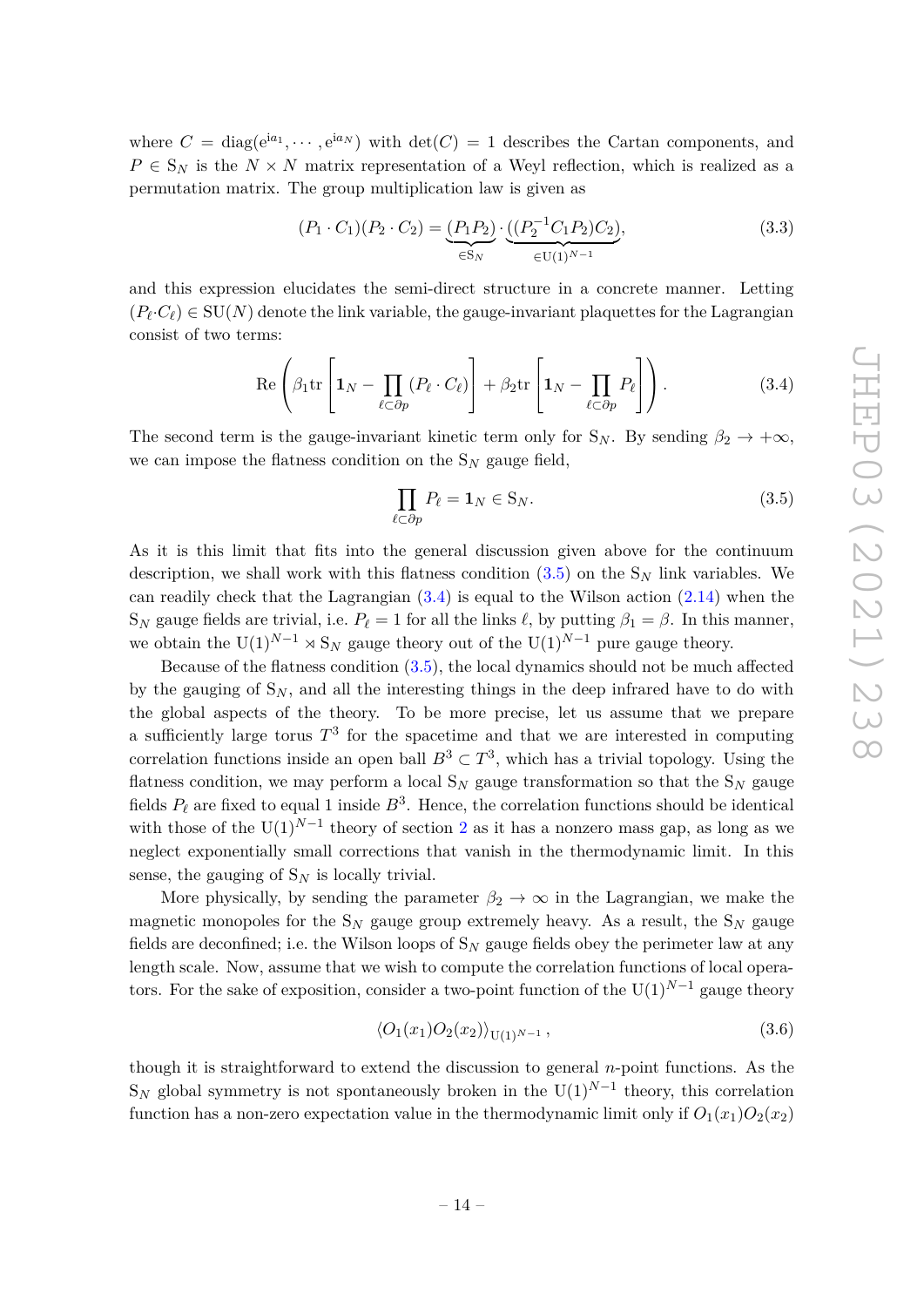contains an S<sub>N</sub>-singlet component. Thus, we may assume that  $O_1(x_1)O_2(x_2)$  is S<sub>N</sub> singlet without loss of generality. Here, we note that the operator  $O_1$ ,  $O_2$  can be  $S_N$  non-singlet, but they have to be mutually conjugate representations. By introducing an S*<sup>N</sup>* Wilson line  $W^{(\mathbf{S}_N)}(x_1, x_2)$  connecting  $x_1$  and  $x_2$ , we can construct the  $\mathbf{S}_N$  gauge invariant operator  $O_1(x_1)W^{(\mathcal{S}_N)}(x_1, x_2)O_2(x_2)$ . Since the S<sub>N</sub> gauge field is deconfined, we find that  $\left\langle O_1(x_1) W^{(\mathrm{S}_N)}(x_1,x_2) O_2(x_2) \right\rangle$  $U(1)^{N-1} \rtimes S_N$  is invariant under any continuous deformation of the path connecting  $x_1$  and  $x_2$ . In particular, by choosing a trivial path which does not go around any nontrivial cycle of the spacetime, we obtain

$$
\left\langle O_1(x_1)W^{(\mathcal{S}_N)}(x_1, x_2)O_2(x_2)\right\rangle_{\mathcal{U}(1)^{N-1}\rtimes\mathcal{S}_N} = \left\langle O_1(x_1)O_2(x_2)\right\rangle_{\mathcal{U}(1)^{N-1}}\tag{3.7}
$$

in the thermodynamic limit. Thus, any local correlation function of the  $U(1)^{N-1}$  theory can be recovered in the semi-Abelian gauge theory.

#### <span id="page-15-0"></span>**3.2** Z*<sup>N</sup>* **center symmetry**

In this and the following subsections, we discuss properties of the (electric) Wilson loops in order to identify the string tensions from the viewpoint of the symmetry. Here, we pay especial attention to the 1-form symmetry, or center symmetry, of the  $U(1)^{N-1} \rtimes S_N$  gauge theory.

The 1-form symmetry is generated by codim-2 topological defects, whose fusion rule obeys group multiplication [\[18\]](#page-29-3). In general, when we consider a pure gauge theory with a gauge group  $G_{\text{gauge}}$ , the theory enjoys a 1-form symmetry with the symmetry group  $Z(G_{\text{gauge}})$ , which is the center of  $G_{\text{gauge}}$ . Since this acts as  $Z(G_{\text{gauge}})$  phase rotations on Wilson loops, this has been historically called the center symmetry.

In our case, the gauge group is  $G_{\text{gauge}} = U(1)^{N-1} \rtimes S_N$ , and thus

$$
Z(G_{\text{gauge}}) = \mathbb{Z}_N. \tag{3.8}
$$

To see this, it is convenient to use the embedding of  $U(1)^{N-1} \rtimes S_N \subset U(N)$  used above, and to consider the defining representation of the latter. Using Schur's lemma, one sees that the  $N \times N$  matrix representation of center elements must be proportional to the identity matrix. Such matrices are included only in  $U(1)^{N-1}$ , which is the same as the Cartan factor of SU(*N*), and thus the center elements of U(1)<sup>*N*−1</sup>  $\rtimes$ S<sub>*N*</sub> are the same as those of SU(*N*). Before gauging  $S_N$ , the 1-form symmetry group is given by  $Z(\mathrm{U}(1)^{N-1}) = \mathrm{U}(1)^{N-1}$  since the theory is an Abelian gauge theory without any electric matter fields. Therefore, in view of the 1-form symmetry, one might be led to claim that the semi-Abelian gauge theory should be more similar to  $SU(N)$  gauge theories than the  $U(1)^{N-1}$  theory from which it came.

This, however, raises the following puzzle about the string tensions. In the U(1)<sup>*N*−1</sup> theory, there are infinitely many different string tensions depending on the representations of Wilson loops, which are characterized by charges of the  $U(1)^{N-1}$  1-form symmetry. As we have seen in the previous subsection, the local dynamics is not affected by the gauging of  $S_N$ because we can locally set the  $S_N$  gauge field to be zero by gauge transformations. As long as we measure string tensions using large and contractible Wilson loops, the same discussion from before should apply here, and thus, there have to be infinitely many different string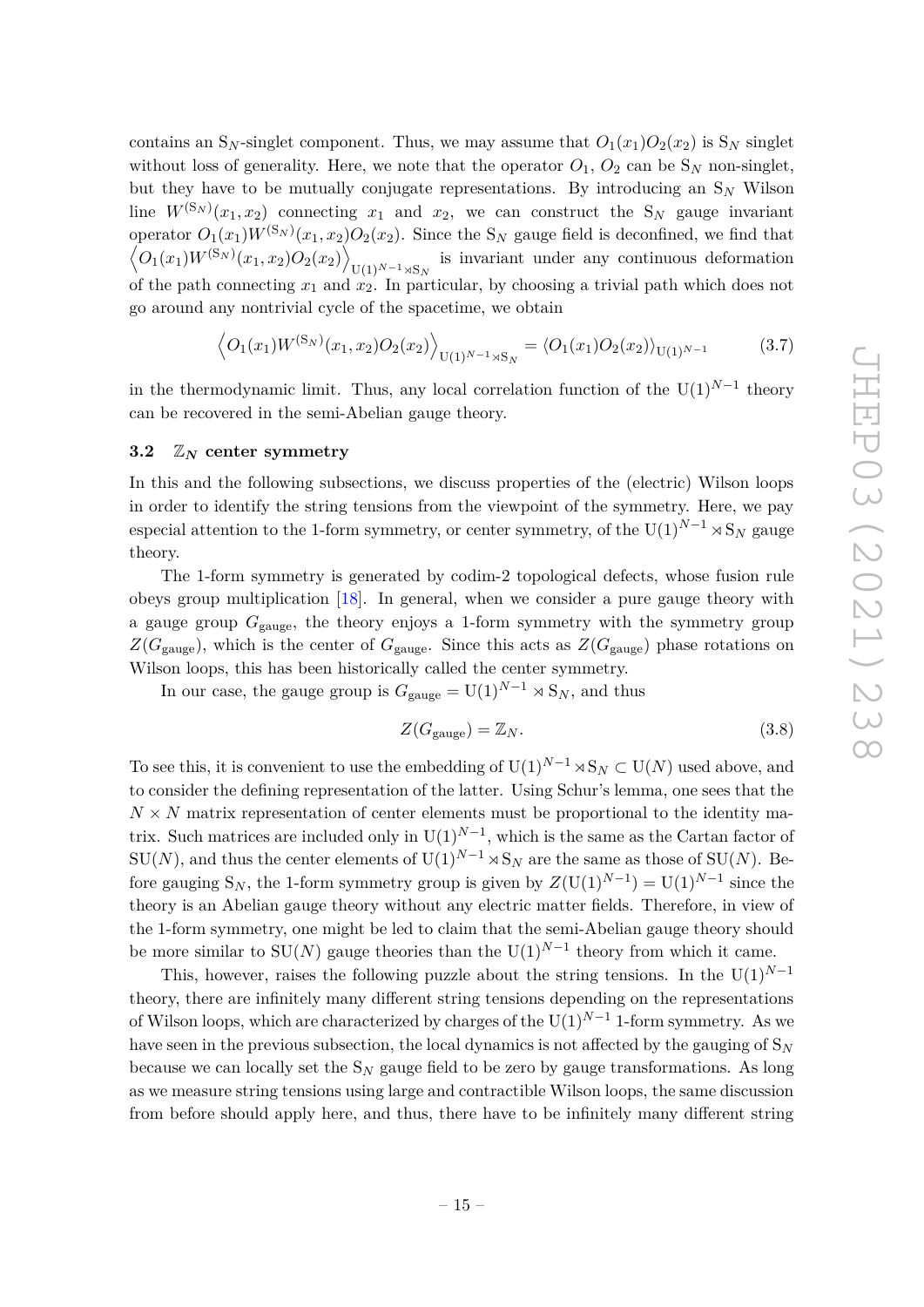tensions also for the  $U(1)^{N-1} \rtimes S_N$  gauge theory. But this seems rather unnatural, because the  $\mathbb{Z}_N$  1-form symmetry is too weak to give selection rules for these string tensions. To put the question another way:

# *How is the presence of infinitely many different string tensions compatible with the finite center symmetry?*

To make things more concrete, let us construct the generator of  $\mathbb{Z}_N^{[1]}$  out of  $(\mathbf{U}(1)^{[1]})^{N-1}$ generators of the U(1)<sup>*N*−1</sup> gauge theory. In terms of the dual photon field  $\sigma \in \mathbb{R}^{N-1}/2\pi\Gamma_w$ from the monopole gas description in section [2.2,](#page-6-1) the generators of  $(U(1)^{[1]})^{N-1}$  are given by

<span id="page-16-2"></span>
$$
U_{\theta}^{(k)}(C) = \exp\left(i\frac{\theta}{2\pi} \int_C \alpha_k \cdot d\sigma\right), \qquad k = 1, \dots, N-1,
$$
\n(3.9)

where the transformation parameter  $\theta$  is  $2\pi$  periodic due to the  $2\pi\Gamma_{\rm w}$ -periodicity of  $\sigma$ . After gauging  $S_N$ , these operators are no longer gauge invariant because the dual photon field  $\sigma$  transforms under the standard representation of the Weyl permutations  $\mathbf{S}_N$ . Nevertheless, the generators of  $\mathbb{Z}_N^{[1]}$  can be constructed as

$$
U_n(C) \equiv \prod_{k=1}^{N-1} U_{\frac{2\pi}{N}kn}^{(k)}(C) = \exp\left(i\frac{n}{N}\int_C (\alpha_1 + 2\alpha_2 + \dots + (N-1)\alpha_{N-1}) \cdot d\sigma\right). \tag{3.10}
$$

Thanks to the periodicity of  $\sigma$ , the  $U_n(C)$  are invariant under  $S_N$  transformations and thus remain good operators for the semi-Abelian gauge theory. Moreover, we have the group multiplication law

<span id="page-16-1"></span>
$$
U_n(C)U_m(C) = U_{n+m \bmod N}(C)
$$
\n
$$
(3.11)
$$

 $U(C) \equiv U_1(C)$  only generates the  $\mathbb{Z}_N$  subgroup of  $U(1)^{N-1}$ . Other generic combinations  $\prod_k U_{\theta_k}^{(k)}$  $\theta_k^{(k)}$  cannot satisfy the S<sub>N</sub> invariance, and they drop out from the possible generators of the 1-form symmetry.

#### <span id="page-16-0"></span>**3.3 String tensions beyond** *N***-ality, and noninvertible topological lines**

Let us explicitly check whether or not the string tensions of the semi-Abelian gauge theory obey the standard *N*-ality rule. Using the embedding  $U(1)^{N-1} \rtimes S_N \subset U(N)$ , we construct the Wilson loops with the U(*N*) gauge field first, and then we restrict it to the U(1)<sup>*N*−1</sup> $\rtimes$ S<sub>*N*</sub> gauge field. As we can locally eliminate the  $S_N$  gauge field, we may restrict the  $U(N)$  gauge field to its diagonal component in a naive way, as long as the Wilson loop is contractible. The *N*-ality of the obtained Wilson loop is the same as that of the Wilson loop with SU(*N*) gauge fields.

Let us write

$$
W_k(C) = \exp\left(\mathrm{i}\left(\mu_1 - \sum_{j=1}^{k-1} \alpha_j\right) \cdot \int_C \mathbf{A}\right), \qquad k = 1, \dots, N,\tag{3.12}
$$

so that, for example, the fundamental Wilson loop is given by

$$
W_{\text{fd}}(C) = W_1(C) + W_2(C) + \dots + W_N(C). \tag{3.13}
$$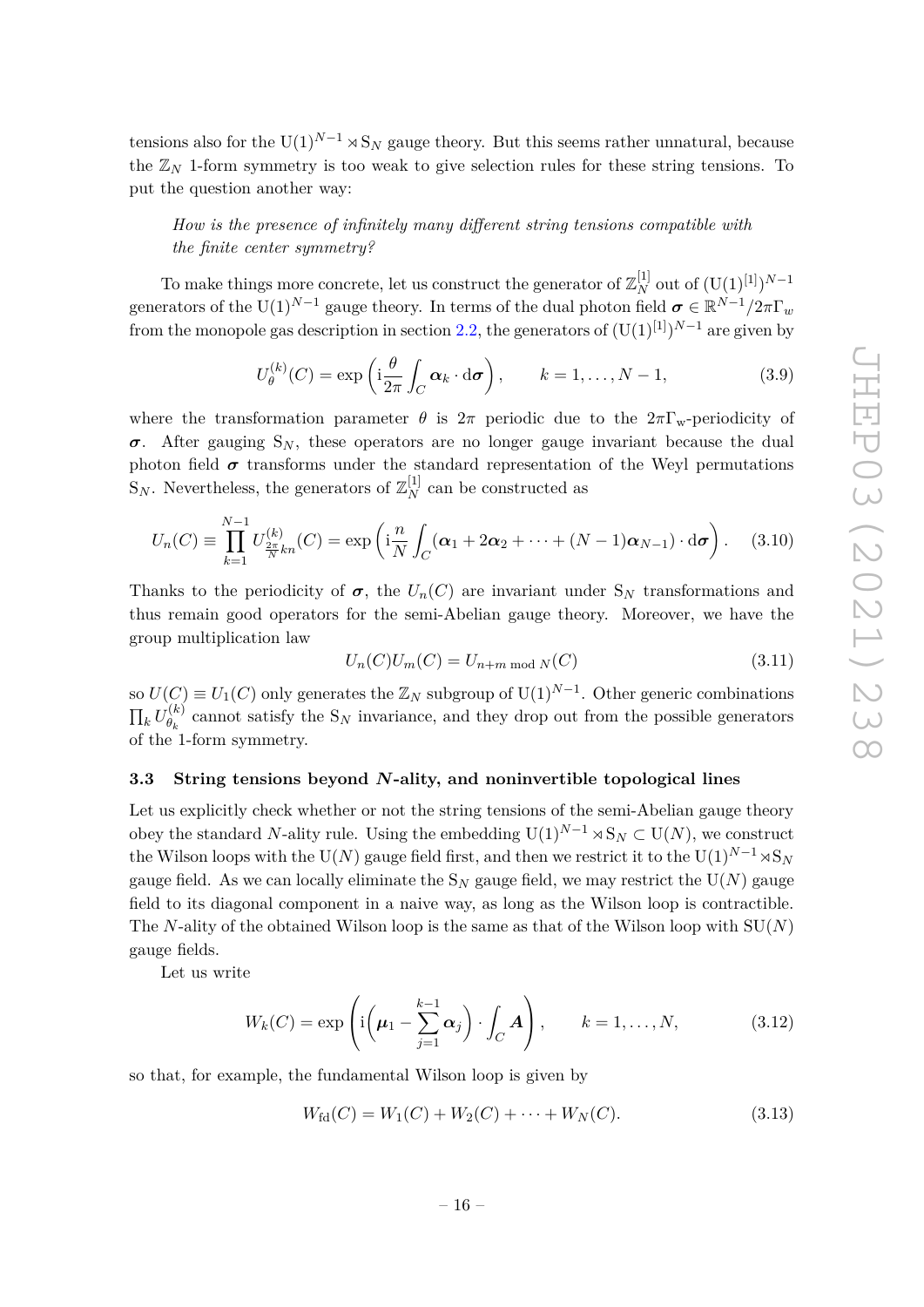Each Wilson loop  $W_i$  in  $W_{\text{fd}}$  has the same string tension, and for large loops  $C$  it obeys the area law:

$$
\langle W_{\text{fd}}(C) \rangle \sim \exp(-T_{\mu_1} \text{Area}).
$$
 (3.14)

Under the 1-form symmetry,

$$
\mathbb{Z}_N^{[1]} : W_{\text{fd}} \mapsto e^{2\pi i/N} W_{\text{fd}},\tag{3.15}
$$

or, more precisely,

$$
\langle U(C_1)W_{\text{fd}}(C_2)\rangle = \exp\left(\frac{2\pi i}{N}\text{Link}(C_1, C_2)\right) \langle W_{\text{fd}}(C_2)\rangle. \tag{3.16}
$$

In order to determine whether string tensions are controlled by the 1-form symmetry, let us consider the adjoint Wilson loop,

$$
W_{\rm ad}(C) = \sum_{i \neq j} W_i(C) W_j^*(C) = |W_{\rm fd}|^2 - N.
$$
 (3.17)

This has trivial *N*-ality, but we can readily check that its string tension is *not* zero using the result of section [2.3:](#page-10-0)

$$
\langle W_{\rm ad}(C) \rangle \sim \exp(-T_{\alpha} \text{Area}),
$$
 (3.18)

with  $T_{\alpha} \simeq 2T_{\mu_1}$ . This example clearly tells us that the string tensions of the semi-Abelian gauge theory carry detailed data of its gauge-group representations, which cannot be captured by the  $\mathbb{Z}_N^{[1]}$  symmetry.

Something new is needed to explain the failure of the *N*-ality rule, and this is where the non-invertible topological lines [\[27–](#page-29-6)[35\]](#page-30-0) come in. We can easily construct such an operator by summing over all the  $S_N$  conjugates of  $U_{\theta}^{(1)}$ *θ* (*C*):

$$
\mathcal{T}_{\theta}(C) \equiv \frac{1}{N!} \sum_{P \in \mathcal{S}_N} PU_{\theta}^{(1)}(C)P^{-1}
$$

$$
= \frac{1}{N(N-1)} \sum_{\alpha \in \Phi} \exp\left(i\frac{\theta}{2\pi} \int_C \alpha \cdot d\sigma\right).
$$
(3.19)

Since this operator is  $S_N$  singlet, it can be a physical operator of the  $S_N$ -gauged theory. Since each operator in the sum is topological, so too is  $\mathcal{T}_{\theta}(C)$ . Therefore, this S<sub>N</sub>-invariant operator shares important features with the 1-form symmetry generators.<sup>[6](#page-17-0)</sup> However, the group multiplication law is not satisfied for  $\mathcal{T}_{\theta}(C)$ , as one can easily check:

$$
\mathcal{T}_{\theta}(C)\mathcal{T}_{\theta'}(C) \neq \mathcal{T}_{\theta+\theta'}(C). \tag{3.20}
$$

Because of the violation of the group multiplication property, we cannot regard  $\mathcal{T}_{\theta}(C)$  as a generator of an ordinary 1-form symmetry in contrast with  $(3.11)$ . Instead, it is a generator of a non-invertible symmetry.

<span id="page-17-0"></span> ${}^{6}$ Following the same logic, we can in fact construct many more continuous families of non-invertible symmetries. Indeed, we can average over all  $S_N$  conjugates of an arbitrary product  $U_{\theta_1}^{(k_1)}(C) \cdots U_{\theta_r}^{(k_r)}(C)$ of the operators [\(3.9\)](#page-16-2) to get a non-invertible symmetry generator  $\mathcal{T}_{\theta_1,\dots,\theta_r}^{(k_1,\dots,k_r)}(C)$ . In particular, the noninvertible symmetry generator  $\mathcal{T}_{\theta_1,\dots,\theta_{N-1}}^{(1,\dots,N-1)}(C)$  with  $\theta_k = 2\pi k/N$  will coincide with the  $\mathbb{Z}_N^{[1]}$  center symmetry generator  $U(C)$ , as one can readily check from [\(3.11\)](#page-16-1). Thus, the  $\mathbb{Z}_N^{[1]}$  center symmetry is actually contained within a continuous family of non-invertible symmetries.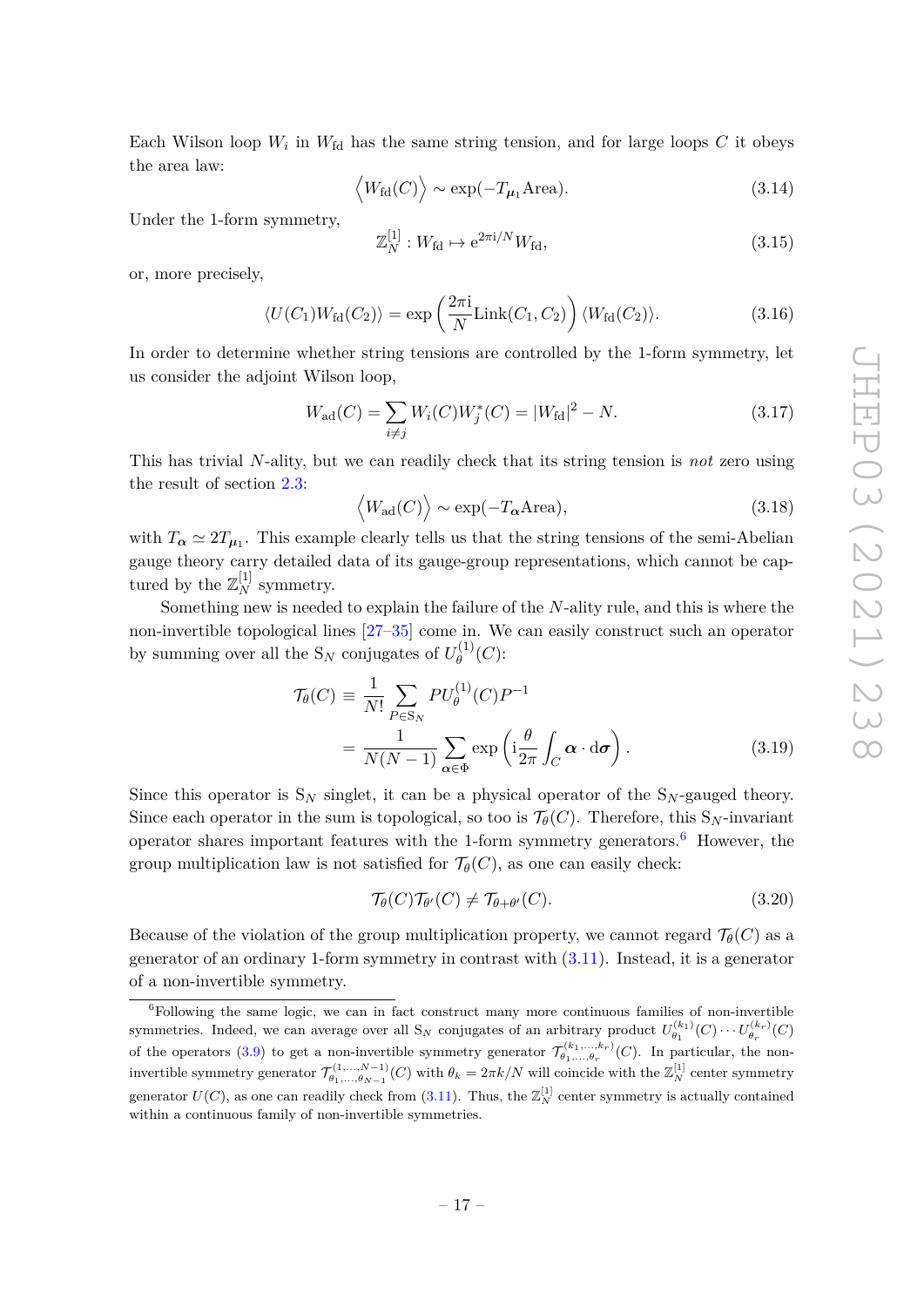Let us consider the component of the Wilson loop that corresponds to the weight  $w \in \Gamma_w$ . Its eigenvalue for  $\mathcal{T}_{\theta}$  is given by

$$
\frac{1}{N(N-1)}\sum_{\alpha\in\Phi}\exp\left(i\theta\boldsymbol{\alpha}\cdot\boldsymbol{w}\right).
$$
 (3.21)

As a consequence, the fundamental Wilson loop transforms as

$$
W_{\text{fd}} \mapsto \frac{1}{N} \left( N - 2 + 2 \cos(\theta) \right) W_{\text{fd}}.\tag{3.22}
$$

More importantly, the adjoint Wilson loop also transforms nontrivially as

$$
W_{\text{ad}} \mapsto \frac{(N-2)(N-3) + 4(N-2)\cos(\theta) + 2\cos(2\theta)}{N(N-1)} W_{\text{ad}}.
$$
 (3.23)

This elucidates that we can detect the detailed information of the Wilson loop beyond *N*-ality by using the non-invertible topological line operator  $\mathcal{T}_{\theta}$ .

As another example, we can detect the difference between the symmetric and antisymmetric two-index representations,  $W_{\text{sym}}$  and  $W_{\text{asym}}$ , of  $SU(N)$ , whose highest weights are given by  $2\mu_1$  and  $\mu_2$ , respectively. We have to note, however, that  $W_{sym}$  is not an eigenoperator of  $\mathcal{T}_{\theta}$ , because the two-index symmetric representation of  $SU(N)$  decomposes into two irreducible representations of  $U(1)^{N-1} \rtimes S_N$ . Since  $\mu_2 = 2\mu_1 - \alpha_1$  and  $(2\mu_1) \cdot \alpha_1 = 2$ , each charge in the anti-symmetric representation appears in the list of charges of the symmetric representation exactly once, and thus the correct eigen-operator is  $W_{sym}-W_{asym}$ . Indeed, one can check that

$$
\langle (W_{\text{sym}} - W_{\text{asym}})(C) \rangle \sim \exp(-2T_{\mu_1} \text{Area}), \qquad \langle W_{\text{asym}}(C) \rangle \sim \exp(-T_{\mu_2} \text{Area}), \quad (3.24)
$$

with  $T_{\mu_2} < 2T_{\mu_1}$ , as we have discussed in section [2.3.](#page-10-0) We find

$$
(W_{\text{sym}} - W_{\text{asym}}) \mapsto \frac{N - 2 + 2\cos(2\theta)}{N} (W_{\text{sym}} - W_{\text{asym}}),\tag{3.25}
$$

and

$$
W_{\text{asym}} \mapsto \frac{(N-2)(N-3) + 2 + 4(N-2)\cos(\theta)}{N(N-1)} W_{\text{asym}}.\tag{3.26}
$$

This gives another explicit demonstration of the fact that one can distinguish different string tensions for representations of the same *N*-ality with the help of the topological operator T*θ*.

#### <span id="page-18-0"></span>**3.4 Effect of dynamical electric particles**

In the previous section, we discussed the behavior of string tensions for the pure semi-Abelian gauge theory. String tensions do not obey the *N*-ality rule, and the presence of non-invertible topological lines explain why they carry more detailed information. In this section, we discuss what will happen to the string tensions once dynamical electric charges are added.

Once electric charges are incorporated as dynamical excitations, their pair creation can break confining strings if it is energetically favorable. If the fundamental electric charge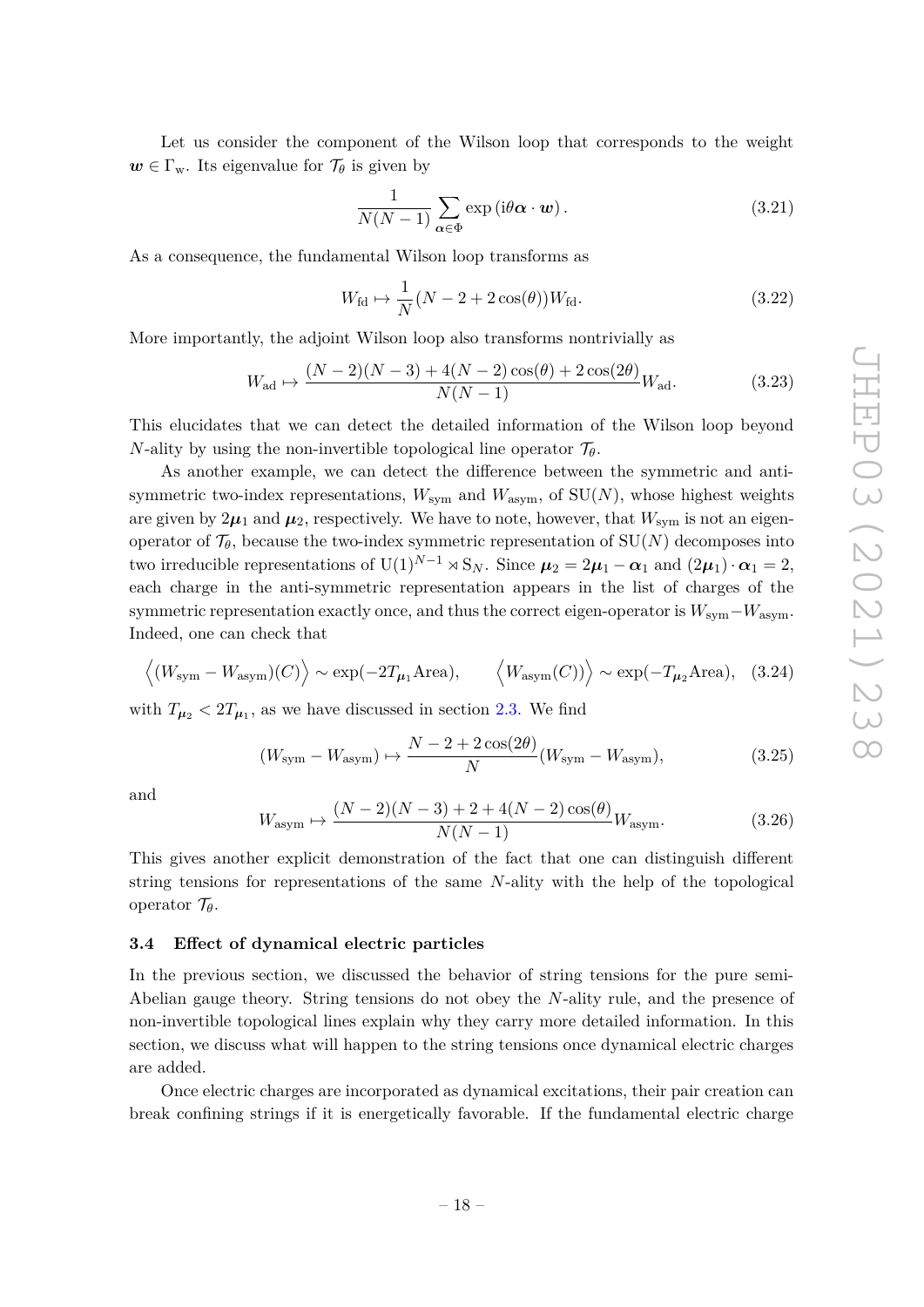is added, we expect that all the confining strings can be broken and all Wilson loops will obey the perimeter law. If the adjoint charge is added instead, we expect that the string tensions should obey the *N*-ality rule, because the adjoint Wilson loop would then obey the perimeter law. Can we justify these expectations from the viewpoint of topological lines?

For this purpose, we need to identify which line operators cease to be topological once the dynamical electric charges are included. If a line acts nontrivially on the Wilson loop corresponding to the dynamical excitations, then it is no longer topological after introducing dynamical charges [\[33\]](#page-30-12). This is because the corresponding Wilson loop can end on charged local operators, so that the linking number is no longer well-defined; in other words, the topological invariance of the symmetry operator is lost.

Let us add dynamical adjoint particles, and then determine whether or not  $\mathcal{T}_{\theta}$  is topological. Since the eigenvalue of  $W_{\text{adj}}$  has to be 1 for any topological operator,  $\mathcal{T}_{\theta}$ is topological only if

$$
\frac{(N-2)(N-3) + 4(N-2)\cos(\theta) + 2\cos(2\theta)}{N(N-1)} = 1.
$$
\n(3.27)

This is solved only by  $\theta = 0 \text{ mod } 2\pi$ , and thus only the trivial one  $\mathcal{T}_{\theta=0} = 1$  is topological. This implies that the non-invertible symmetry ceases to be an exact symmetry once an adjoint matter field is added. On the other hand, the  $\mathbb{Z}_N$  1-form symmetry is kept intact because the generator acts trivially on *W*ad. In this case, the string tensions obey the *N*-ality rule at least if the Wilson loops are sufficiently large, which is consistent with the observation for 3d SU(*N*) Yang-Mills theory.

As a nontrivial exercise, we can add dynamical particles corresponding to *n*Γ<sup>r</sup> with  $n > 1$ , instead of  $W_{ad}$ . Then the non-invertible line  $\mathcal{T}_{\theta}$  is topological if

$$
\frac{(N-2)(N-3) + 4(N-2)\cos(n\theta) + 2\cos(2n\theta)}{N(N-1)} = 1,
$$
\n(3.28)

and this has nontrivial solutions,  $\theta \in (2\pi/n)\mathbb{Z}$ . Therefore, the continuous part of the non-invertible symmetry  $\mathcal{T}_{\theta}$  is explicitly broken by dynamical electric charges  $n\Gamma_r$ , but the discrete part  $\mathcal{T}_{\theta=2\pi k/n}$ *, k* = 1*, ..., n* still generates a good non-invertible symmetry. As a result, Wilson lines distinguished by  $\mathcal{T}_{\theta=2\pi k/n}$  can have different string tensions even if they share the same *N*-ality.

## <span id="page-19-0"></span>**4 Summary and discussions**

In this paper, we have studied the properties of the semi-Abelian gauge theory in 3 spacetime dimensions, where the gauge group is  $G_{\text{gauge}} = U(1)^{N-1} \rtimes S_N$ . As we have imposed the flatness condition on the  $S_N$  gauge field, we can locally eliminate it completely, so the spectral properties of the mass gap and string tensions can be calculated as the  $U(1)^{N-1}$ theory. We have seen that the mass gap is generated via the Polyakov mechanism as a consequence of monopole-instanton proliferation. We can classify their magnetic charges using the  $SU(N)$  representation, and all the monopoles for the roots give equally dominant contributions to the effective potential. This point is very different from the Polyakov model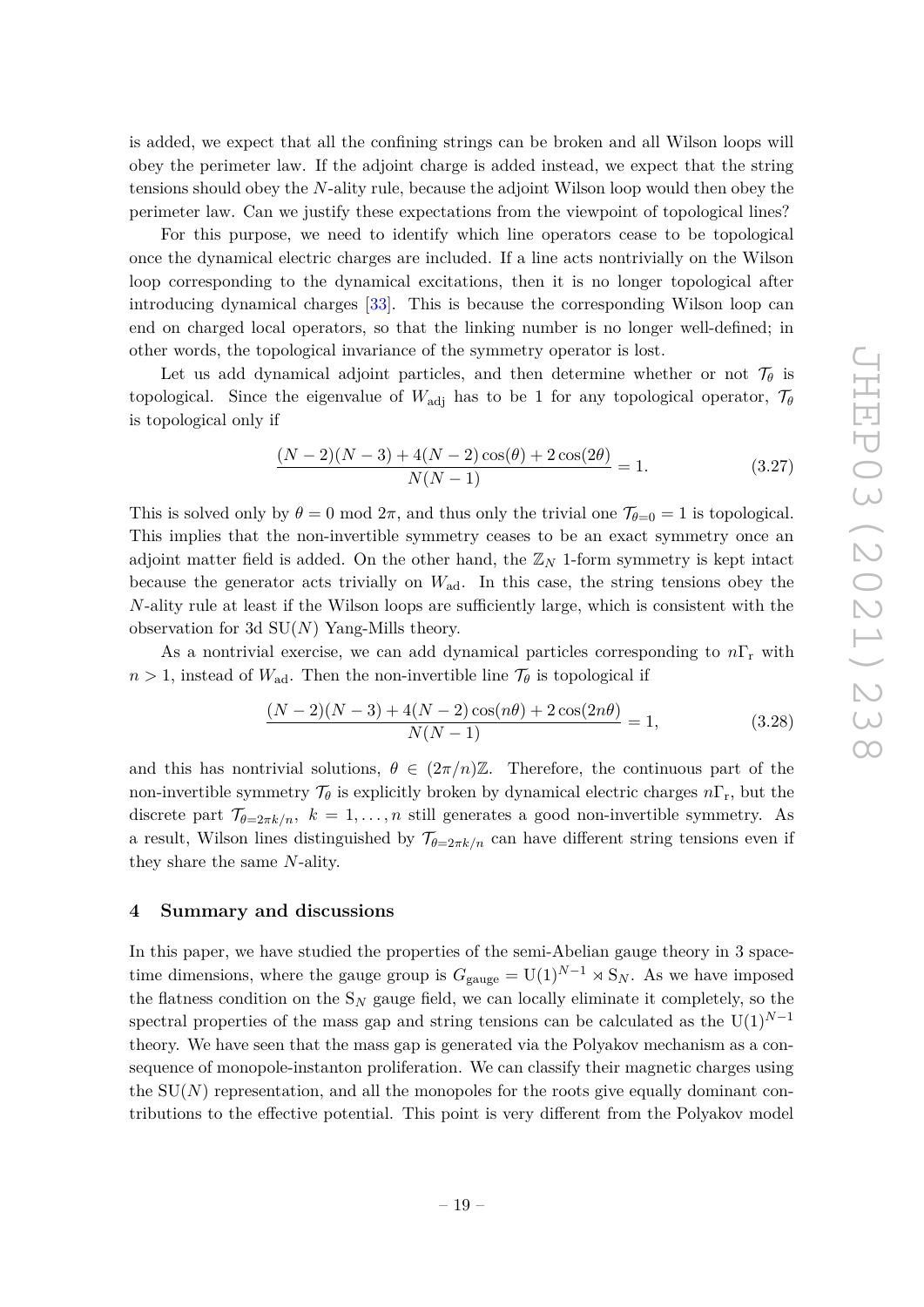or  $QCD(adj)$  with an  $S<sup>1</sup>$  compactification, where only the monopoles associated with the simple roots play the dominant role, and it comes from the  $S_N$  invariance of our model.

Using the dual formulation, we also computed various string tensions, and we found that there are infinitely many different string tensions. When the  $S_N$  symmetry is not gauged, this can be explained very naturally in the context of the 1-form symmetry because the center of  $\mathrm{U}(1)^{N-1}$  is  $\mathrm{U}(1)^{N-1}$  itself, and thus the 1-form symmetry group is large enough to explain the selection rules between infinitely many confining strings.

A puzzle arises, however, after gauging  $S_N$ , because the center symmetry is just  $Z(G_{\text{gauge}}) = \mathbb{Z}_N$ . This is because most of the elements of U(1)<sup>*N*−1</sup> do not commute with the permutations, and the permutation invariance requires that the center elements be proportional to the identity matrix. Thus, the 1-form symmetry of semi-Abelian gauge theory is as small as that of  $SU(N)$  Yang-Mills theory, where the string tensions are characterized by *N*-ality alone. Therefore, for the semi-Abelian theory, there is a clear discrepancy between the actual behavior of the string tensions and the natural expectation from Z*<sup>N</sup>* center symmetry.

We find that the discrepancy is resolved by recognizing the presence of noninvertible symmetry. We constructed the topological line operator  $\mathcal{T}_{\theta}$  out of the U(1)<sup>*N*−1</sup> 1-form symmetry generators, which remain well-defined and topological after gauging S*<sup>N</sup>* but do not satisfy the group multiplication law. Though this operator is noninvertible, its action on the Wilson lines yield eigenvalues that are able to distinguish representations with the same *N*-ality. Thus, we have demonstrated the utility of an extended notion of symmetry in a 3d toy example of a gauge theory.

We should mention that the formal development of non-invertible symmetry is still an important task. In the case of higher-form or higher-group symmetry, their formalization not only provided the rigorous definition and generalization of the center symmetry, but also gave new tools to analyze interacting QFTs, such as generalizations of anomaly matching [\[51–](#page-31-2)[63\]](#page-31-3). It would be very nice if this repertoire of useful tools could be enhanced to include non-invertible symmetry.

Lastly, let us present some speculation. As we stated in the introduction, a similar behavior regarding the *N*-ality rule has been observed in simulations of SU(*N*) Yang-Mills on the lattice: there is an intermediate distance scale where the quark-antiquark potential exhibits linear confinement but its string tension depends on the details of the gauge-group representation. Though it is widely believed that the string tension becomes solely dictated by *N*-ality once the quark-antiquark separation becomes sufficiently large, it is logically possible that 'sufficiently large' is parametrically larger than the strong length scale  $\Lambda^{-1}$ at which confinement sets in. For instance, viewing *N* as a parameter, it may very well be that the *N*-ality rule sets in at a distance scale  $h(N)\Lambda^{-1} \gg \Lambda^{-1}$ , where  $h(N) \to \infty$  as  $N \to \infty$ . We think it would be an intriguing possibility if, even in pure Yang-Mills, some approximate notion of non-invertible symmetry could be used to explain the behavior of string tensions beyond *N*-ality at these intermediate distances.

A more striking example may be QCD with fundamental or two-index matter fields, where the 1-form  $\mathbb{Z}_N$  center symmetry is either completely or partially lost, or Yang-Mills theories with simply-connected gauge groups without a center, such as  $G_2$ . Even in cases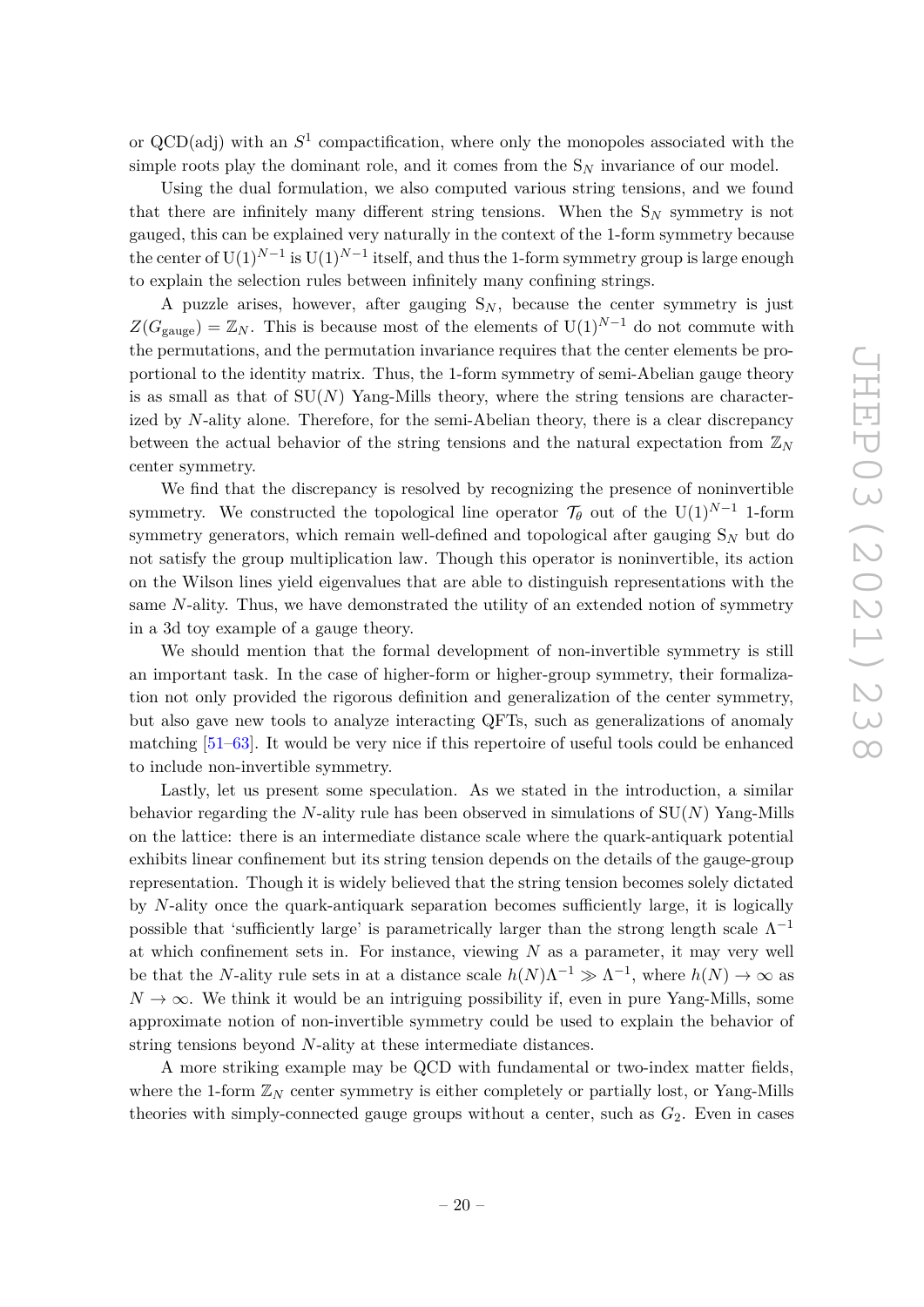where 1-form symmetry is completely lost, we believe that an approximate non-invertible symmetry could potentially give a precise meaning to confinement of arbitrary test charges, and therefore provide the long sought definition of confinement in such theories.

## **Acknowledgments**

We thank Shailesh Chandrasekharan, Hanqing Liu, Hersh Singh, Misha Shifman, Mike Creutz, Tin Sulejmanpasic, and Aleksey Cherman for useful discussions. The authors thank the YITP-RIKEN iTHEMS workshop "Potential Toolkit to Attack Nonperturbative Aspects of QFT — Resurgence and related topics" (YITP-T-20-03) for providing opportunities of useful discussions. The work of Y. T. was partially supported by JSPS KAKENHI Grant-in-Aid for Research Activity Start-up, 20K22350. M. Ü. is supported by the U.S. Department of Energy, Office of Science, Division of Nuclear Physics under Award DE-SC0013036.

## <span id="page-21-0"></span>**A Review of Abelian duality on the lattice**

## <span id="page-21-1"></span>**A.1 Differential forms on the lattice**

There is, on the lattice, a close analog of the notion of differential forms, and it is especially convenient for treating Abelian lattice gauge theories. Here we give a somewhat informal introduction to this formalism, which we use throughout this article. See [\[38\]](#page-30-3) for a more systematic discussion.

We begin with a bit of lattice geometry. Consider a *d*-dimensional cubic lattice  $\Lambda^d$ . Such a lattice contains '*r*-cells'  $c^{(r)}$  for each  $r = 0, 1, \ldots, d$ . Thus, the 0-cells are the sites *s*, the 1-cells the links  $\ell$ , the 2-cells the plaquettes *p*, the 3-cells the cubes *c*, etc., and everything is oriented. For example, for a link  $\ell = (x; \hat{\mu})$ , the oppositely oriented link is given by  $-\ell \equiv (x + \hat{\mu}; -\hat{\mu})$ , and these are to be viewed as distinct objects despite corresponding to the same unoriented edge.<sup>[7](#page-21-2)</sup> By convention, whenever we write a sum or product over *r*-cells, we do not double count *r*-cells that only differ by orientation.

The 'boundary operator' *∂* takes an *r*-cell into the (oriented) sum of the (*r*−1)-cells that constitute its boundary. For example, the boundary operator on a plaquette  $p = (x, \hat{\mu}, \hat{\nu})$ yields

$$
\partial(x;\hat{\mu},\hat{\nu}) = (x;\hat{\mu}) + (x+\hat{\mu};\hat{\nu}) - (x+\hat{\nu};\hat{\mu}) - (x;\hat{\nu}).
$$
\n(A.1)

Importantly, the boundary operator is nilpotent,  $\partial^2 = 0$ . By a slight abuse of notation, we write

$$
c^{(r-1)} \subset \partial c^{(r)} \tag{A.2}
$$

if the *r*-cell  $c^{(r)}$  contains in its boundary the  $(r-1)$ -cell  $c^{(r-1)}$ . We thus have (tautologically)

$$
\partial c^{(r)} = \sum_{c^{(r-1)} \subset \partial c^{(r)}} c^{(r-1)}.
$$
\n(A.3)

<span id="page-21-2"></span><sup>7</sup> In the case of sites, an opportunity for confusion may arise. In this notation, the sites *s* and −*s* correspond to the same point *x*, say, but are equipped with opposite orientations.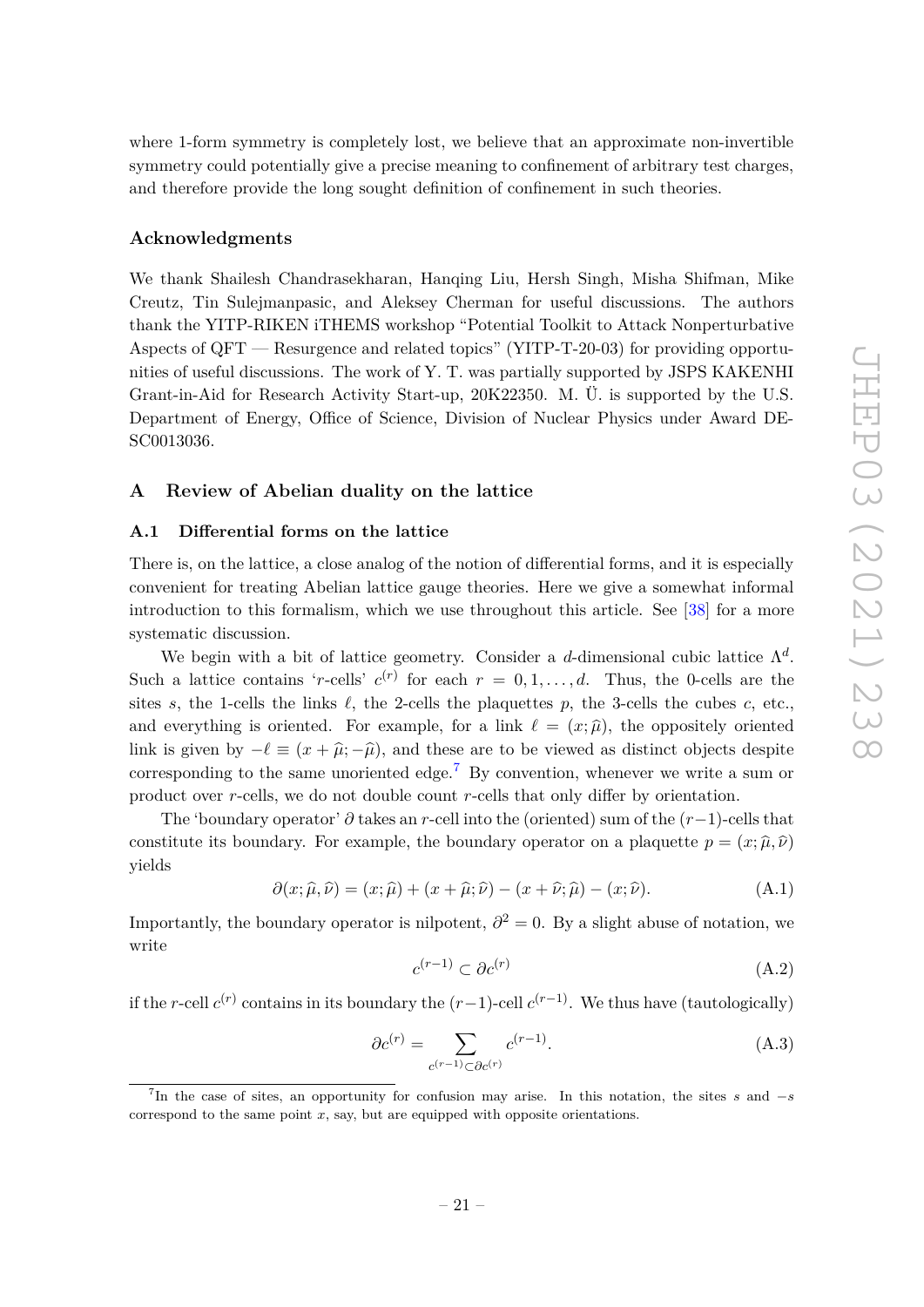

<span id="page-22-0"></span>**Figure 2**. Coboundary operator on a link in a 3d lattice:  $\delta \ell = p_1 + p_2 + p_3 + p_4$ .

We also have a kind of dual to the boundary operator, the 'coboundary operator' *δ*. It takes an *r*-cell into the sum of the  $(r + 1)$ -cells that each contains  $c^{(r)}$  in its boundary,

$$
\delta c^{(r)} = \sum_{\partial c^{(r+1)} \supset c^{(r)}} c^{(r+1)}.
$$
\n(A.4)

For example, for a link  $\ell = (x; \hat{1})$  in a three-dimensional lattice, we have

$$
\delta(x; \hat{1}) = (x; \hat{1}, \hat{3}) + (x; \hat{1}, \hat{2}) + (x - \hat{3}; \hat{3}, \hat{1}) + (x - \hat{2}; \hat{2}, \hat{1})
$$
(A.5)

(see figure [2\)](#page-22-0). It is easy to show that  $\delta^2 = 0$ .

There is another lattice  $\tilde{\Lambda}^d$ , the 'dual lattice', that is naturally associated with the primary lattice  $\Lambda^d$ . The points of  $\tilde{\Lambda}^d$  are given by  $\tilde{x} = x + \frac{1}{2}$  $\frac{1}{2}(1+\cdots+d)$ , with *x* any point of Λ *d* . These lattices are connected by an operator ∗, which takes *r*-cells in the primary lattice into  $(d - r)$ -cells in the dual lattice and vice versa; it is defined as follows: for an *r*-cell  $c^{(r)}$  in the primary lattice,  $\star c^{(r)}$  is the unique  $(d - r)$ -cell in the dual lattice such that  $c^{(r)}$  and  $\ast c^{(r)}$  intersect transversally, and such that the orientation of the ordered pair  $(c^{(r)}, *c^{(r)})$  is positive. For example, for a plaquette  $p = (x; \hat{1}, \hat{2})$  in a 3d lattice  $\Lambda^3$ , we have  $* p = (\tilde{x} - \hat{3}; \hat{3})$  (see figure [1\)](#page-10-1). On *r*-cells, we have

$$
*^2 = (-)^{r(d-r)}.
$$
\n(A.6)

We can now define differential forms on the lattice. An  $r$ -form  $\omega$  is simply a gadget that assigns a value  $\omega_{c^{(r)}}$  to each *r*-cell  $c^{(r)}$ , and it extends as a linear map. To compare with more conventional lattice field theory notation, consider for example a 1-form *θ*. We may write its value on a link  $\ell = (x; \hat{\mu})$  as

$$
\theta_{\ell} \equiv \theta_{\mu}(x). \tag{A.7}
$$

We define the 'exterior differential' operator d to take  $r$ -forms to  $(r + 1)$ -forms according to the formula

$$
(\mathrm{d}\omega)_{c^{(r+1)}} \equiv \sum_{c^{(r)} \subset \partial c^{(r+1)}} \omega_{c^{(r)}} = \omega_{\partial c^{(r+1)}}.
$$
\n(A.8)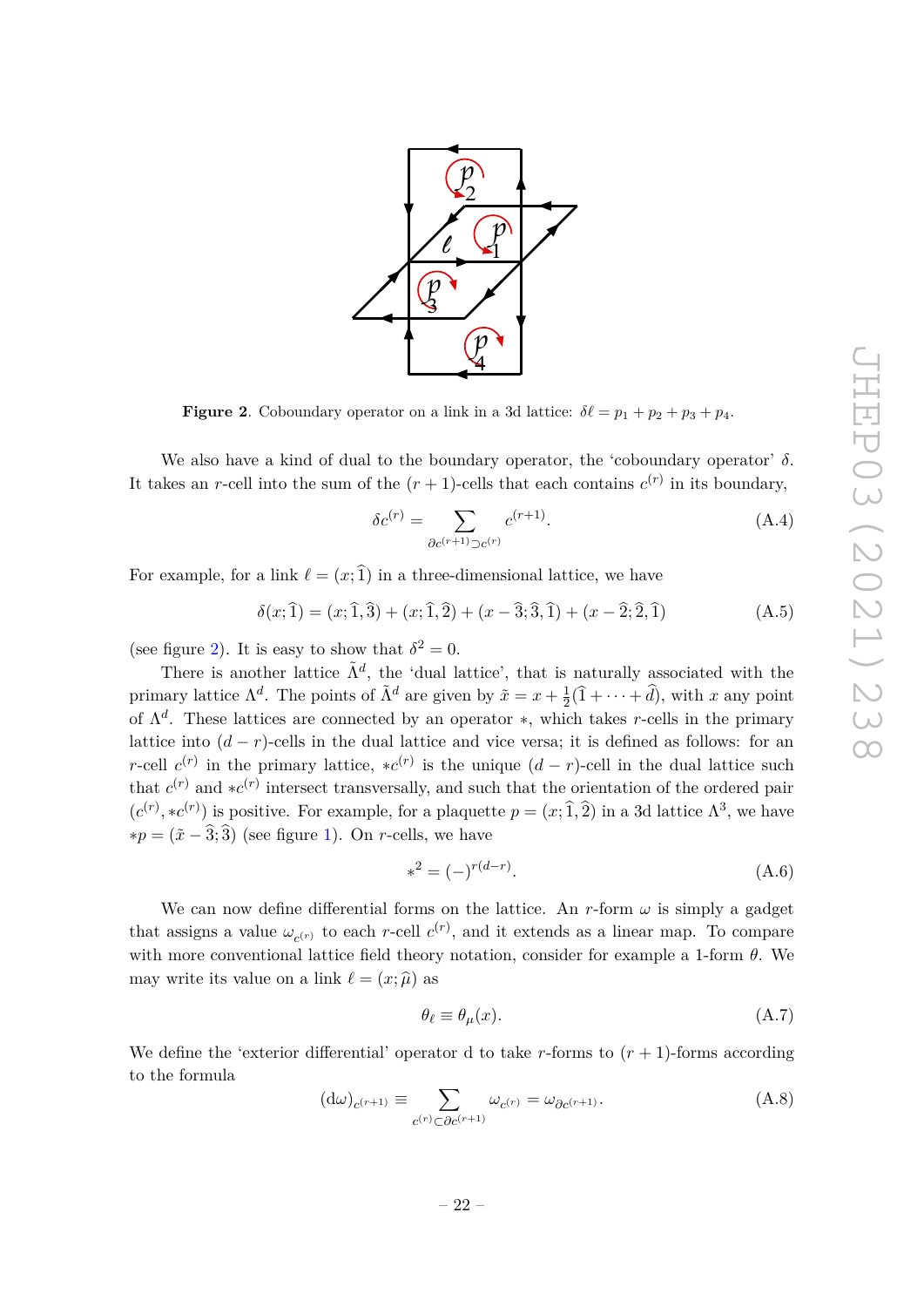To again compare with more conventional notation, we note that the differential d*θ* of the 1-form  $\theta$  on a plaquette  $p = (x; \hat{\mu}, \hat{\nu})$  is given by

$$
(\mathrm{d}\theta)_p = \theta_\mu(x) + \theta_\nu(x+\hat{\mu}) - \theta_\mu(x+\hat{\nu}) - \theta_\nu(x). \tag{A.9}
$$

We also define the dual  $d^{\dagger}$  of the exterior differential, the 'codifferential', which takes *r*-forms to  $(r-1)$ -forms, according to the formula

$$
(\mathrm{d}^\dagger \omega)_{c^{(r-1)}} \equiv \sum_{c^{(r)} \subset \delta c^{(r-1)}} \omega_{c^{(r)}} = \omega_{\delta c^{(r-1)}}.
$$
\n(A.10)

It is easy to see that  $d^2 = (d^{\dagger})^2 = 0$ . The star operator \* takes *r*-forms on the primary lattice to  $(d - r)$ -forms on the dual lattice, and vice versa, according to the formulae

$$
(*\omega)_{\tilde{c}^{(d-r)}} = \omega_{*\tilde{c}^{(d-r)}}, \qquad (*\tilde{\omega})_{c^{(d-r)}} = \tilde{\omega}_{*c^{(d-r)}}.
$$
\n(A.11)

It is easy to show that on *r*-forms, we have

$$
*^2 = (-)^{r(d-r)}.
$$
\n(A.12)

One of the more useful features of lattice form notation is that it enables us to 'integrate by parts' mindlessly. That is, we have the formula

<span id="page-23-0"></span>
$$
\sum_{c^{(r)}} (\mathbf{d}\omega)_{c^{(r)}} \tau_{c^{(r)}} = \sum_{c^{(r-1)}} \omega_{c^{(r-1)}} (\mathbf{d}^\dagger \tau)_{c^{(r-1)}}.
$$
\n(A.13)

Actually, it is this partial integration formula that justifies calling  $d^{\dagger}$  the dual of d. To illustrate the utility of the notation, let us prove  $(A.13)$ :

L.H.S. 
$$
\equiv \sum_{c^{(r)}} \sum_{c^{(r-1)} \subset \partial c^{(r)}} \omega_{c^{(r-1)}} \tau_{c^{(r)}} = \sum_{c^{(r-1)}} \sum_{c^{(r)} \subset \delta c^{(r-1)}} \omega_{c^{(r-1)}} \tau_{c^{(r)}} \equiv \text{R.H.S.}
$$
 (A.14)

Finally, let us discuss the lattice analog of the 'Hodge decomposition'. As in the continuum, we define the Laplacian on forms by  $\Delta = dd^{\dagger} + d^{\dagger}d$ . In particular, on 0-forms *ϕ*, we have

$$
(\Delta \varphi)(x) = \sum_{\mu=1}^{d} [2\varphi(x) - \varphi(x + \widehat{\mu}) - \varphi(x - \widehat{\mu})].
$$
 (A.15)

Forms annihilated by  $\Delta$  are called 'harmonic'. It is simple to show that harmonic forms are annihilated by both d and  $d^{\dagger}$ . The Hodge decomposition is the statement that any *r*-form  $\omega$  can be written uniquely as

$$
\omega = d\alpha + d^{\dagger}\beta + \eta,\tag{A.16}
$$

where  $\eta$  is harmonic. We will not prove this here.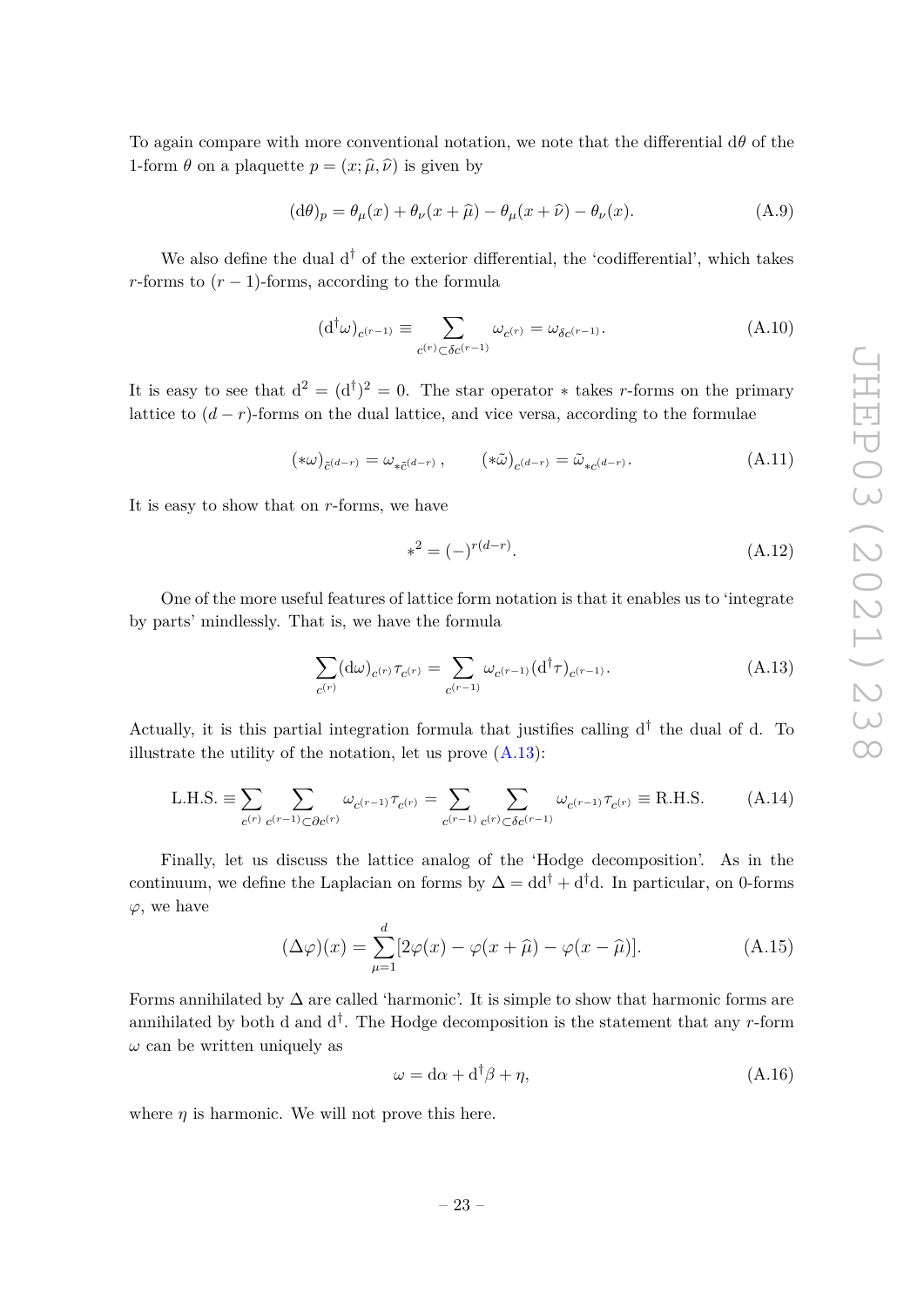#### <span id="page-24-0"></span>**A.2 3d compact QED on the lattice**

Here we discuss the dual representation of 3d  $U(1)$  lattice gauge theory following the presentation of ref. [\[41\]](#page-30-5) (see also [\[39,](#page-30-4) [40\]](#page-30-13)). We also give some attention to global issues involving the spacetime topology. We note that, although we restrict our presentation to three dimensions, many techniques used here are also applicable in four-dimensional spacetime lattices, where interesting phase diagrams have been expected through electromagnetic dualities [\[64](#page-31-4)[–68\]](#page-31-5).

We start from the Wilson formulation of the U(1) lattice gauge theory in  $d = 3$ spacetime dimensions:

$$
\exp(-S) = \exp\left(\beta \sum_{p} (\cos f_p - 1)\right) = \prod_{p} e^{\beta(\cos f_p - 1)}.
$$
 (A.17)

Since the action is periodic in  $f_p$ , we can expand  $\exp(-S)$  as a Fourier series:

<span id="page-24-3"></span>
$$
e^{\beta(\cos f_p - 1)} = \sum_{k_p \in \mathbb{Z}} e^{ik_p f_p} I_{k_p}(\beta) e^{-\beta}, \tag{A.18}
$$

where  $I_{k_p}(\beta)$  is the modified Bessel function of the first kind of order  $k_p$ . This representation is useful because it allows us to integrate over the link fields in the Abelianized theory in a straightforward manner.

The partition function can be rewritten as

<span id="page-24-1"></span>
$$
Z = \int_0^{2\pi} [\mathrm{d}a_\ell] \exp(-S) = \sum_{\{k_p \in \mathbb{Z}\}} \int_0^{2\pi} [\mathrm{d}a_\ell] \exp\left(i \sum_p k_p f_p\right) \prod_p I_{k_p}(\beta) e^{-\beta}.
$$
 (A.19)

From this expression, in the weak coupling limit  $\beta \gg 1$ , we can obtain the Villain form. Using the asymptotic expansion,  $e^{-\beta} I_{k_p}(\beta) \sim \frac{1}{\sqrt{2}}$  $\frac{1}{2\pi\beta}e^{-\frac{1}{2\beta}\vec{k}_p^2}$ , we can rewrite the summation over  $k_p$  by Poisson summation formula,

<span id="page-24-4"></span>
$$
\sum_{k_p \in \mathbb{Z}} e^{ik_p f_p} \frac{1}{\sqrt{2\pi\beta}} e^{-\frac{1}{2\beta}k_p^2} = \sum_{n_p \in \mathbb{Z}} e^{-\frac{\beta}{2}(f_p - 2\pi n_p)^2}
$$
(A.20)

Here,  $n_p$  can be viewed as the flux passing through the corresponding surface  $p$ . The total flux passing through the surface of the cube  $c$  centered at  $\tilde{x}$  is

$$
\oint_{\partial c} n = q(\tilde{x}),\tag{A.21}
$$

which is just the magnetic charge located at  $\tilde{x}$ . In the following, we concentrate only on this weak-coupling limit that is exactly equivalent to the Villain formulation.

**Dual formulation, from Λ<sup>3</sup> to Λ˜ <sup>3</sup> .** In order to obtain the dual representation of the Villain form, we perform the exact integration over  $a_{\ell}$  before the summation over  $k_p$  in [\(A.19\)](#page-24-1). As  $\sum_p k_p(\text{d}a)_p = \sum_{\ell} (\text{d}^\dagger k)_\ell a_\ell$ , the exact integration over  $a_\ell$  enforces the constraint,

<span id="page-24-2"></span>
$$
(\mathrm{d}^\dagger k)_\ell = 0. \tag{A.22}
$$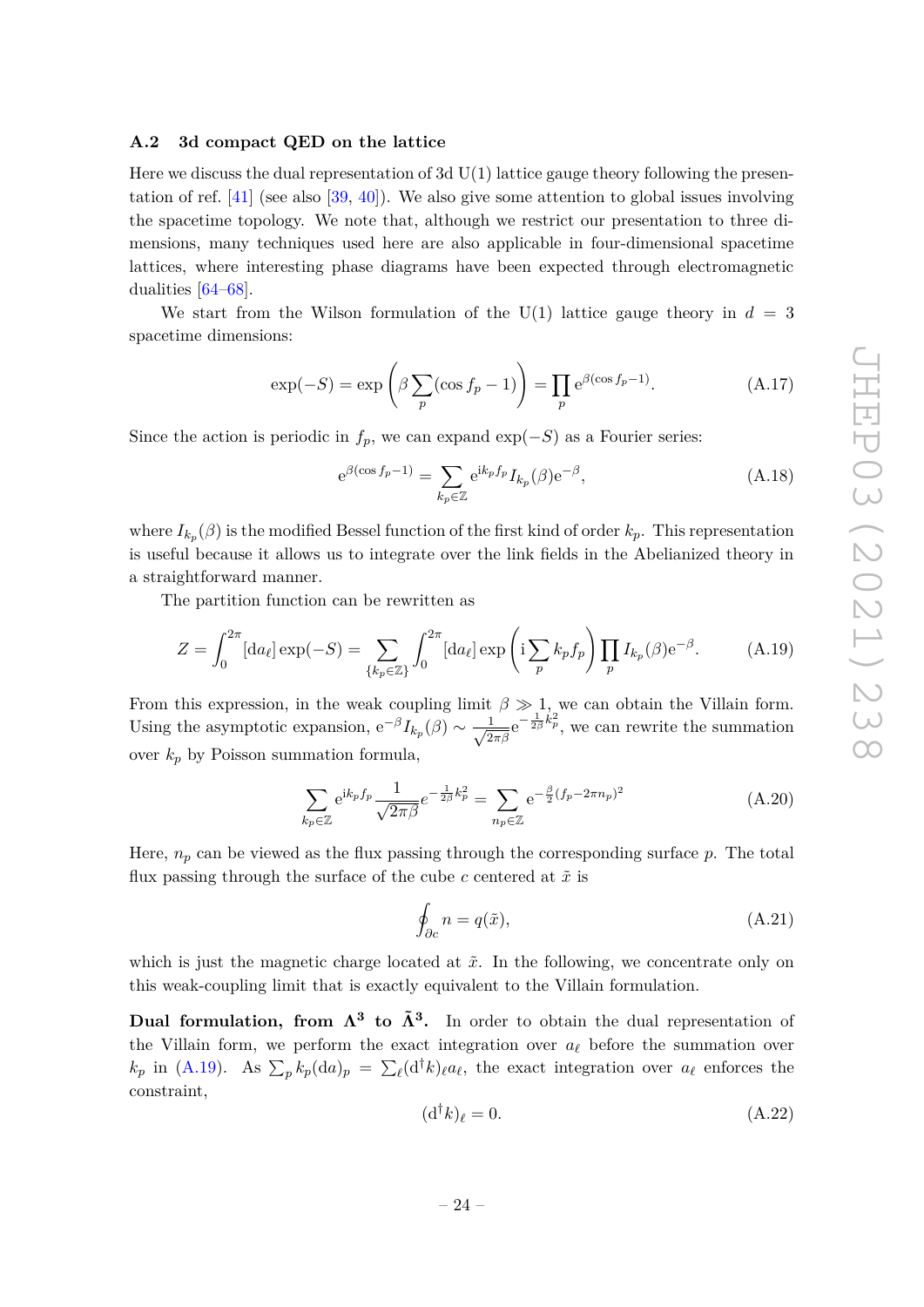As a result, the partition function can be written as a constrained sum over the  $k_p$ :

$$
Z = \sum_{\{k_p \in \mathbb{Z}\}} \left\{ \prod_{\ell} \delta_{(\mathbf{d}^\dagger k)_{\ell},0} \right\} \left\{ \prod_p e^{-\frac{1}{2\beta} k_p^2} \right\}.
$$
 (A.23)

To construct the dual formulation of the theory, it is useful to turn the constrained sum into an unconstrained sum. To this end, we consider the decomposition of  $(*k)_{\tilde{\ell}}$  as

<span id="page-25-0"></span>
$$
(*k)_{\tilde{\ell}} = (dm)_{\tilde{\ell}} + \tilde{a}_{\tilde{\ell}}, \tag{A.24}
$$

where  $m_{\tilde{s}}$  is an integer-valued scalar field, and  $\tilde{a}_{\tilde{\ell}}$  is an integer-valued link field on the dual lattice. Since  $k_p$  satisfies the constraint  $(A.22)$ ,  $\tilde{a}$  can be regarded as a flat connection. In computing the partition function, we may make the replacement,  $k_p \rightarrow (*dm)_p + (*\tilde{a})_p$ and the constrained sum over  $\{k_p \in \mathbb{Z}\}$  becomes an unconstrained sum over  $\{m_{\tilde{s}} \in \mathbb{Z}\}$  and  $[\tilde{a}] \in H^1(\tilde{\Lambda}, \mathbb{Z})$ . As a result, the partition function in the weak-coupling limit takes the simple form,

$$
Z = \sum_{\left[\tilde{a}\right] \in H^1} \sum_{\left\{m_{\tilde{s}} \in \mathbb{Z}\right\}} \exp\left(-\frac{1}{2\beta} \sum_{\tilde{\ell}} \left(\mathrm{d}m + \tilde{a}\right)^2_{\tilde{\ell}}\right),\tag{A.25}
$$

after using the duality relation  $(A.24)$ . This model is sometimes called the Z-ferromagnet when  $\tilde{a}=0$ .

Two more steps are needed to convert Z-ferromagnet representation to a continuum QFT. First, convert the sum into an integration over a continuous variable. Using the Poisson resummation identity repeatedly through the lattice  $\tilde{\Lambda}_3$ ,

$$
\sum_{m(\tilde{x}) \in \mathbb{Z}} \delta(\sigma(\tilde{x}) - 2\pi m(\tilde{x})) = \sum_{q(\tilde{x}) \in \mathbb{Z}} e^{iq(\tilde{x})\sigma(\tilde{x})},\tag{A.26}
$$

we immediately obtain the partition function as an infinite dimensional integral,

$$
Z = \sum_{[\tilde{a}]\in H^1} \int [\mathrm{d}\sigma(\tilde{x})] \sum_{\{q(\tilde{x})\}} \exp\left(-\frac{1}{8\pi^2 \beta} \sum_{\tilde{x}} (\partial^-_{\mu} \sigma(\tilde{x}) + 2\pi \tilde{a}_{\mu}(\tilde{x}))^2 + i \sum_{\tilde{x}} q(\tilde{x}) \sigma(\tilde{x})\right),\tag{A.27}
$$

where  $q(\tilde{x}) \in \mathbb{Z}$  has an interpretation as the magnetic charge of a monopole-instanton at position  $\tilde{x} \in \tilde{\Lambda}_3$ . The kinetic term of this expression clarifies that  $\tilde{a}$  plays the role of the gauge field for the discrete shift symmetry  $\sigma \mapsto \sigma + 2\pi$ , and thus the dual photon field  $\sigma$ is  $2\pi$ -periodic scalar. Having made this point, for simplicity of notation, we shall neglect the effect of nontrivial topology from now on, and set  $\tilde{a} = 0$ .

The Gaussian integration over  $\sigma$  can be done exactly to produce the Coulomb gas representation for the magnetic monopoles:

$$
Z = \sum_{\{q(\tilde{x})\}} \exp\left(\frac{1}{2\beta} \sum_{\tilde{x}, \tilde{x}'} (-4\pi^2 \beta^2) q(\tilde{x}) v(\tilde{x} - \tilde{x}') q(\tilde{x}')\right),\tag{A.28}
$$

where  $v(\tilde{x} - \tilde{x}')$  is the three dimensional Coulomb interaction formulated on the lattice (lattice Green function), formally given by  $v(\tilde{x}) = \Delta^{-1}$ . Let us split this Green function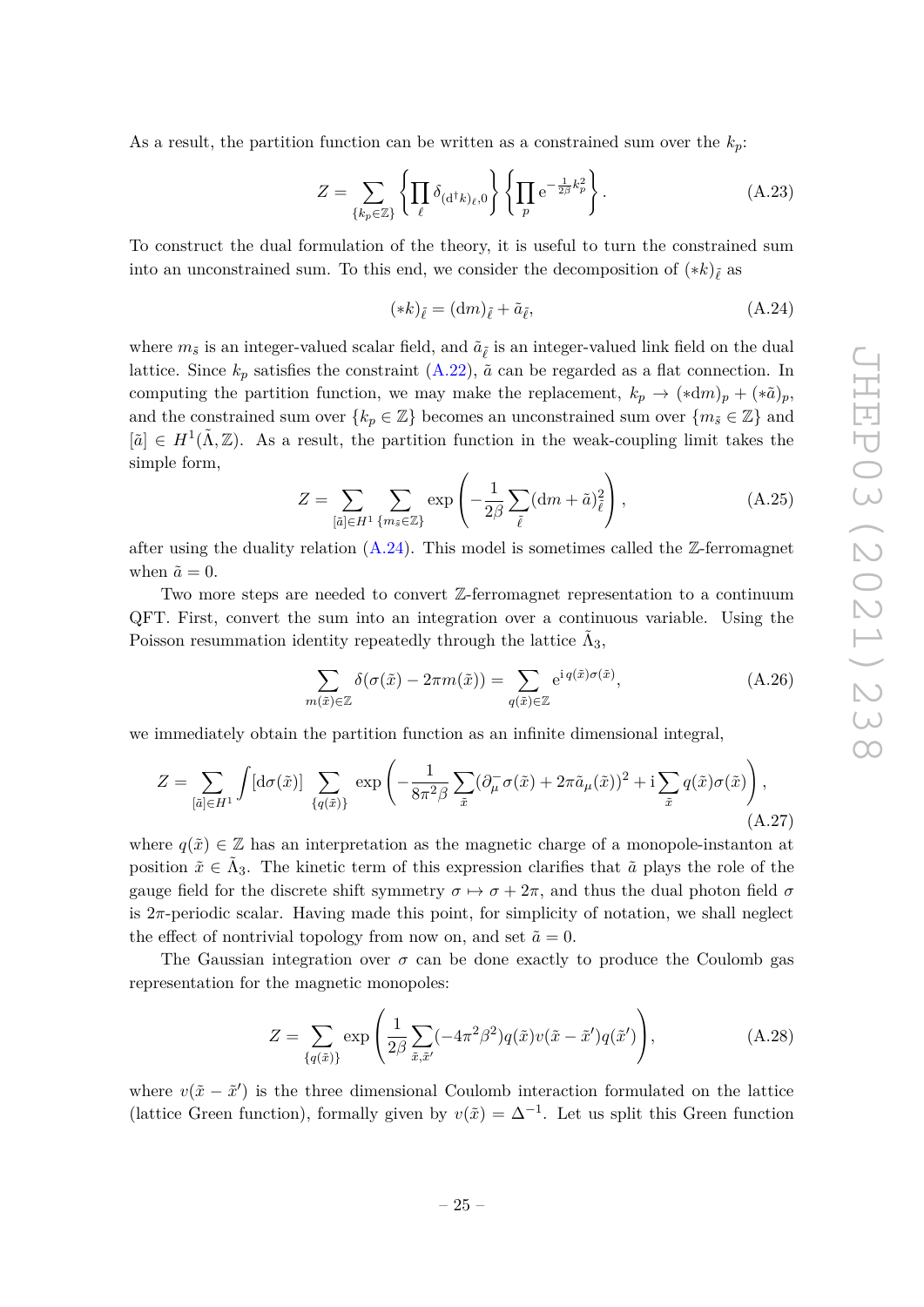into two parts by adding and subtracting  $(\Delta + M_{\text{PV}}^2)^{-1}$ ,

$$
\Delta^{-1} = \Delta^{-1} - (\Delta + M_{\text{PV}}^2)^{-1} + (\Delta + M_{\text{PV}}^2)^{-1}
$$
  
=  $\Delta^{-1} (1 + \Delta/M_{\text{PV}}^2)^{-1} + (\Delta + M_{\text{PV}}^2)^{-1}$   
=  $u_{M_{\text{PV}}}(\tilde{x}) + w_{M_{\text{PV}}}(\tilde{x}),$  (A.29)

where  $u_{M_{\text{PV}}}(\tilde{x})$  is the Green function of the Pauli-Villars (PV) regulated Laplacian  $\Delta_{M_{\text{PV}}}$  $\Delta(1 + \Delta/M_{\text{PV}}^2)$ , and  $w_{M_{\text{PV}}}(\tilde{x})$  is the Yukawa Green function.

With this decomposition, we reintroduce the scalar field  $\sigma$  for the PV regulated propagator  $u_{M_{\text{PV}}}(\tilde{x})$ , and then we obtain the partition function as

$$
Z = \int [d\sigma(\tilde{x})] \sum_{\{q(\tilde{x})\}} e^{\sum_{\tilde{x}} \left( -\frac{1}{8\pi^2 \beta} \sigma(\tilde{x}) \Delta_{M_{\rm PV}} \sigma(\tilde{x}) + i q(\tilde{x}) \sigma(\tilde{x}) \right) - 2\pi^2 \beta \sum_{\tilde{x}, \tilde{x}'} q(\tilde{x}) w_{M_{\rm PV}} (\tilde{x} - \tilde{x}') q(\tilde{x}')}.
$$
\n(A.30)

Since  $w_{M_{\text{PV}}}(\tilde{x} - \tilde{x}')$  is a massive propagator with the PV mass  $M_{\text{PV}}$ , it is exponentially damping if  $|\tilde{x} - \tilde{x}'| \gtrsim 1/M_{\text{PV}}$ . Therefore, we can take  $w_{M_{\text{PV}}}(\tilde{x} - \tilde{x}') = w_{M_{\text{PV}}}(0)\delta_{\tilde{x} - \tilde{x}',0}$ where  $w_{M_{\text{PV}}}(0) = v(0) - \mathcal{O}(1/M_{\text{PV}}) \approx 0.253 - \mathcal{O}(1/M_{\text{PV}})$ . In this limit, the partition function simplifies into

<span id="page-26-1"></span>
$$
Z = \int [\mathrm{d}\sigma(\tilde{x})] e^{-\frac{1}{8\pi^2 \beta} \sum_{\tilde{x}} \sigma(\tilde{x}) \Delta_{M_{\text{PV}}} \sigma(\tilde{x})} \sum_{\{q(\tilde{x})\}} \prod_{\tilde{x}} e^{-2\pi^2 \beta v(0)(q(\tilde{x}))^2 + iq(\tilde{x}) \sigma(\tilde{x})}, \tag{A.31}
$$

In [\(A.31\)](#page-26-1),  $2\pi^2 \beta v(0) (q(\tilde{x}))^2$  has an interpretation as the action of the configurations with magnetic charge  $q(\tilde{x})$ . Let us denote the minimal action by  $S_0 = 2\pi^2 \beta v(0)$ .

We now perform the dilute-gas approximation as the leading-order semiclassical approximation. We only take into account the minimal effect of the monopole-instantons corresponding to  $q(\tilde{x}) = \pm 1$  seriously, and regard higher-order effects in  $e^{-S_0}$  as unimportant. As a result, we may approximate the sum over  $q(\tilde{x})$  by

$$
\sum_{q(\tilde{x})} e^{-S_0 q(\tilde{x})^2 + iq(\tilde{x})\sigma(\tilde{x})} = \exp\left(2e^{-S_0}\cos(\sigma(\tilde{x}))\right) + \mathcal{O}(e^{-2S_0}).\tag{A.32}
$$

Substituting this expression into  $(A.31)$ , we obtain the local Lagrangian for the dual photon field:

$$
Z = \int [\mathrm{d}\sigma(\tilde{x})] \exp\left(-\frac{1}{8\pi^2 \beta} \sum_{\tilde{x}} \sigma(\tilde{x}) \Delta_{M_{\text{PV}}} \sigma(\tilde{x}) + 2e^{-S_0} \sum_{\tilde{x}} \cos(\sigma(\tilde{x}))\right). \tag{A.33}
$$

## <span id="page-26-0"></span>**B Wilson to Villain at weak coupling**

As mentioned in section [2.1,](#page-4-1) semi-Abelian  $U(1)^{N-1}$  gauge theory may also be given in the Wilson formulation by taking the action

$$
S_{\rm W} = \beta \sum_{p} \sum_{i=1}^{N} (1 - \cos f_p^i) - i \sum_{\ell} \sum_{i=1}^{N} v_{\ell} a_{\ell}^i,
$$
 (B.1)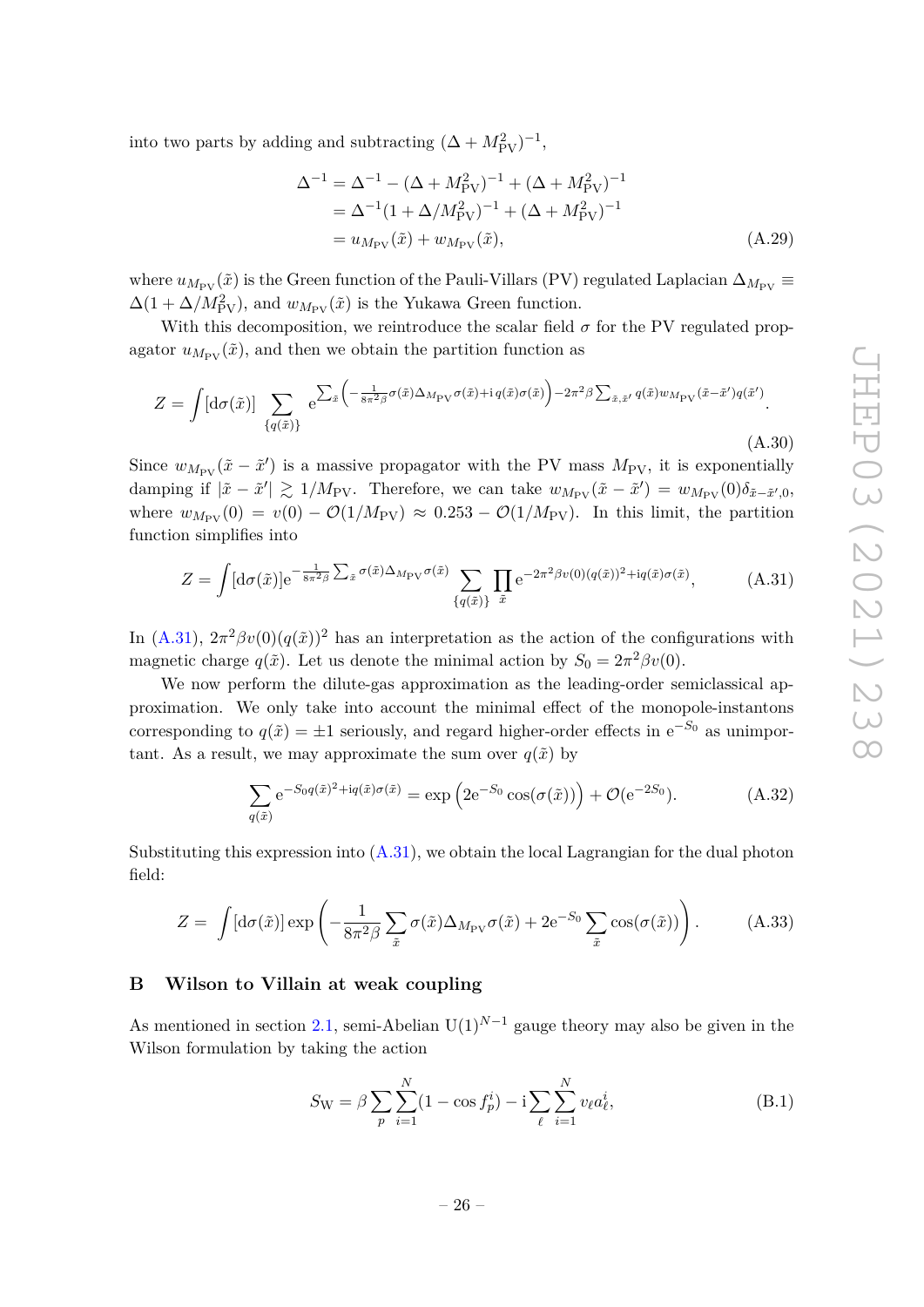where the  $a^i_\ell \in [0, 2\pi]$  are U(1) gauge fields, the  $f^i_p = (da^i)_p$  are the corresponding field strengths, and  $v_\ell \in \mathbb{Z}$  is a Lagrange multiplier. This expression has manifest S<sub>N</sub> global symmetry. The purpose of this appendix is to demonstrate the weak-coupling equivalence of this formulation and the Villain one [\(2.1\)](#page-4-4).

The first step is to use  $(A.18)$  for  $cos(f_p^i)$  for  $i = 1, ..., N$  with the weak-coupling approximation, and then to apply  $(A.20)$  for  $i = 1, ..., N - 1$ . We obtain a new action

$$
S_1 = \frac{\beta}{2} \sum_{p} \sum_{i=1}^{N-1} (f_p^i + 2\pi n_p^i)^2 - i \sum_{\ell} \sum_{i=1}^{N-1} v_\ell a_\ell^i + \frac{1}{2\beta} \sum_{p} k_p^2 - i \sum_{p} k_p f_p^N - i \sum_{\ell} v_\ell a_\ell^N, \quad (B.2)
$$

where we have introduced integer-valued plaquette-fields  $n_p^i$   $(i = 1, \ldots, N-1)$  and  $k_p$ , over which we must perform the summation in the partition function. Then exact integration over  $a_{\ell}^N$  gives the constraint

$$
v = -\mathbf{d}^\dagger k,\tag{B.3}
$$

and then the action becomes

$$
S_2 = \frac{\beta}{2} \sum_{p} \sum_{i=1}^{N-1} (f_p^i + 2\pi n_p^i)^2 + i \sum_{\ell} \sum_{i=1}^{N-1} (d^\dagger k)_\ell a_\ell^i + \frac{1}{2\beta} \sum_{p} k_p^2
$$
  
= 
$$
\frac{\beta}{2} \sum_{p} \sum_{i=1}^{N-1} (f_p^i + 2\pi n_p^i)^2 + i \sum_{\ell} \sum_{i=1}^{N-1} k_p f_p^i + \frac{1}{2\beta} \sum_{p} k_p^2.
$$
 (B.4)

Applying the Poisson summation formula in terms of *kp*, we get

$$
S_3 = \frac{\beta}{2} \sum_{p} \sum_{i=1}^{N-1} (f_p^i + 2\pi n_p^i)^2 + \frac{\beta}{2} \sum_{p} \left( \sum_{i=1}^{N-1} f_p^i + 2\pi n_p \right)^2, \tag{B.5}
$$

where a new integer-valued plaquette-field  $n_p$  has taken the place of  $k_p$ .

For convenience, let us rewrite this last action in the form

$$
S_3 = \frac{\beta}{2} \sum_{i=1}^{N-1} (f_p^i + b_p^i)^2 + \frac{\beta}{2} \left( \sum_{i=1}^{N-1} f_p^i + b_p \right)^2
$$
 (B.6)

by defining  $b_p^i \equiv 2\pi n_p^i$ ,  $b_p \equiv 2\pi n_p$ . Completing the square then yields

$$
S_3 = \frac{\beta}{2} \sum_{p} \sum_{i,j=1}^{N-1} D^{ij} (f_p^i + b_p^i + w_p/N)(f_p^j + b_p^j + w_p/N) + \frac{\beta}{2} \sum_{p} w_p^2,
$$
 (B.7)

where we have defined

$$
w_p \equiv b_p - \sum_{i=1}^{N-1} b_p^i, \qquad D^{ij} \equiv 1 + \delta^{i,j}.
$$
 (B.8)

At this point, we realize that if we are only interested in the weak coupling regime, then since the fluctuations in  $w_p$  are gapped and discrete, we are entitled to set  $w_p = 0$ . Making this step leaves us with the action

$$
S_4 = \frac{\beta}{2} \sum_{p} \sum_{i,j=1}^{N-1} D^{ij} (f_p^i + b_p^i)(f_p^j + b_p^j).
$$
 (B.9)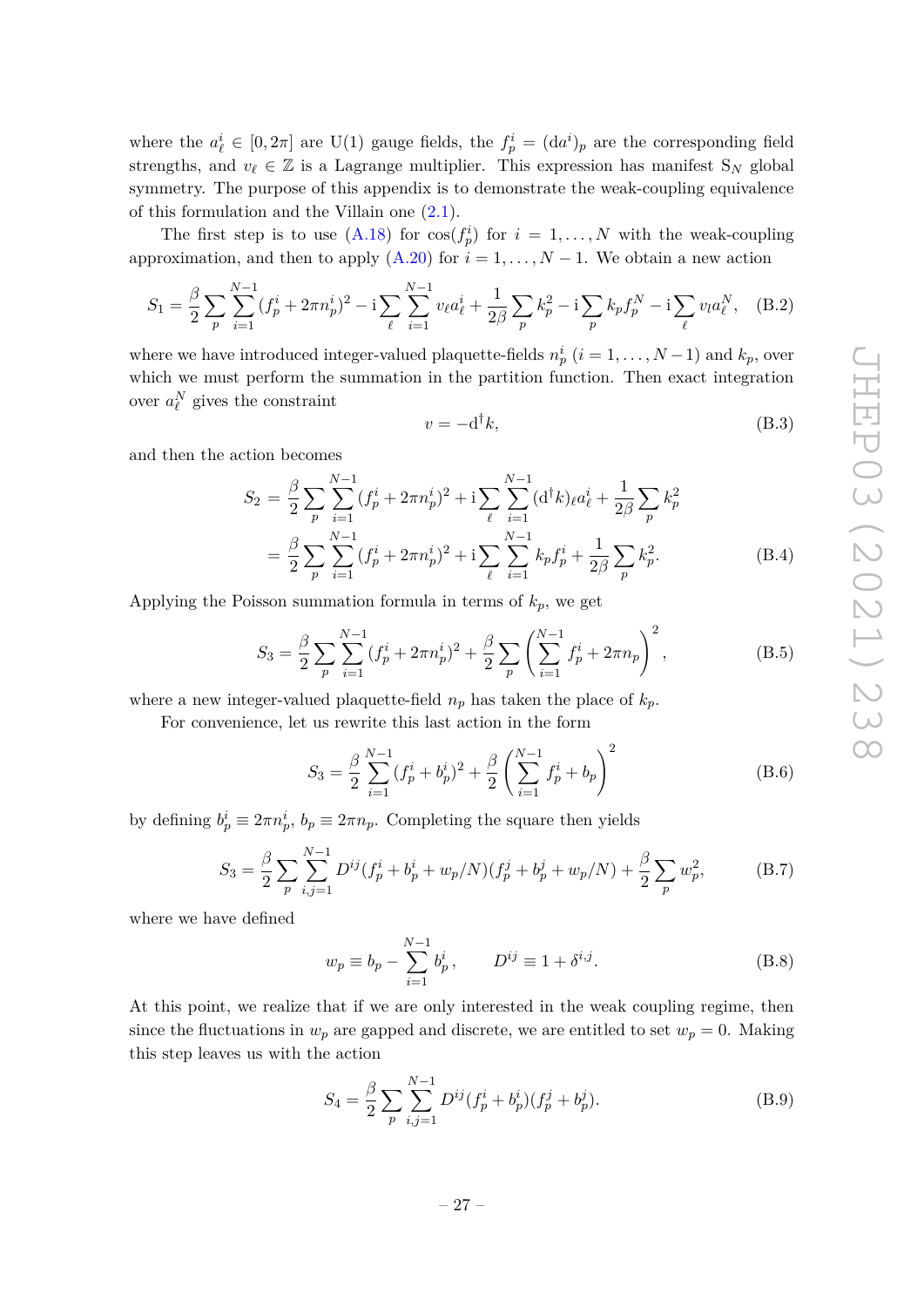Now we note that the unimodular matrix

$$
M^{ij} = \delta^{i,j} - \delta^{i+1,j} \tag{B.10}
$$

satisfies

$$
M^{\dagger}DM = C,\tag{B.11}
$$

where  $C$  is the Cartan matrix of  $SU(N)$ :

$$
C^{ij} = \alpha^i \cdot \alpha^j = 2\delta^{i,j} - \delta^{i,j+1} - \delta^{i+1,j}.
$$
 (B.12)

It follows that we can make the field redefinitions

$$
a_{\ell}^{i} \to \sum_{j=1}^{N-1} M^{ij} A_{\ell}^{j}, \qquad b_{p}^{i} \to \sum_{j=1}^{N-1} M^{ij} B_{p}^{j}
$$
 (B.13)

with  $A^i_\ell \in [0, 2\pi]$ ,  $B^i_p \in 2\pi\mathbb{Z}$ , by the unimodularity of *M*. This yields

$$
S = \frac{\beta}{2} \sum_{p} \sum_{i,j=1}^{N-1} C^{ij} (F_p^i + B_p^i)(F_p^j + B_p^j)
$$
 (B.14)

which is equivalent to  $(2.1)$ .

**Open Access.** This article is distributed under the terms of the Creative Commons Attribution License [\(CC-BY 4.0\)](https://creativecommons.org/licenses/by/4.0/), which permits any use, distribution and reproduction in any medium, provided the original author(s) and source are credited.

# **References**

- <span id="page-28-0"></span>[1] A.M. Polyakov, *Compact gauge fields and the infrared catastrophe*, *[Phys. Lett. B](https://doi.org/10.1016/0370-2693(75)90162-8)* **59** (1975) [82](https://doi.org/10.1016/0370-2693(75)90162-8) [IN[SPIRE](https://inspirehep.net/search?p=find+J%20%22Phys.Lett.%2CB59%2C82%22)].
- <span id="page-28-1"></span>[2] A. Polyakov, *Gauge fields and strings (mathematical reports)*, *Contemp. Concepts Phys.* **3** (1987) 1.
- <span id="page-28-2"></span>[3] N. Seiberg and E. Witten, *Electric-magnetic duality, monopole condensation, and confinement in*  $N = 2$  *supersymmetric Yang-Mills theory, [Nucl. Phys. B](https://doi.org/10.1016/0550-3213(94)90124-4)* 426 (1994) 19 [*Erratum ibid.* **430** (1994) 485] [[hep-th/9407087](https://arxiv.org/abs/hep-th/9407087)] [IN[SPIRE](https://inspirehep.net/search?p=find+EPRINT%2Bhep-th%2F9407087)].
- <span id="page-28-3"></span>[4] M. Ünsal and L.G. Yaffe, *Center-stabilized Yang-Mills theory: confinement and large N volume independence*, *Phys. Rev. D* **78** [\(2008\) 065035](https://doi.org/10.1103/PhysRevD.78.065035) [[arXiv:0803.0344](https://arxiv.org/abs/0803.0344)] [IN[SPIRE](https://inspirehep.net/search?p=find+EPRINT%2BarXiv%3A0803.0344)].
- <span id="page-28-4"></span>[5] M. Ünsal, *Magnetic bion condensation: a new mechanism of confinement and mass gap in four dimensions*, *Phys. Rev. D* **80** [\(2009\) 065001](https://doi.org/10.1103/PhysRevD.80.065001) [[arXiv:0709.3269](https://arxiv.org/abs/0709.3269)] [IN[SPIRE](https://inspirehep.net/search?p=find+EPRINT%2BarXiv%3A0709.3269)].
- <span id="page-28-5"></span>[6] M.R. Douglas and S.H. Shenker, *Dynamics of* SU(*N*) *supersymmetric gauge theory*, *[Nucl.](https://doi.org/10.1016/0550-3213(95)00258-T) Phys. B* **447** [\(1995\) 271](https://doi.org/10.1016/0550-3213(95)00258-T) [[hep-th/9503163](https://arxiv.org/abs/hep-th/9503163)] [IN[SPIRE](https://inspirehep.net/search?p=find+EPRINT%2Bhep-th%2F9503163)].
- [7] P.C. Argyres and A.E. Faraggi, *The vacuum structure and spectrum of*  $N = 2$ *supersymmetric* SU(*N*) *gauge theory*, *[Phys. Rev. Lett.](https://doi.org/10.1103/PhysRevLett.74.3931)* **74** (1995) 3931 [[hep-th/9411057](https://arxiv.org/abs/hep-th/9411057)] [IN[SPIRE](https://inspirehep.net/search?p=find+EPRINT%2Bhep-th%2F9411057)].
- <span id="page-28-6"></span>[8] A. Klemm, W. Lerche, S. Yankielowicz and S. Theisen, *On the monodromies of N* = 2 *supersymmetric Yang-Mills theory*, in *Joint U.S.-Polish workshop on physics from Planck scale to electro-weak scale (SUSY* 94*)*, (1994) [[hep-th/9412158](https://arxiv.org/abs/hep-th/9412158)] [IN[SPIRE](https://inspirehep.net/search?p=find+EPRINT%2Bhep-th%2F9412158)].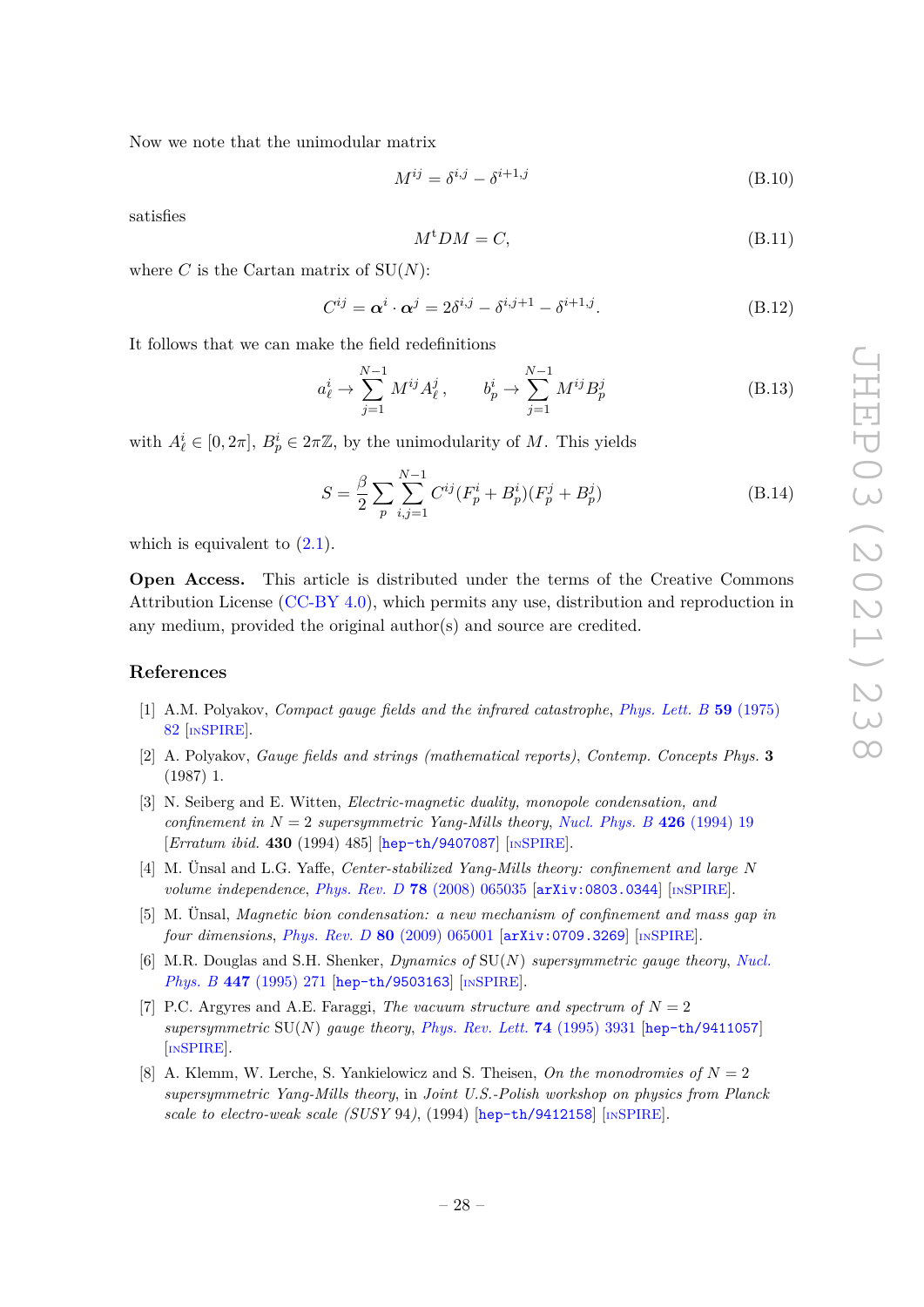- <span id="page-29-0"></span>[9] E. Poppitz and M.E. Shalchian T., *String tensions in deformed Yang-Mills theory*, *[JHEP](https://doi.org/10.1007/JHEP01(2018)029)* **01** [\(2018\) 029](https://doi.org/10.1007/JHEP01(2018)029) [[arXiv:1708.08821](https://arxiv.org/abs/1708.08821)] [IN[SPIRE](https://inspirehep.net/search?p=find+EPRINT%2BarXiv%3A1708.08821)].
- <span id="page-29-1"></span>[10] J. Ambjorn, P. Olesen and C. Peterson, *Stochastic confinement and dimensional reduction.* 2*. Three-dimensional* SU(2) *lattice gauge theory*, *[Nucl. Phys. B](https://doi.org/10.1016/0550-3213(84)90242-6)* **240** (1984) 533 [IN[SPIRE](https://inspirehep.net/search?p=find+J%20%22Nucl.Phys.%2CB240%2C533%22)].
- [11] G.I. Poulis and H.D. Trottier, *'Gluelump' spectrum and adjoint source potential in lattice QCD in three-dimensions*, *[Phys. Lett. B](https://doi.org/10.1016/S0370-2693(97)88182-8)* **400** (1997) 358 [[hep-lat/9504015](https://arxiv.org/abs/hep-lat/9504015)] [IN[SPIRE](https://inspirehep.net/search?p=find+EPRINT%2Bhep-lat%2F9504015)].
- [12] G.S. Bali, *Casimir scaling of* SU(3) *static potentials*, *Phys. Rev. D* **62** [\(2000\) 114503](https://doi.org/10.1103/PhysRevD.62.114503) [[hep-lat/0006022](https://arxiv.org/abs/hep-lat/0006022)] [IN[SPIRE](https://inspirehep.net/search?p=find+EPRINT%2Bhep-lat%2F0006022)].
- [13] O. Philipsen and H. Wittig, *String breaking in* SU(2) *Yang-Mills theory with adjoint sources*, *[Phys. Lett. B](https://doi.org/10.1016/S0370-2693(99)00183-5)* **451** (1999) 146 [[hep-lat/9902003](https://arxiv.org/abs/hep-lat/9902003)] [IN[SPIRE](https://inspirehep.net/search?p=find+EPRINT%2Bhep-lat%2F9902003)].
- [14] P.W. Stephenson, *Breaking of the adjoint string in* (2 + 1)*-dimensions*, *[Nucl. Phys. B](https://doi.org/10.1016/S0550-3213(99)00210-2)* **550** [\(1999\) 427](https://doi.org/10.1016/S0550-3213(99)00210-2) [[hep-lat/9902002](https://arxiv.org/abs/hep-lat/9902002)] [IN[SPIRE](https://inspirehep.net/search?p=find+EPRINT%2Bhep-lat%2F9902002)].
- [15] P. de Forcrand and O. Philipsen, *Adjoint string breaking in* 4*D* SU(2) *Yang-Mills theory*, *[Phys. Lett. B](https://doi.org/10.1016/S0370-2693(00)00117-9)* **475** (2000) 280 [[hep-lat/9912050](https://arxiv.org/abs/hep-lat/9912050)] [IN[SPIRE](https://inspirehep.net/search?p=find+EPRINT%2Bhep-lat%2F9912050)].
- [16] J. Greensite, *The confinement problem in lattice gauge theory*, *[Prog. Part. Nucl. Phys.](https://doi.org/10.1016/S0146-6410(03)90012-3)* **51** [\(2003\) 1](https://doi.org/10.1016/S0146-6410(03)90012-3) [[hep-lat/0301023](https://arxiv.org/abs/hep-lat/0301023)] [IN[SPIRE](https://inspirehep.net/search?p=find+EPRINT%2Bhep-lat%2F0301023)].
- <span id="page-29-2"></span>[17] B.H. Wellegehausen, A. Wipf and C. Wozar, *Casimir scaling and string breaking in G*<sup>2</sup> *gluodynamics*, *Phys. Rev. D* **83** [\(2011\) 016001](https://doi.org/10.1103/PhysRevD.83.016001) [[arXiv:1006.2305](https://arxiv.org/abs/1006.2305)] [IN[SPIRE](https://inspirehep.net/search?p=find+EPRINT%2BarXiv%3A1006.2305)].
- <span id="page-29-3"></span>[18] D. Gaiotto, A. Kapustin, N. Seiberg and B. Willett, *Generalized global symmetries*, *[JHEP](https://doi.org/10.1007/JHEP02(2015)172)* **02** [\(2015\) 172](https://doi.org/10.1007/JHEP02(2015)172) [[arXiv:1412.5148](https://arxiv.org/abs/1412.5148)] [IN[SPIRE](https://inspirehep.net/search?p=find+EPRINT%2BarXiv%3A1412.5148)].
- <span id="page-29-4"></span>[19] E. Sharpe, *Notes on generalized global symmetries in QFT*, *[Fortsch. Phys.](https://doi.org/10.1002/prop.201500048)* **63** (2015) 659 [[arXiv:1508.04770](https://arxiv.org/abs/1508.04770)] [IN[SPIRE](https://inspirehep.net/search?p=find+EPRINT%2BarXiv%3A1508.04770)].
- [20] A. Kapustin and R. Thorngren, *Higher symmetry and gapped phases of gauge theories*, [arXiv:1309.4721](https://arxiv.org/abs/1309.4721) [IN[SPIRE](https://inspirehep.net/search?p=find+EPRINT%2BarXiv%3A1309.4721)].
- [21] C. Córdova, T.T. Dumitrescu and K. Intriligator, *Exploring* 2*-group global symmetries*, *JHEP* **02** [\(2019\) 184](https://doi.org/10.1007/JHEP02(2019)184) [[arXiv:1802.04790](https://arxiv.org/abs/1802.04790)] [IN[SPIRE](https://inspirehep.net/search?p=find+EPRINT%2BarXiv%3A1802.04790)].
- [22] F. Benini, C. Córdova and P.-S. Hsin, *On* 2*-group global symmetries and their anomalies*, *JHEP* **03** [\(2019\) 118](https://doi.org/10.1007/JHEP03(2019)118) [[arXiv:1803.09336](https://arxiv.org/abs/1803.09336)] [IN[SPIRE](https://inspirehep.net/search?p=find+EPRINT%2BarXiv%3A1803.09336)].
- [23] T. Misumi, Y. Tanizaki and M. Ünsal, *Fractional θ angle, 't Hooft anomaly, and quantum instantons in charge-q multi-flavor Schwinger model*, *JHEP* **07** [\(2019\) 018](https://doi.org/10.1007/JHEP07(2019)018) [[arXiv:1905.05781](https://arxiv.org/abs/1905.05781)] [IN[SPIRE](https://inspirehep.net/search?p=find+EPRINT%2BarXiv%3A1905.05781)].
- [24] Y. Tanizaki and M. Ünsal, *Modified instanton sum in QCD and higher-groups*, *[JHEP](https://doi.org/10.1007/JHEP03(2020)123)* **03** [\(2020\) 123](https://doi.org/10.1007/JHEP03(2020)123) [[arXiv:1912.01033](https://arxiv.org/abs/1912.01033)] [IN[SPIRE](https://inspirehep.net/search?p=find+EPRINT%2BarXiv%3A1912.01033)].
- [25] Y. Hidaka, M. Nitta and R. Yokokura, *Higher-form symmetries and* 3*-group in axion electrodynamics*, *Phys. Lett. B* **808** [\(2020\) 135672](https://doi.org/10.1016/j.physletb.2020.135672) [[arXiv:2006.12532](https://arxiv.org/abs/2006.12532)].
- <span id="page-29-5"></span>[26] Y. Hidaka, M. Nitta and R. Yokokura, *Global* 3*-group symmetry and 't Hooft anomalies in axion electrodynamics*, *JHEP* **01** [\(2021\) 173](https://doi.org/10.1007/JHEP01(2021)173) [[arXiv:2009.14368](https://arxiv.org/abs/2009.14368)] [IN[SPIRE](https://inspirehep.net/search?p=find+EPRINT%2BarXiv%3A2009.14368)].
- <span id="page-29-6"></span>[27] L. Bhardwaj and Y. Tachikawa, *On finite symmetries and their gauging in two dimensions*, *JHEP* **03** [\(2018\) 189](https://doi.org/10.1007/JHEP03(2018)189) [[arXiv:1704.02330](https://arxiv.org/abs/1704.02330)] [IN[SPIRE](https://inspirehep.net/search?p=find+EPRINT%2BarXiv%3A1704.02330)].
- [28] M. Buican and A. Gromov, *Anyonic chains, topological defects, and conformal field theory*, *[Commun. Math. Phys.](https://doi.org/10.1007/s00220-017-2995-6)* **356** (2017) 1017 [[arXiv:1701.02800](https://arxiv.org/abs/1701.02800)] [IN[SPIRE](https://inspirehep.net/search?p=find+EPRINT%2BarXiv%3A1701.02800)].
- [29] D.S. Freed and C. Teleman, *Topological dualities in the Ising model*, [arXiv:1806.00008](https://arxiv.org/abs/1806.00008) [IN[SPIRE](https://inspirehep.net/search?p=find+EPRINT%2BarXiv%3A1806.00008)].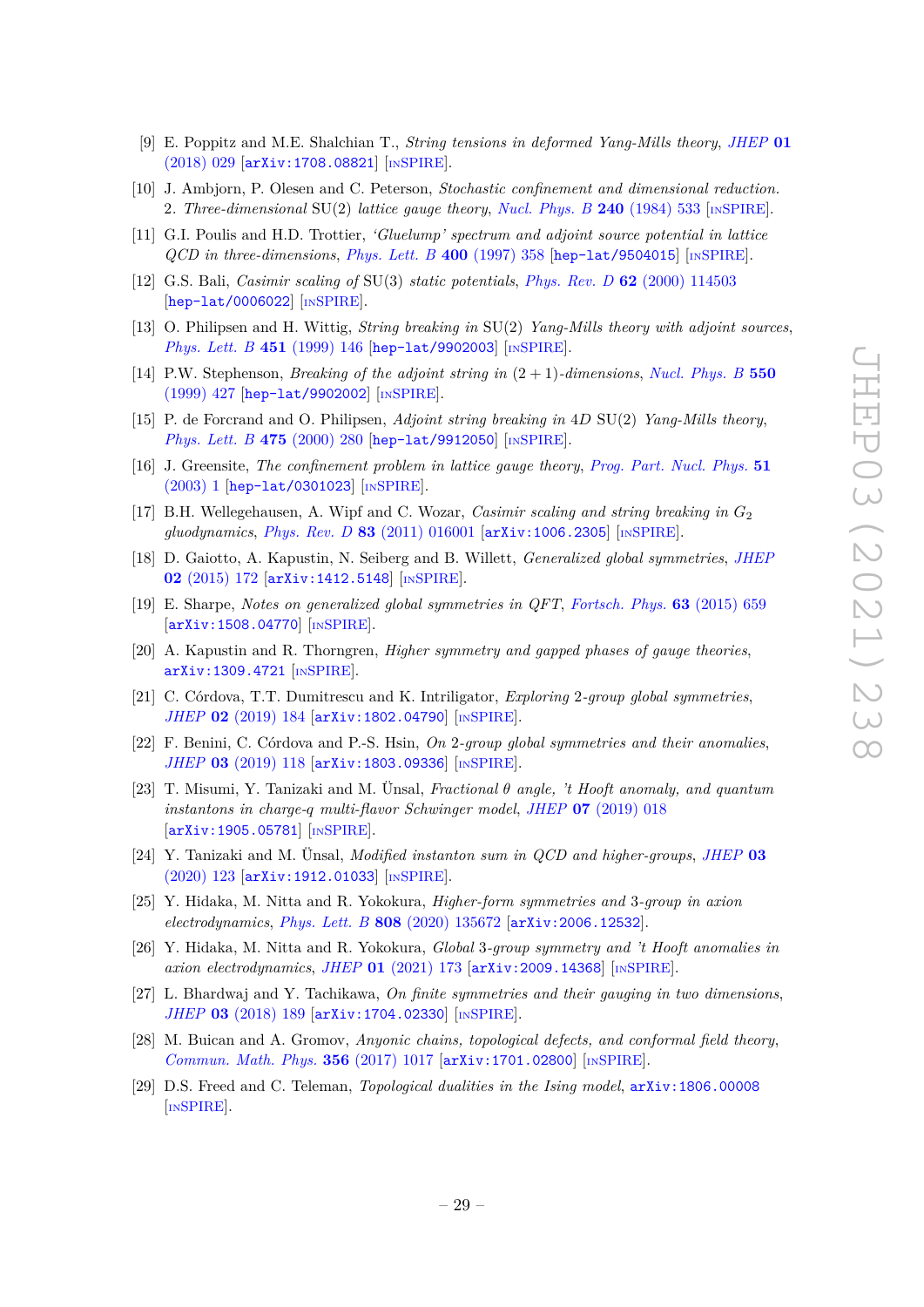- [30] C.-M. Chang, Y.-H. Lin, S.-H. Shao, Y. Wang and X. Yin, *Topological defect lines and renormalization group flows in two dimensions*, *JHEP* **01** [\(2019\) 026](https://doi.org/10.1007/JHEP01(2019)026) [[arXiv:1802.04445](https://arxiv.org/abs/1802.04445)] [IN[SPIRE](https://inspirehep.net/search?p=find+EPRINT%2BarXiv%3A1802.04445)].
- [31] R. Thorngren and Y. Wang, *Fusion category symmetry I: anomaly in-flow and gapped phases*, [arXiv:1912.02817](https://arxiv.org/abs/1912.02817) [IN[SPIRE](https://inspirehep.net/search?p=find+EPRINT%2BarXiv%3A1912.02817)].
- [32] W. Ji and X.-G. Wen, *Categorical symmetry and noninvertible anomaly in symmetry-breaking and topological phase transitions*, *[Phys. Rev. Res.](https://doi.org/10.1103/PhysRevResearch.2.033417)* **2** (2020) 033417 [[arXiv:1912.13492](https://arxiv.org/abs/1912.13492)] [IN[SPIRE](https://inspirehep.net/search?p=find+EPRINT%2BarXiv%3A1912.13492)].
- <span id="page-30-12"></span>[33] T. Rudelius and S.-H. Shao, *Topological operators and completeness of spectrum in discrete gauge theories*, *JHEP* **12** [\(2020\) 172](https://doi.org/10.1007/JHEP12(2020)172) [[arXiv:2006.10052](https://arxiv.org/abs/2006.10052)] [IN[SPIRE](https://inspirehep.net/search?p=find+EPRINT%2BarXiv%3A2006.10052)].
- [34] Z. Komargodski, K. Ohmori, K. Roumpedakis and S. Seifnashri, *Symmetries and strings of adjoint QCD*<sub>2</sub>, [arXiv:2008.07567](https://arxiv.org/abs/2008.07567) [IN[SPIRE](https://inspirehep.net/search?p=find+EPRINT%2BarXiv%3A2008.07567)].
- <span id="page-30-0"></span>[35] D. Aasen, P. Fendley and R.S.K. Mong, *Topological defects on the lattice: dualities and degeneracies*, [arXiv:2008.08598](https://arxiv.org/abs/2008.08598) [IN[SPIRE](https://inspirehep.net/search?p=find+EPRINT%2BarXiv%3A2008.08598)].
- <span id="page-30-1"></span>[36] K.G. Wilson, *Confinement of quarks*, *[Phys. Rev. D](https://doi.org/10.1103/PhysRevD.10.2445)* **10** (1974) 2445 [IN[SPIRE](https://inspirehep.net/search?p=find+J%20%22Phys.Rev.%2CD10%2C2445%22)].
- <span id="page-30-2"></span>[37] J. Villain, *Theory of one- and two-dimensional magnets with an easy magnetization plane. II. The planar, classical, two-dimensional magnet*, *[J. Phys. France](https://doi.org/10.1051/jphys:01975003606058100)* **36** (1975) 581.
- <span id="page-30-3"></span>[38] T. Sulejmanpasic and C. Gattringer, *Abelian gauge theories on the lattice: θ-terms and compact gauge theory with(out) monopoles*, *Nucl. Phys. B* **943** [\(2019\) 114616](https://doi.org/10.1016/j.nuclphysb.2019.114616) [[arXiv:1901.02637](https://arxiv.org/abs/1901.02637)].
- <span id="page-30-4"></span>[39] T. Banks, R. Myerson and J.B. Kogut, *Phase transitions in Abelian lattice gauge theories*, *[Nucl. Phys. B](https://doi.org/10.1016/0550-3213(77)90129-8)* **129** (1977) 493 [IN[SPIRE](https://inspirehep.net/search?p=find+J%20%22Nucl.Phys.%2CB129%2C493%22)].
- <span id="page-30-13"></span>[40] R. Savit, *Topological excitations in* U(1) *invariant theories*, *[Phys. Rev. Lett.](https://doi.org/10.1103/PhysRevLett.39.55)* **39** (1977) 55 [IN[SPIRE](https://inspirehep.net/search?p=find+J%20%22Phys.Rev.Lett.%2C39%2C55%22)].
- <span id="page-30-5"></span>[41] M. Gopfert and G. Mack, *Proof of confinement of static quarks in three-dimensional* U(1) *lattice gauge theory for all values of the coupling constant*, *[Commun. Math. Phys.](https://doi.org/10.1007/BF01961240)* **82** (1981) [545](https://doi.org/10.1007/BF01961240) [IN[SPIRE](https://inspirehep.net/search?p=find+J%20%22Commun.Math.Phys.%2C82%2C545%22)].
- <span id="page-30-6"></span>[42] A. Ukawa, P. Windey and A.H. Guth, *Dual variables for lattice gauge theories and the phase structure of*  $Z(N)$  *systems*, *[Phys. Rev. D](https://doi.org/10.1103/PhysRevD.21.1013)* 21 (1980) 1013 [IN[SPIRE](https://inspirehep.net/search?p=find+J%20%22Phys.Rev.%2CD21%2C1013%22)].
- <span id="page-30-7"></span>[43] N. Dorey, *An elliptic superpotential for softly broken N* = 4 *supersymmetric Yang-Mills theory*, *JHEP* **07** [\(1999\) 021](https://doi.org/10.1088/1126-6708/1999/07/021) [[hep-th/9906011](https://arxiv.org/abs/hep-th/9906011)] [IN[SPIRE](https://inspirehep.net/search?p=find+EPRINT%2Bhep-th%2F9906011)].
- <span id="page-30-8"></span>[44] E.B. Bogomolny, *Stability of classical solutions*, *Sov. J. Nucl. Phys.* **24** (1976) 449 [*Yad. Fiz.* **24** (1976) 861] [IN[SPIRE](https://inspirehep.net/search?p=find+J%20%22Sov.J.Nucl.Phys.%2C24%2C449%22)].
- <span id="page-30-9"></span>[45] M.K. Prasad and C.M. Sommerfield, *An exact classical solution for the 't Hooft monopole and the Julia-Zee dyon*, *[Phys. Rev. Lett.](https://doi.org/10.1103/PhysRevLett.35.760)* **35** (1975) 760 [IN[SPIRE](https://inspirehep.net/search?p=find+J%20%22Phys.Rev.Lett.%2C35%2C760%22)].
- <span id="page-30-10"></span>[46] M.M. Anber, E. Poppitz and T. Sulejmanpasic, *Strings from domain walls in supersymmetric Yang-Mills theory and adjoint QCD*, *Phys. Rev. D* **92** [\(2015\) 021701](https://doi.org/10.1103/PhysRevD.92.021701) [[arXiv:1501.06773](https://arxiv.org/abs/1501.06773)] [IN[SPIRE](https://inspirehep.net/search?p=find+EPRINT%2BarXiv%3A1501.06773)].
- <span id="page-30-11"></span>[47] G.Y. Cho, J.C.Y. Teo and S. Ryu, *Conflicting symmetries in topologically ordered surface states of three-dimensional bosonic symmetry protected topological phases*, *[Phys. Rev. B](https://doi.org/10.1103/PhysRevB.89.235103)* **89** [\(2014\) 235103](https://doi.org/10.1103/PhysRevB.89.235103) [[arXiv:1403.2018](https://arxiv.org/abs/1403.2018)] [IN[SPIRE](https://inspirehep.net/search?p=find+EPRINT%2BarXiv%3A1403.2018)].
- [48] A. Kapustin and R. Thorngren, *Anomalies of discrete symmetries in three dimensions and group cohomology*, *[Phys. Rev. Lett.](https://doi.org/10.1103/PhysRevLett.112.231602)* **112** (2014) 231602 [[arXiv:1403.0617](https://arxiv.org/abs/1403.0617)] [IN[SPIRE](https://inspirehep.net/search?p=find+EPRINT%2BarXiv%3A1403.0617)].